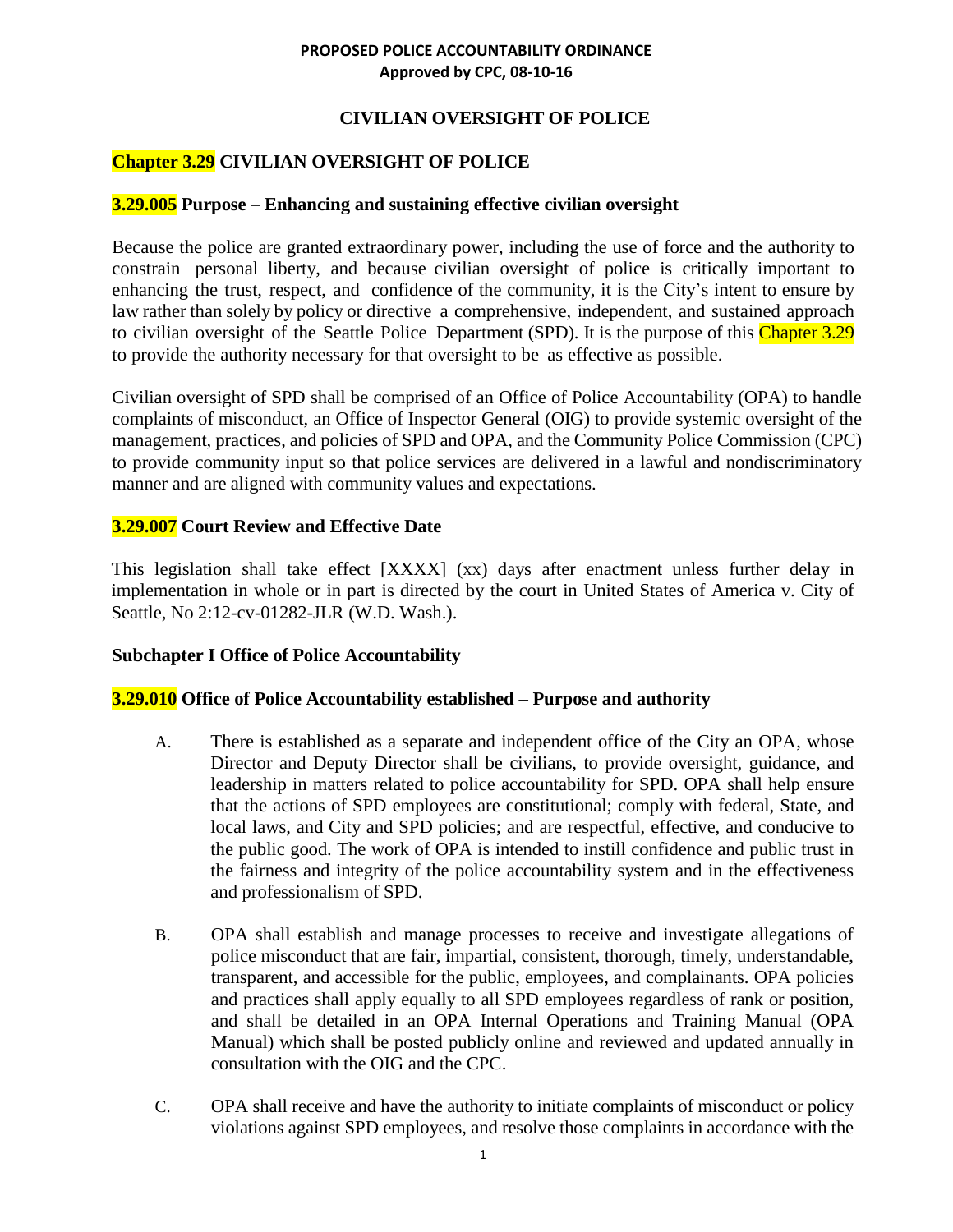OPA Manual through investigation, Supervisor Action referral, mediation, rapid adjudication, and/or other alternative resolution processes, as well as Management Action findings issued in relation to both sustained and not sustained findings, and Training referrals that provide effective solutions and help reduce future misconduct or policy violations.

- D. OPA's jurisdiction shall include all types of possible misconduct, including criminal misconduct. OPA shall have responsibility to oversee investigations of allegations of criminal misconduct and in such cases shall coordinate with prosecutors on a case-bycase basis to ensure that the most effective, thorough, and rigorous criminal and administrative investigations are conducted.
- E. OPA shall have the authority to observe or review all administrative investigation processes at SPD to ensure they are not in conflict with OPA's authority and are consistent with the purposes of this Chapter 3.29.
- F. OPA shall support the appropriate role of SPD line supervisors in the accountability system, including their responsibilities to mentor employees and to investigate, document, and address minor policy violations, performance, and customer service concerns at the precinct or unit level. OPA's precinct liaison program shall employ civilian OPA staff with professional expertise to work directly with supervisors and others in the precincts to support the fair and consistent handling of such minor violations and concerns.
- G. OPA shall audit how lower level policy violations are addressed by SPD supervisors, to assess their completeness, fairness, consistency, and appropriateness. OPA shall have discretion to investigate any specific policy violation it chooses, regardless of the level of seriousness so that all policy violations are appropriately addressed, but with supervisors usually handling minor performance issues and OPA focusing its investigative resources on cases involving more serious allegations and maintaining general oversight of all SPD accountability systems.
- H. OPA shall identify and make recommendations to correct systemic problems in SPD policies, training, supervision, and management identified in the course of OPA's investigation of possible misconduct or policy violations, or OPA's other obligations under this Chapter 3.29, to help improve SPD standards and enhance employee conduct.
- I. OPA shall release information associated with its completed investigations as quickly as legally and practically possible, and in a manner that is consistent with the concept and values of "open source data."
- J. OPA shall collaborate with SPD in the development and delivery of SPD in-service training related to the accountability system and ensure that this training is part of the curriculum for all new employees.

## **3.29.015 Office of Police Accountability – Independence**

A. OPA shall be organizationally housed in SPD in order to enhance complete and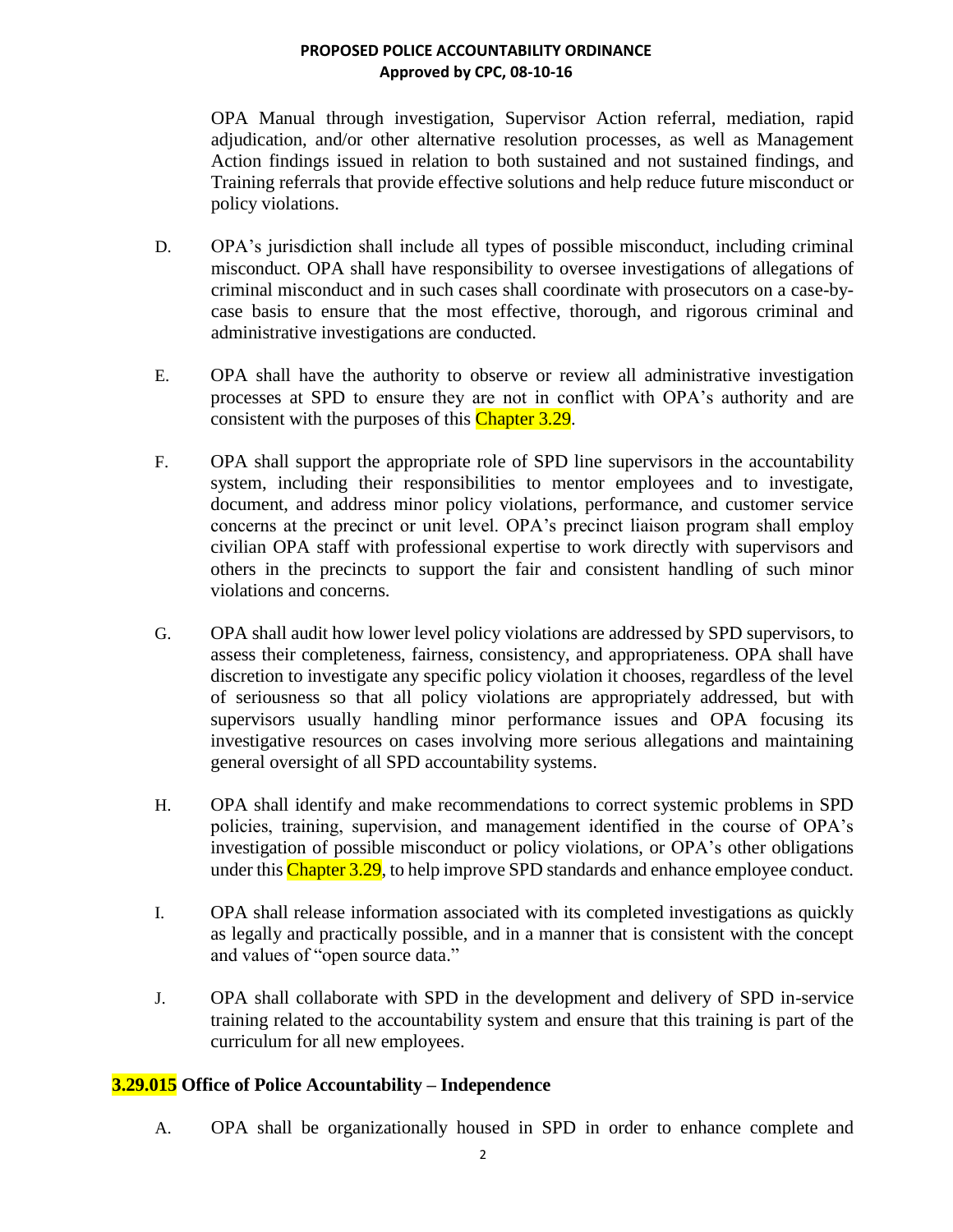immediate access to all SPD-controlled data, evidence, and personnel necessary for thorough and timely investigations, but shall operate completely independent of SPD in all respects.

- B. The OPA Director and OPA staff shall exercise their discretionary and investigatory responsibilities without interference from any person, group, or organization, including the Chief of Police, other SPD employees, or other City officials, except that the OPA Director and OPA staff shall be subject to oversight as set forth in this Chapter 3.29. Any person who violates these provisions may be subject to dismissal, discipline, or censure consistent with City and State laws.
- C. The OPA Director shall have authority for the hiring, supervision, and discharge of all civilian staff and for the selection, supervision, and transfer back to SPD of any sworn staff assigned to OPA. All OPA precinct liaison and complainant navigator staff shall be civilians, and intake personnel, investigator, and investigative supervisor positions shall each be entirely civilian or a mix of civilian and sworn, in whatever staffing configuration best provides for continuity, flexibility, leadership opportunity, and specialized expertise, and supports public trust in the complaint-handling process. All staff shall have the requisite skills and abilities necessary for OPA to fulfill its duties and obligations set forth in this Chapter 3.29 and for OPA's operational effectiveness, and no civilian staff shall be required to have sworn experience. The rotation of any sworn staff into and out of OPA shall be managed in a way that maintains continuity and expertise, professionalism, orderly case management, and OPA effectiveness.
- D. An annual budget to support sufficient staffing and resources for effective OPA operations shall be based on not less than x percent  $(x\%)$  of SPD's annual appropriations. The OPA Director shall have budget and program control of OPA operations.
- E. OPA's physical location and all communications shall reflect its independence, the impartiality of its investigators, and promote public access and transparency.

## **3.29.020 Office of Police Accountability – Director**

- A. The duties of the OPA Director are to:
	- 1. Manage all functions and responsibilities of OPA.
	- 2. Manage the complaint process so that all complaints of police misconduct or policy violations are initiated, received, referred, classified, and resolved or investigated appropriately.
	- 3. Prepare and annually update, in consultation with the OIG and the CPC, the OPA Manual that details OPA policies and procedures, and ensure OPA processes are in compliance with the OPA Manual.
	- 4. Oversee and strengthen the effectiveness of OPA investigations, Supervisor Action referrals, mediation, rapid adjudication, and other alternative resolution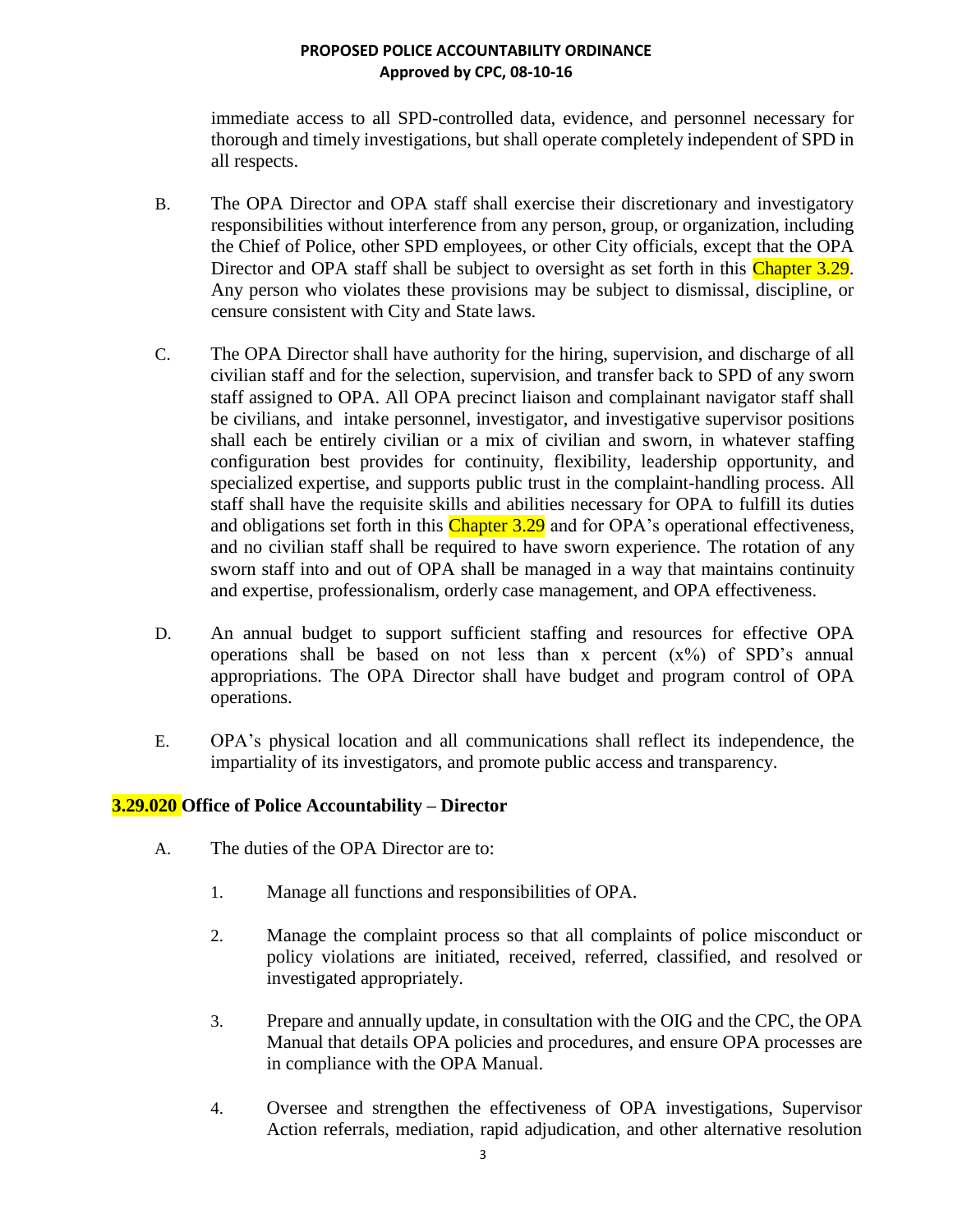processes, as well as Management Actions and Training Referrals. The OPA Director shall collaborate with the CPC and OIG to implement improvements, consistent with best practices, to make and maintain a fair and effective mediation program and a fair and effective rapid adjudication process.

- 5. Direct OPA investigative processes employing best practices for administrative investigations and in compliance with the OPA Manual and the purposes of this Chapter 3.29. All SPD employees shall be required to fully participate in an investigation whenever requested by OPA, under the authority of the Chief of Police, and failure to do so may result in discipline, up to and including termination. Complainants may remain anonymous and must be given the choice of an in-person interview; all SPD employee interviews shall be conducted inperson. All interviews shall be audio-recorded and transcribed, with both the recording and the transcription retained in the OPA case file.
- 6. Classify complaints; address any additional investigative work requested or directed by the OIG; certify in writing the completion and recommended findings of all OPA investigations and convey these recommendations to the Chief of Police; participate in meetings related to recommended findings and discipline and in due process hearings; and testify as needed in disciplinary appeals.
- 7. Ensure that every OPA investigation has an investigation plan approved by the OPA Director prior to the initiation of an investigation. Such plans shall include the witnesses to be interviewed, the perishable evidence to be prioritized, other material evidence to be obtained, and the approach to addressing each allegation of possible policy violation or misconduct. If OPA is unable to investigate an allegation in the manner the OPA Director believes appropriate due to resource constraints in light of other investigation priorities, the investigation plan and case file should indicate that this intentional decision is being made regarding allocation of investigative resources.
- 8. In order for the accountability system to best serve the public, complainants, and SPD employees by completing investigations in a timely manner, consistently apply OPA deadlines, including investigation deadlines, tolling of investigation deadlines, and extensions to investigation deadlines.
	- a. OPA shall notify the named employee(s), the Captain or equivalent of the named employee(s), and the bargaining unit of the named employee(s) within thirty (30) days of receiving directly or by referral a complaint of possible misconduct or policy violation. The notice shall not include the name and address of the complainant if the complainant is a member of the public. The notice shall confirm the complaint and enumerate allegations which allow the named employee(s) to begin to prepare for the OPA investigation; however, if OPA subsequently identifies additional allegations not listed in the thirty (30) day notice, these may also be addressed in the investigation.
	- b. The time period in which investigations must be completed by OPA in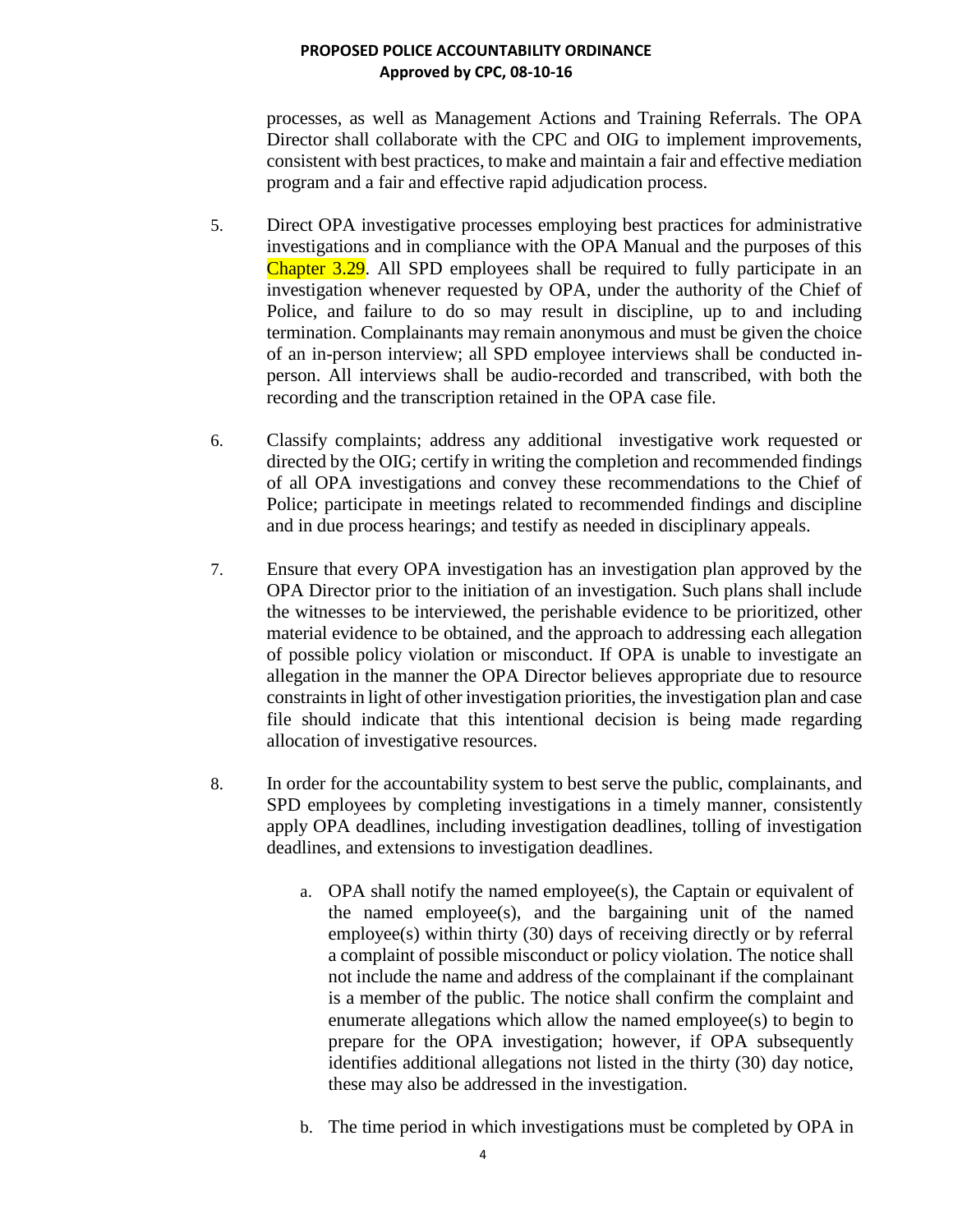order for discipline to be imposed is 180 days. The time period begins on the date OPA initiates a complaint, a complaint is filed with OPA, or a complaint should have been referred to OPA by an SPD employee or an SPD administrative investigation unit such as force review or collision review. The time period ends on the date the OPA Director issues proposed findings.

- c. SPD employees shall timely refer incidents involving possible policy violations and misconduct to OPA. Members of any SPD unit or board with authority to conduct administrative investigations or review compliance with policy also have a responsibility for ensuring complete and timely referral to OPA of any incident they review that involves such potential misconduct or policy violation. Failure to timely refer shall also constitute misconduct subject to complaint and investigation under this Chapter 3.29. If the failure by an SPD employee to timely refer results in OPA being unable to complete an investigation within 180 days, OPA shall initiate a complaint and investigation of this allegation with an investigation timeline of the later of a) 180 days following the end of the 180-day period for the underlying, untimelyreferred alleged misconduct or b) 180 days following the determination that the 180-day deadline was missed due to a failure to timely refer.
- d. OPA investigation deadlines may be tolled in cases involving possible criminal actions. Tolling will occur when an OPA administrative investigation does not commence or is paused in order to allow a criminal investigation of the same incident to proceed. The 180-day clock shall resume whenever any administrative investigation steps are taken by OPA.
- e. Investigations required by the OIG for review and certification shall be provided as soon as possible after the investigator submits them, to afford sufficient time for OPA to conduct additional investigation if requested or directed by the OIG, or to investigate new material evidence appropriately raised by the named employee during a due process hearing. Any further investigation shall be re-submitted to the OIG for review in a timely manner, so as not to lessen the quality of the investigation due to the passage of time and to meet all contractual deadlines so that additional investigation does not foreclose the possibility of discipline being imposed.
- f. To ensure the integrity and thoroughness of investigations and the appropriateness of disciplinary decisions, additional information shall not be allowed into the record after the OPA investigation has concluded if it was known to the named employee or the named employee's bargaining representative during the OPA investigation. The named employee or the named employee's bargaining representative shall disclose during the investigative process any witness or evidence they are then aware of that they believe to be material and may not otherwise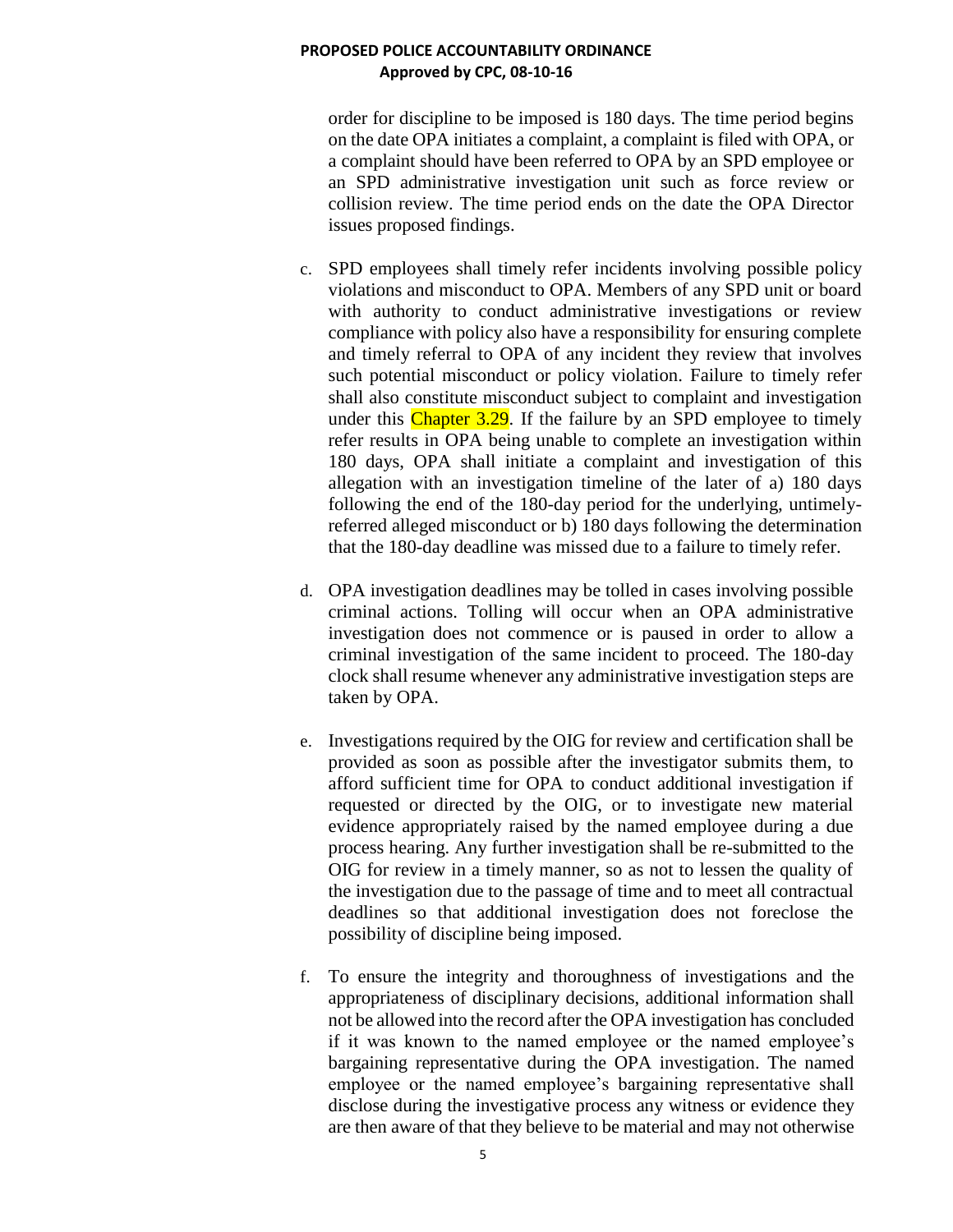raise it later in a due process hearing, grievance, or appeal.

- g. If further investigation is needed because new information is brought forward in an OPA interview or a due process hearing, or because additional investigation is directed by the OIG or new evidence is surfaced from such additional investigation, OPA shall have an additional sixty (60) days for each instance that additional investigation is required, beyond the 180-day deadline, to complete that work and provide it for final review by the OIG.
- h. Termination is the presumed discipline for a finding of dishonesty upon clear and convincing evidence. Should the circumstances of a sustained finding of dishonesty result in discipline other than termination, however, the standard of proof shall be by a preponderance of the evidence.
- 9. Make written recommendations to the Chief of Police with regard to findings upon completion of investigations, and, where requested, advise the Chief as to discipline and the Chief and City Attorney with regard to disciplinary appeals.
- 10. In cases where a sustained finding has been recommended by the OPA Director and hearing from the complainant would help the Chief of Police better understand the significance of the concern or weigh issues of credibility, recommend that the Chief meet with the complainant prior to the Chief making final findings and disciplinary decisions.
- 11. Establish in the OPA Manual a protocol for referral to the OIG any complaints involving OPA staff that cannot be handled within OPA due to a potential conflict of interest for classification and appropriate complaint-handling, such as Supervisor Action, investigation, or alternative resolution.
- 12. With respect to the OIG's responsibilities to review OPA cases, provide the OIG the following specific data:
	- a. Each year in June and December status reports regarding a) all OPA cases which were referred by OPA for possible criminal investigations during the previous six months and b) all OPA cases which were referred by OPA for possible criminal investigations in earlier periods and for which investigations remained open at any time during the current reporting period. These status reports shall include the nature of the criminal allegation, the case number, the named employee(s), the date of complaint, the timeliness of the criminal investigation, and the current status of the case.
	- b. Each year in June and December status reports regarding a) all OPA cases in which the findings or discipline have been appealed during the previous six months and b) all OPA cases in which the findings or discipline have been appealed in earlier periods and that remained open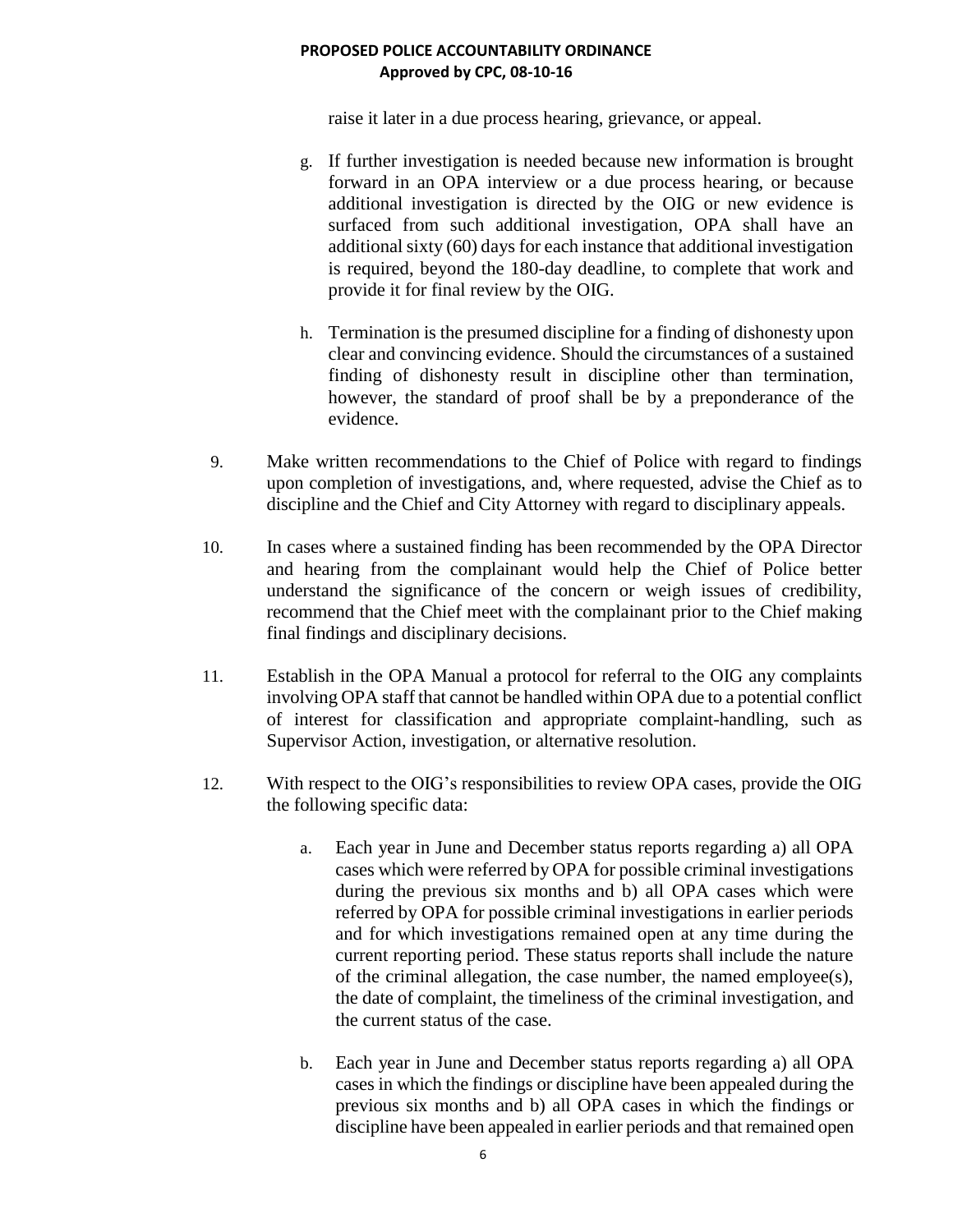at any time during the current reporting period. These status reports shall include all OPA cases not yet closed due to appeal, the case number, the named employee(s), the date of complaint, the date of disciplinary action, the Chief of Police disciplinary decision, the date of appeal, the nature of the appeal, and the current status of the case, including any modification to the case disposition as a result of appeal.

- 13. Review and report on the effectiveness, accessibility, timeliness, transparency, and responsiveness of the complaint system.
- 14. The OPA Director shall work with the OIG and SPD to ensure that SPD's disciplinary processes are fair, objective, certain, timely, and effective.
- 15. The OPA Director shall work with the OIG, SPD, and the City Attorney's Office to help reduce or prevent misconduct through identification of patterns or trends arising through complaints, investigations, and lawsuits, and, without waiving any attorney-client privilege, shall report to the public recommendations made by OPA to City officials based on those patterns or trends.
- 16. Only the OPA Director shall comment publicly on the status of OPA cases under investigation. This does not preclude the Chief of Police, the City Attorney, the Mayor, Councilmembers, or other City employees from acknowledging a case has been referred to OPA.
- 17. Personally respond to the scene of all SPD officer-involved shootings and other serious use of force incidents or designate OPA staff member(s) to do so. At the incident scene, OPA representative(s) shall have access to the scene to the extent that they request it to ascertain and assess whether possible violations of SPD policies may have occurred. Following such incidents, OPA representative(s) may attend and participate in any SPD administrative investigation unit interviews or meetings, including Force Review Board meetings, held to review Force Investigation Team (FIT) information or discuss the incident, and may identify any areas of concern related to possible violations of SPD policies. OPA may respond to the scene and participate in SPD administrative investigation unit interviews or meetings of any other incident, at the OPA Director's discretion.
- 18. When necessary, issue a subpoena at any stage in an investigation if evidence or testimony material to the investigation is not provided to OPA voluntarily, in order to compel non-SPD witnesses to produce such evidence or testimony. If the subpoenaed individual or entity does not respond to the request in a timely manner, the OPA Director may ask for the assistance of the City Attorney to pursue enforcement of the subpoena through a court of competent jurisdiction.
- 19. Manage OPA with the goal that OPA maintain frequent and regular communications with complainants and named employees about the status of their investigation, including information to complainants about disciplinary appeal and grievance processes. Report to complainants and the public on the outcome of any such processes that result in the modification of final findings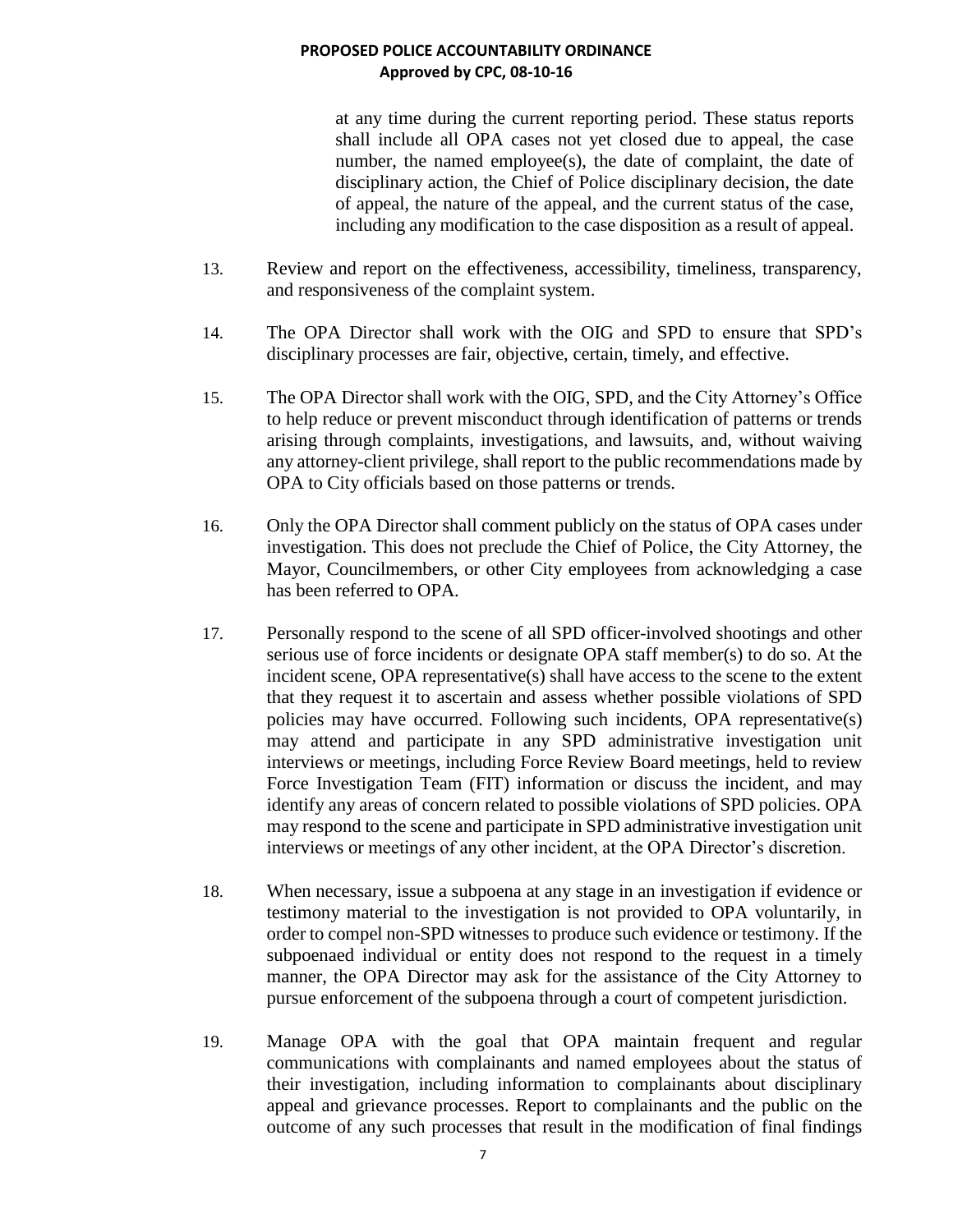and discipline determinations.

- 20. Ensure that investigators and investigative supervisors receive orientation and training, as they transition into OPA, on administrative investigation best practices, including the importance of open-ended non-leading questions, critical follow-up, and other techniques; the importance of being respectful to all; interacting and communicating with complainants, witnesses, and employees in fair ways; exercising independence and objectivity; and having expertise on tactics, equipment, and relevant procedures, policies and law. OPA investigators and investigative supervisors shall receive training by professional instructors outside SPD in best practices in administrative and police practices investigations. OPA investigators and investigative supervisors shall also receive in-house training on current SPD and OPA policies and procedures.
- 21. Maintain a robust and easily navigable website; and conduct community outreach to inform the public about the police accountability system and how to access it. Collaborate with the CPC to regularly update and provide OPA informational materials that are readily understandable and widely available to Seattle's diverse residents both in English and in translation. Obtain information about community perspectives and concerns germane to OPA access and OPA's oversight responsibilities by coordinating with the CPC on community outreach and receiving feedback from the CPC on issues surfaced as a result of its community outreach activities.
- 22. Facilitate access to the accountability system, including the use of OPA complainant navigators and community-based organizations reflecting the diversity of Seattle's diverse communities to provide additional channels for filing complaints and support understanding of the system and how to access it.
- 23. Consistent with any obligations to maintain confidentiality, brief the CPC on issues of significant public interest related to police accountability and professional conduct.
- 24. Advise the Mayor, City Attorney, City Council, Chief of Police, Inspector General, and the CPC on issues related to the purposes of this Chapter 3.29, and recommend and promote to policymakers changes to policies and practices, collective bargaining agreements, City ordinances, and State laws in order to support systemic improvements and other enhancements to SPD performance and in furtherance of community trust.
- 25. Provide technical assistance to the CPC, as requested.
- 26. Work with the Chief of Police and other SPD leadership to strengthen the involvement of supervisory personnel in the accountability system so as to build a culture of accountability throughout SPD.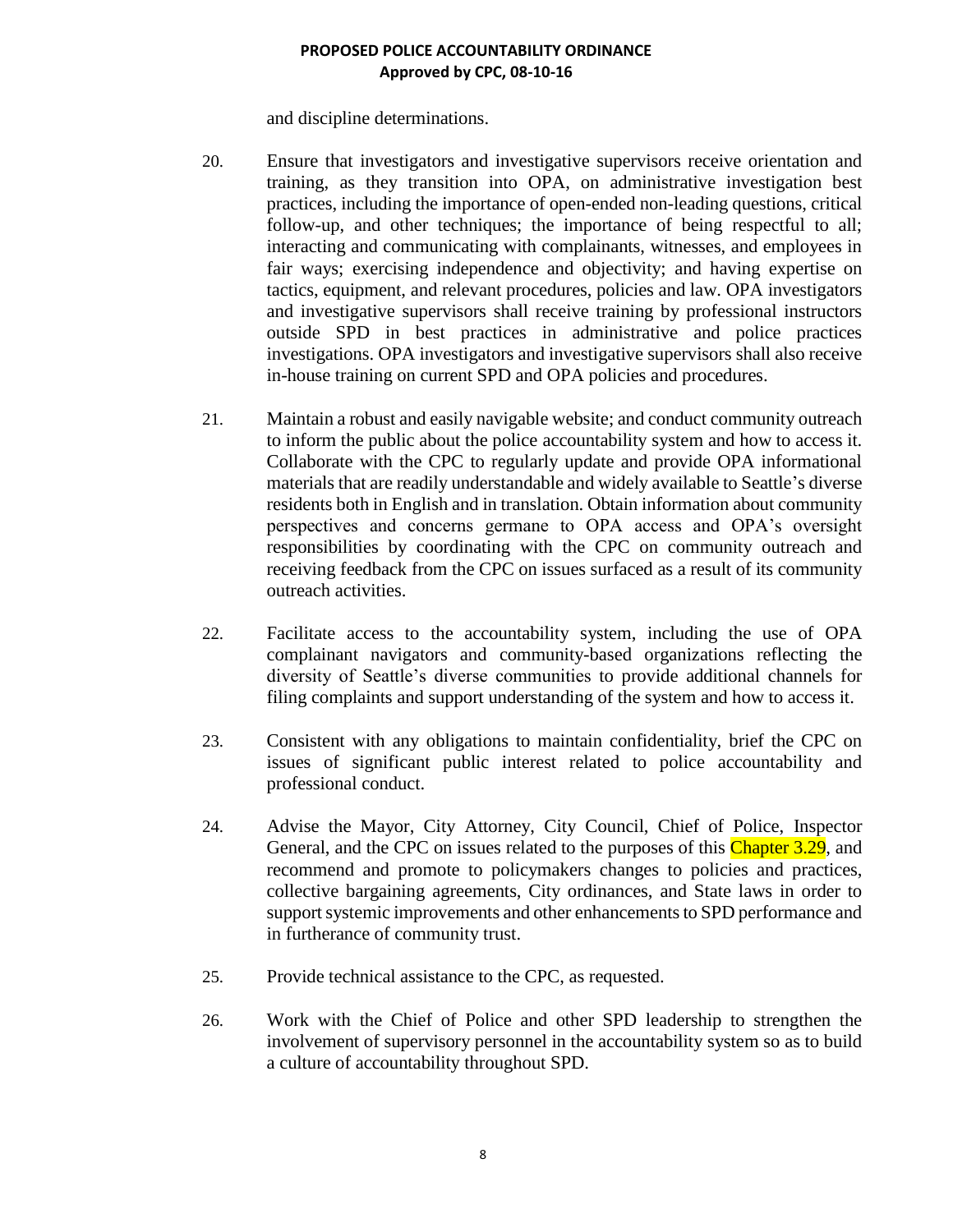## B. Qualifications.

The OPA Director shall be a civilian with significant legal, investigative, human resources, law enforcement oversight, or prosecutorial experience and shall also have the following additional qualifications and characteristics:

- 1. A reputation for integrity and professionalism, and the ability to maintain a high standard of integrity and professionalism in the office;
- 2. A commitment to and knowledge of the need for and responsibilities of law enforcement, including enforcement and care-taking, and the need to protect the basic constitutional rights of all affected parties;
- 3. A commitment to the statements of purpose and policies in this Chapter 3.29;
- 4. A history of leadership experience;
- 5. The ability to relate, communicate, and engage effectively with and gain the respect of all who have a stake in policing, including, but not limited to, the general public, complainants, disenfranchised communities, SPD employees, and relevant City and other officials including the Mayor, City Council, City Attorney, Chief of Police, Inspector General, and the CPC;
- 6. An understanding of the city's ethnic and socio-economic diversity and proven experience working with and valuing the perspectives of diverse groups and individuals; and
- 7. The ability to exercise sound judgment, independence, fairness, and objectivity, and to carry out the duties of the OPA Director in a manner that is perceived by all who have a stake in policing as exercising sound judgment, independence, fairness, and objectivity in an environment where controversy is common.
- C. Appointment, removal, and compensation.
	- 1. The OPA Director shall be appointed and reappointed by the Mayor, subject to confirmation by a majority affirmative vote of the City Council. The CPC shall serve as the search committee for the OPA Director, identifying up to three qualified finalists using merit-based criteria. In the event the search committee does not identify a sufficient number of qualified finalists, the Mayor rejects the finalists offered, or the City Council does not confirm an appointee, the search committee shall conduct a subsequent search for up to three qualified finalists. Prior to the Mayor selecting an appointee from among the finalists, a public meeting shall be convened to allow community members to ask questions and hear from the finalists their perspectives on their qualifications and the requirements of the position. Following the public meeting, the Mayor may appoint from among the finalists. The Mayor shall consult with the CPC prior to reappointments. The OPA Director shall assume office upon receiving City Council confirmation.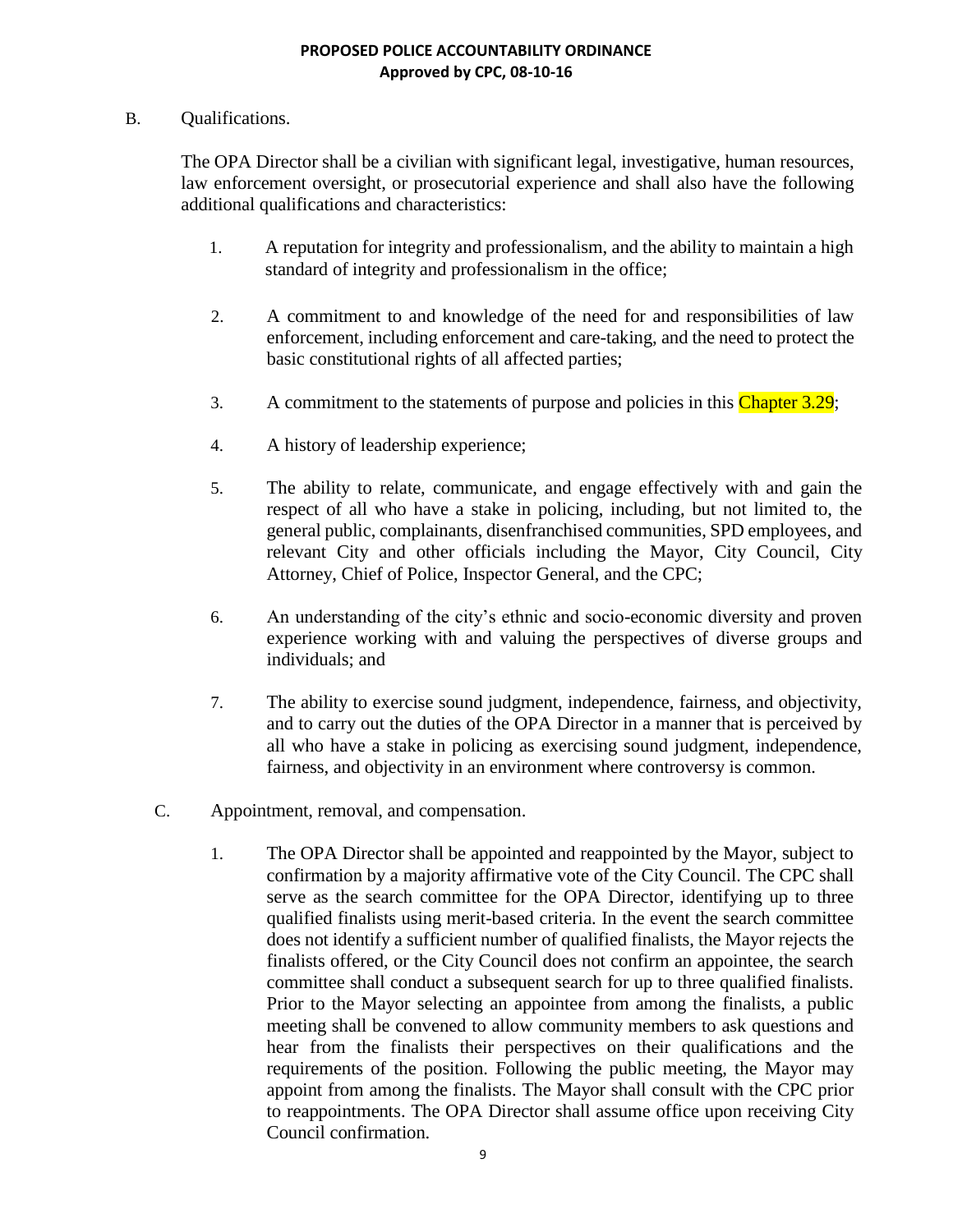- 2. The OPA Director may be appointed and reappointed for up to three, four-year terms for a total of twelve years, each year commencing on July 1st. The terms shall be set to commence in years separate from the Mayor's term of office. If the OPA Director assumes office mid-term due to a prior vacancy, the OPA Director may complete that term and then be reappointed for up to three, fouryear subsequent terms.
- 3. Each appointment and reappointment shall be made whenever possible sufficiently prior to the expiration of the latest incumbent's term of office, permitting City Council action to approve or disapprove the appointment or reappointment at least forty-five (45) days before the expiration of the present term, so as to have a seamless transition without a gap in oversight.
- 4. Within five (5) business days after a vacancy occurs or the Mayor learns that a vacancy is expected to occur, the Mayor shall provide written notice of the vacancy or expected vacancy to the CPC which shall commence recruitment of candidates to fill the vacancy.
- 5. Within one hundred and twenty (120) days of notice by the Mayor, the CPC shall identify an initial set of qualified finalists and forward to the Mayor their resumes and other relevant information, including criteria relied on by the CPC in choosing the finalists. The CPC may rank the finalists and summarize the particular strengths of each candidate. The Mayor shall provide written notice to the CPC within fifteen (15) days after receiving its initial list of finalists if additional candidates should be identified. The City Council shall provide written notice to the CPC within five (5) business days of its action to not confirm an appointee.
- 6. In the event of a vacancy, the Mayor shall designate an interim OPA Director within thirty (30) days after a vacancy occurs to serve until a new OPA Director is appointed. The interim OPA Director may be either an OPA employee or an individual from outside OPA, but must meet the qualifications in this **Section**  $3.29.020.$
- 7. To strengthen the independence of the OPA Director, the Mayor may remove the OPA Director from office only for cause, and in accordance with the following provisions. The Mayor shall give written notice, specifying the basis for the intended removal, to the OPA Director, the City Council, the Inspector General, and the CPC. Within ten (10) days after receipt of the notice, the OPA Director may file with the City Council a request for a hearing on the cause for removal. The OPA Director's request for a hearing shall be delivered at the same time to the Mayor, the Inspector General, and to the CPC Executive Director and CPC co-chairs. If such request is made, the City Council shall convene a hearing on the cause for removal not sooner than thirty (30) days and not more than sixty (60) days following the OPA Director's request for a hearing, at which the OPA Director may appear, be represented by publicly funded counsel, and be heard. Following the Mayor's notice, and any hearing held at the request of the OPA Director, the City Council shall finalize its de novo review of the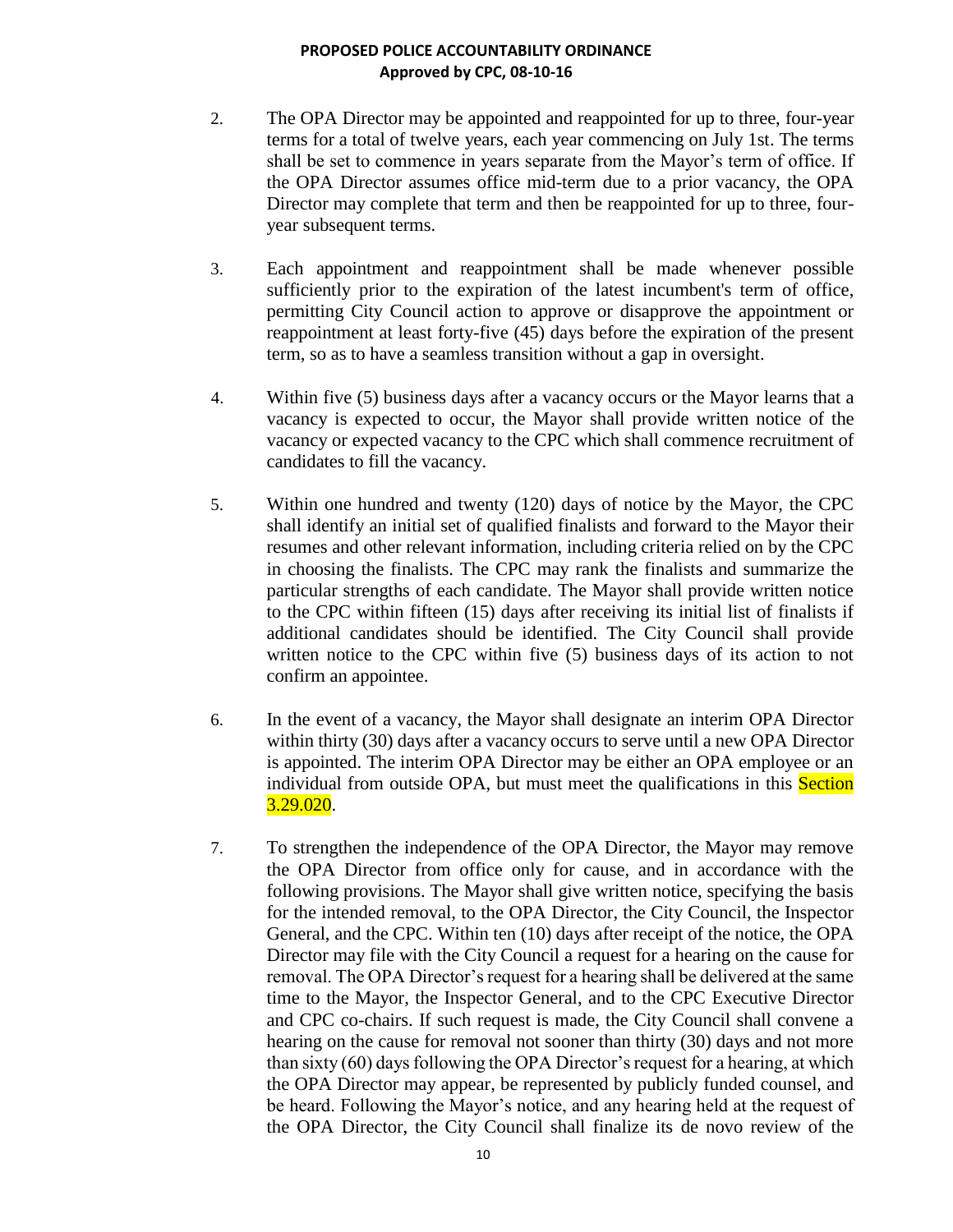grounds for removal and by a majority vote of its members approve or not approve the removal within thirty (30) days of the hearing if held, or if no hearing is held, within thirty (30) days of receiving notice of the intended removal from the Mayor, following input from the Inspector General and the CPC.

- 8. The OPA Director shall be paid a salary consistent with the level of responsibility established in this **Section 3.29.020**.
- 9. The Seattle Department of Human Resources shall obtain from an outside law enforcement agency a thorough background check of nominees for OPA Director identified by the Mayor and report the results to the Mayor, prior to submittal of the nomination to the City Council for confirmation.

## **3.29.025 Office of Police Accountability – Explanations of certain complaint dispositions**

- A. If the Chief of Police decides not to follow the OPA Director's written recommendations on findings following an OPA investigation, the Chief shall provide a written statement of the material reasons for the decision. If the basis for the action is personal, involving family or health-related circumstances about the named employee, the statement shall refer to "personal circumstances" as the basis. The Chief of Police shall make this written statement within thirty (30) days of the Chief's decision. The written statement shall be provided to the Mayor, City Councilmembers, the City Attorney, the OPA Director, and the Inspector General, and be included in the OPA case file and in a communication with the complainant and the public. If any findings or discipline resulting from an investigation are changed pursuant to an appeal or grievance, this responsibility shall rest with the City Attorney.
- B. If no discipline results from an OPA complaint because an investigation time limit specified in a collective bargaining agreement between the City and the named employee's bargaining unit has been exceeded, within thirty (30) days of the final certification of the investigation by the OPA Director, the OPA Director shall make a written statement of the nature of the allegations in the complaint and the reason or reasons why the time limit was exceeded. This requirement applies whether the OPA Director recommended the complaint be sustained, not sustained, or declined to make a recommendation because the time limit had been exceeded. The written statement shall be included in the OPA case file and provided to the Mayor, City Councilmembers, the City Attorney, and the Inspector General, and included in a communication with the complainant and the public.
- C. The written statements required by this Section 3.29.025 shall not identify named employees or divulge personal information about named employees or anyone else involved in the complaint and shall be subject to any applicable confidentiality requirements in State or federal law. The statements shall not affect any discipline decisions; the Chief of Police remains the final SPD decision maker in disciplinary actions.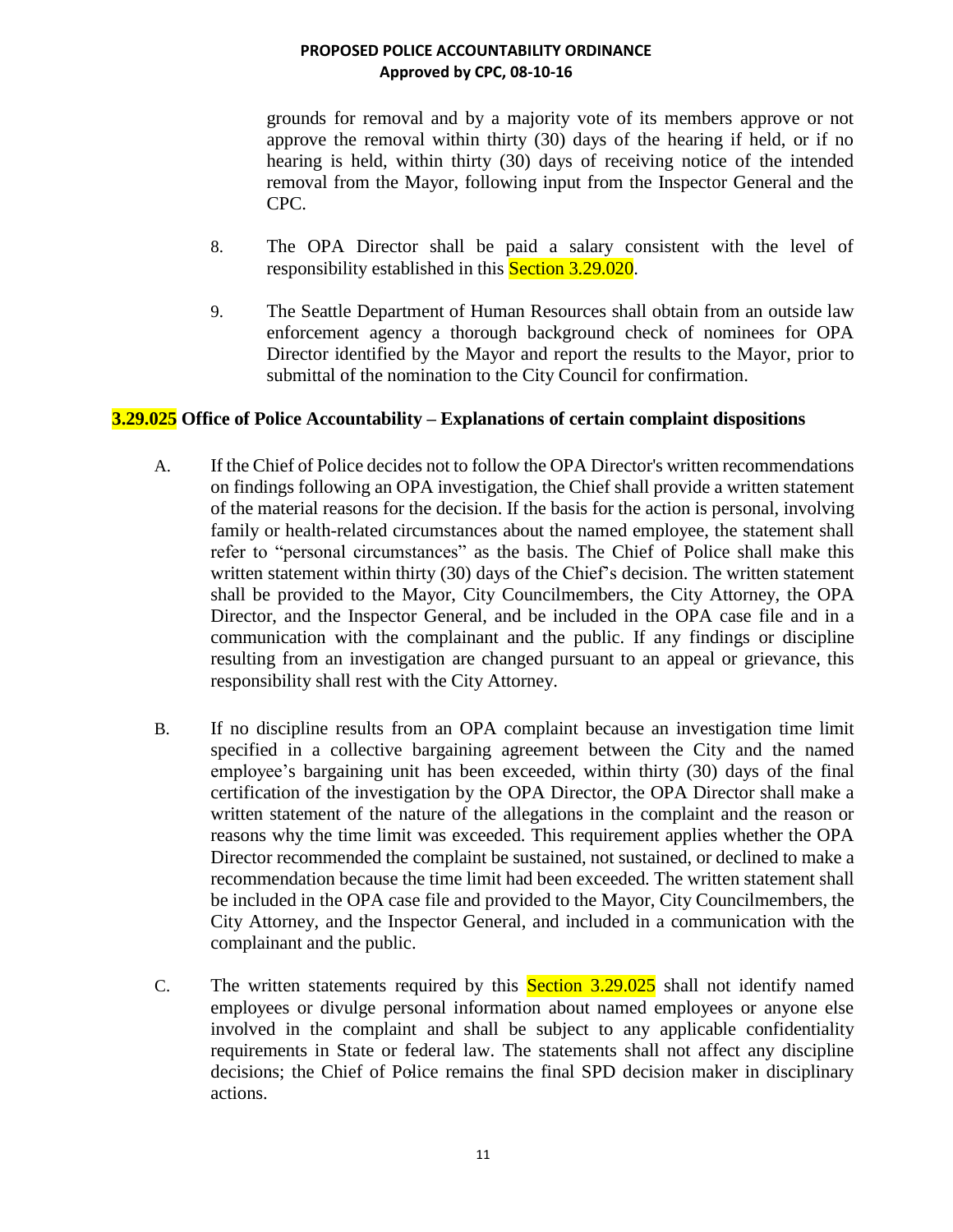D. The OPA Director shall include summaries of the written statements required by this Section 3.29.025 in the OPA Director's reports required by this Chapter 3.29. The summaries shall be consistent with any applicable confidentiality requirements in State or federal law.

## **3.29.030 Office of Police Accountability – Reporting**

- A. Timely and informative reporting to the public and its elected officials by OPA is important to sustain public trust, help the City's police accountability system function effectively, and allow for regular and continuous improvement. The OPA Director shall collaborate with the CPC to make OPA reports readily understandable, and focused on issues and trends of most concern to the public and stakeholders. The reports should be delivered through channels that are easily accessible to the broad public.
- B. OPA's website shall be easily navigable and contain comprehensive, substantive, and timely information on matters of public interest concerning SPD's accountability system, including information about the OIG and the CPC and links to their websites.
- C. OPA shall post online, in a timely manner, summaries of completed investigations, including the allegations, the analysis, the findings, and the results of disciplinary appeals; and shall distribute a compilation of these summaries electronically, no less than once a month, to interested stakeholders.
- D. OPA shall forward to the CPC and post online Management Actions at the time they are issued, and forward to the CPC and post online timely updates on the outcome of Management Actions directed as a result of OPA investigations or complaints, including the status of changes recommended to SPD policies or practices.
- E. Report quarterly to the Mayor, City Council, OIG, and the CPC on the implementation of, or response to, OPA recommendations for Management Actions, Training Referrals, and other policy and practice improvements, providing information on their status and whether follow-through was timely and substantive.
- F. OPA shall post online and electronically distribute an annual report to the Mayor, City Attorney, City Council, Chief of Police, Inspector General, and the CPC, as well as to the City Clerk for filing as a public record. This report shall describe the work of OPA and include any OPA Director recommendations for changes in policies and practices, collective bargaining agreements, City ordinances, and State law. The annual report shall also detail the implementation status of any previous OPA policy and practice recommendations to SPD or other City departments and agencies. The annual report shall also summarize information received from community outreach which has informed its work.
- G. The OPA Director's annual report shall include the following, which may be modified in consultation with the CPC if it is determined that other information would better help public understanding:
	- 1. The number and percentage of all complaints by classification and nature of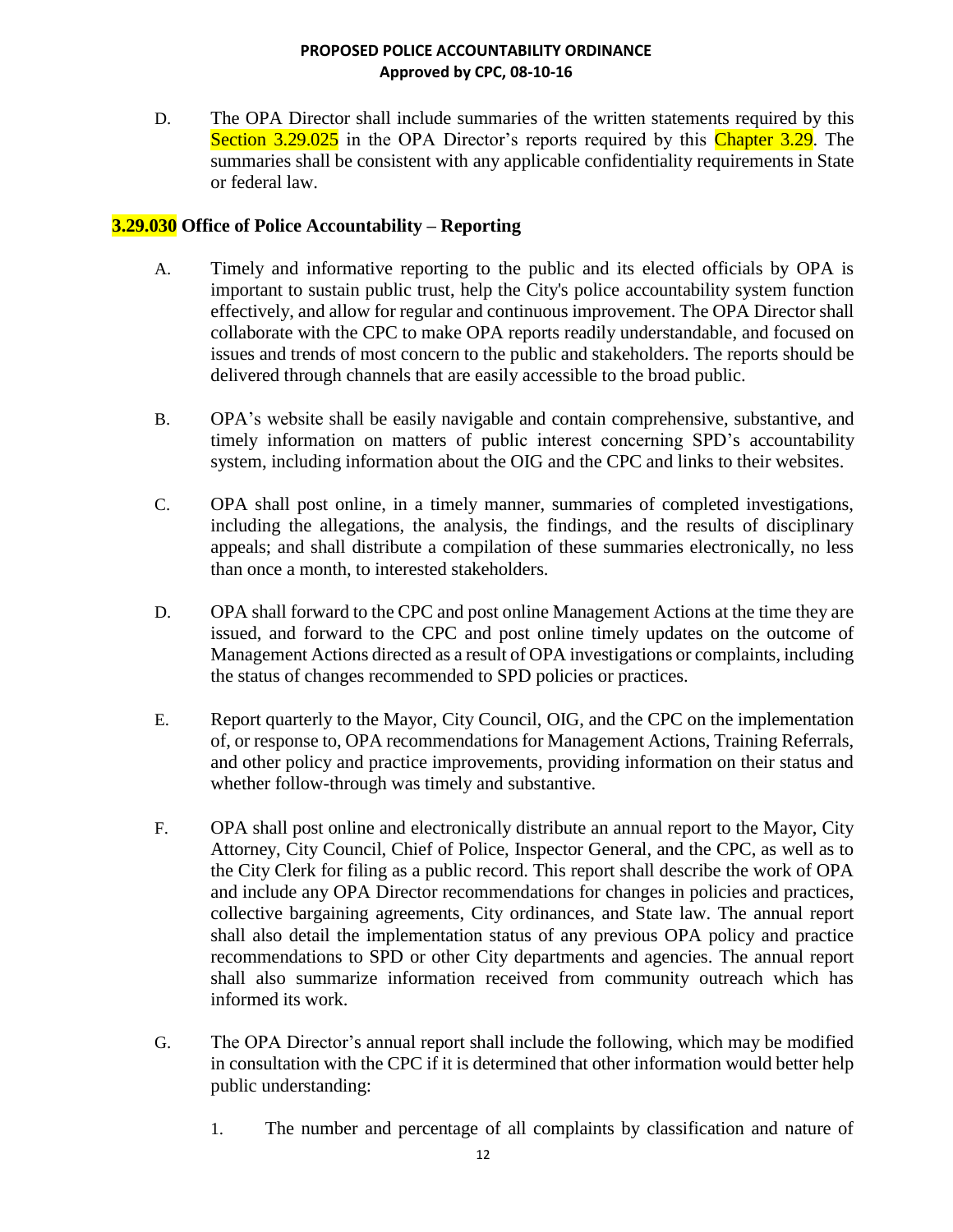allegation received by OPA;

- 2. The number and percentage of all complaints and allegations sustained and the specific disciplinary or other remedial action taken in sustained cases;
- 3. The number and percentage of cases which were not certified as thorough, timely, and objective by the OIG, including actions taken by the OPA Director to reduce the number of not certified cases.
- 4. The number and percentage of cases which were appealed or grieved, and the number and percentage of these cases in which findings and/or discipline determinations were changed, and the nature of those changes, as a result of appeals or for other reasons;
- 5. The number and percentage of all complaints and allegations not sustained, and the basis for all not sustained findings, e.g., unfounded, inconclusive, lawful and proper;
- 6. The number and percentage of all complaints handled directly by frontline supervisors, referred for Supervisor Action, Management Action, training or alternative resolution;
- 7. The geographic and shift distribution of incidents underlying complaints;
- 8. The racial, ethnic, gender, and geographic distributions of complainants, as this information is provided voluntarily by complainants;
- 9. The racial, ethnic, gender, assignment, shift and seniority distributions of named employees who are subjects of complaints;
- 10. The number of named employees who have received two or more sustained complaints within one year;
- 11. The timeliness, thoroughness, and effectiveness of certain OPA and SPD processes, including but not limited to, OPA investigations; complaints referred by OPA for Supervisor Action; complaints handled directly by frontline supervisors; Supervisor Action referrals; mediations, rapid adjudication, and other alternative resolution processes; and Management Actions and Training Referrals;
- 12. Patterns and trends in all OPA complaints, including year-to-year comparisons of demographic data that can help identify problems, deter misconduct, and inform SPD policy and practice improvements; and
- 13. A summary of all cases of significant public concern related to public confidence and trust, including the outcome of reviews by SPD units of officer-involved shootings and in-custody deaths.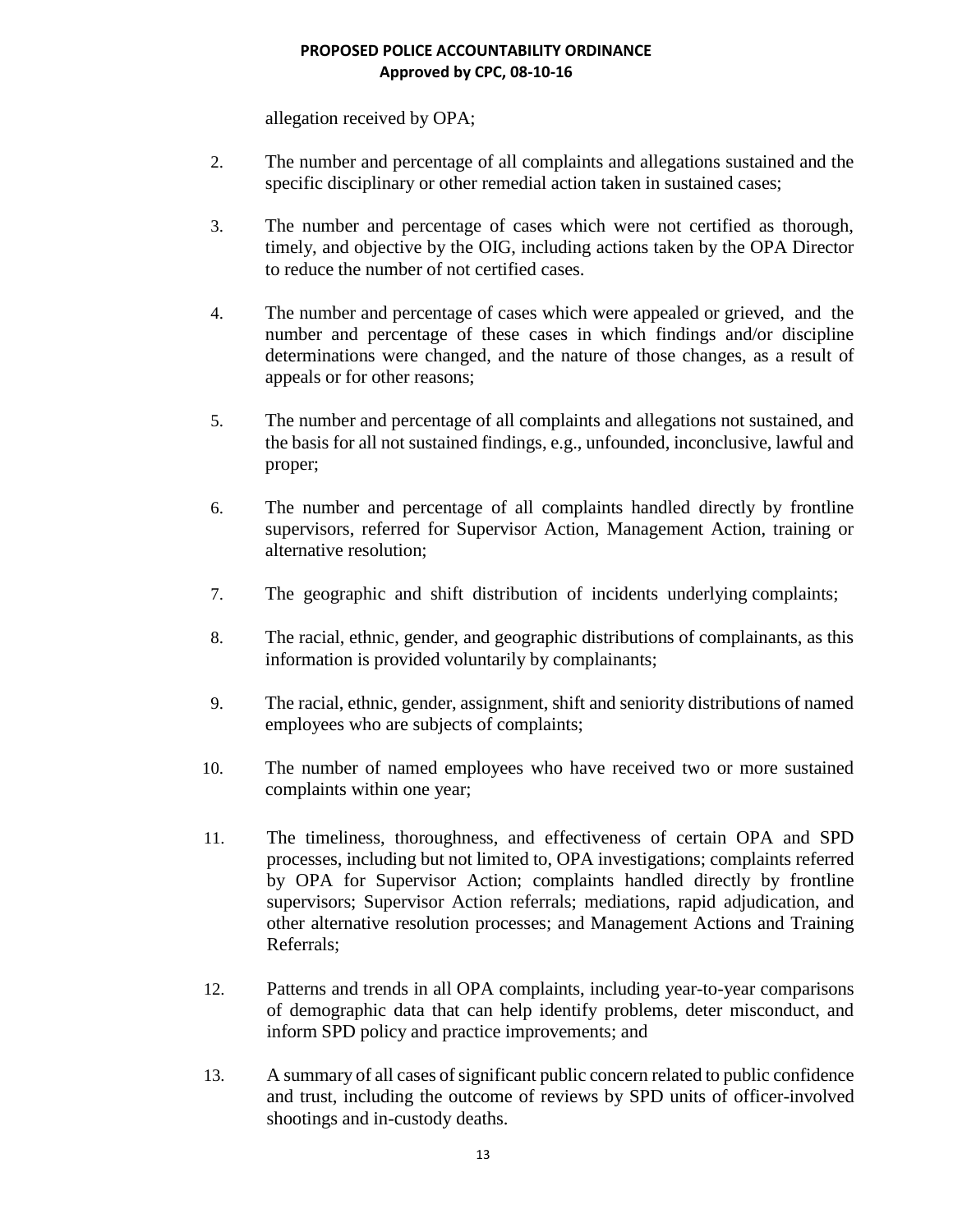H. The OPA Director shall make available to the OIG and the CPC information necessary for their respective auditing and oversight functions set forth in this Chapter 3.29, in a timeframe allowing for the timely performance of those auditing and oversight functions.

## **3.29.035 Office of Police Accountability** – **Meetings**

- A. The OPA Director shall meet with the CPC, its committees, and/or staff regularly, and at the CPC's request, to provide and receive information concerning SPD and the police accountability system, and the extent to which the purposes and requirements of this Chapter 3.29 are being met. The OPA Director shall review the OPA annual reports, recommendations, and the implementation status of those recommendations in these meetings with the CPC.
- B. The OPA Director shall meet periodically with the Mayor, City Attorney, City Council, and Chief of Police to advise on the investigatory and disciplinary functions of OPA and SPD and make recommendations to improve OPA and SPD policies and practices, consistent with the purposes of this Chapter 3.29.

## **3.29.040 Office of Police Accountability – Confidentiality of files and records**

The OPA Director and all OPA staff, consultants, and experts hired by OPA shall keep confidential the identity of all complainants, named employees, and witnesses, as well as all documents, files, records, and data to which OPA has been provided access to the extent permitted by applicable law and collective bargaining agreements, in accordance with the provisions of this Chapter 3.29, and in the same manner and to the same degree as attorney-client privileged materials would be protected under legal and ethical requirements. They shall also be bound by the confidentiality provisions of the Criminal Records Privacy Act (Chapter 10.97 RCW) and Public Disclosure Act (RCW 42.17.250 et seq.). No complainant, named employee, or witness involved in an OPA investigation shall be identified in any public report required by this Chapter 3.29.

## **Subchapter II Office of Inspector General**

## **3.29.100 Office of Inspector General established – Purpose and authority**

- A. There is established as a separate and independent office of the City within the Office of the City Auditor an OIG to provide robust civilian oversight of the effectiveness and responsiveness of SPD and OPA management and operations, as well as accountability and criminal justice system operations and practices that involve SPD or OPA. The OIG is an essential component of the checks and balances that comprise the police oversight system.
- B. The work of the OIG is intended to further instill confidence and public trust in the effectiveness and professionalism of SPD and in the fairness and integrity of the police accountability system by providing an independent perspective on the efficacy of the policies, procedures, and practices of SPD, OPA, and related City departments and agencies, and by providing additional professional review of OPA investigations.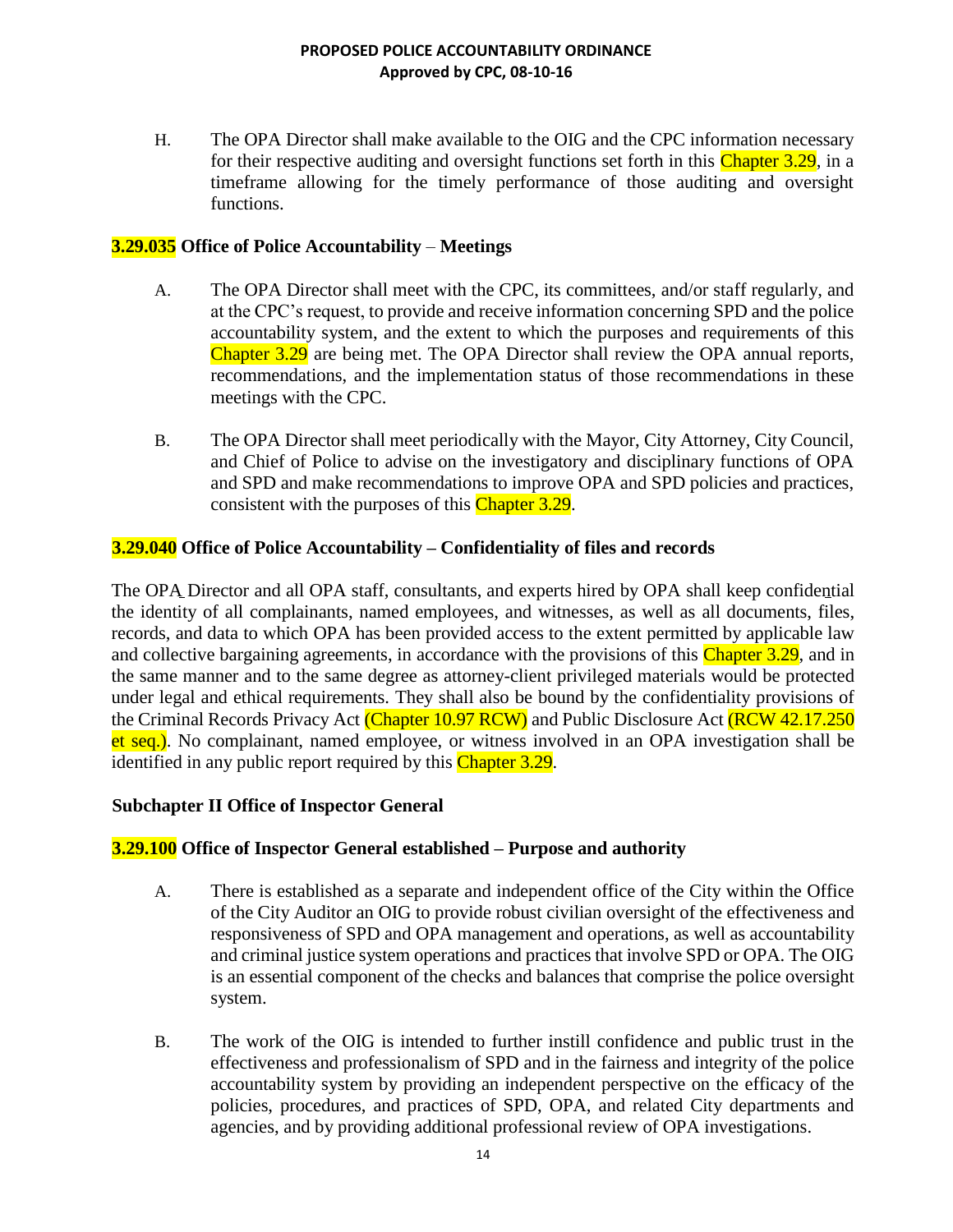- C. The OIG shall provide objective, third party review of misconduct complaint-handling and investigations, and other OPA activities.
- D. The OIG shall have primary responsibility, following the conclusion of the Settlement Agreement, to ensure ongoing fidelity to organizational reforms implemented pursuant to the goals of the Settlement Agreement to ensure constitutional, accountable, effective, and respectful policing.
- E. The OIG shall have responsibility to oversee and audit police activities to ensure the ongoing integrity of SPD processes and operations.
- F. The OIG shall review evidence-based research and successful police practices in other jurisdictions and make recommendations based on such reviews to City policymakers for increasing the effectiveness of SPD and related criminal justice system processes.
- G. The OIG shall have the authority to review and audit policies and practices of other City departments and agencies in areas related to policing and criminal justice matters.
- H. The OIG shall make recommendations for the City budget, the City's state legislative agenda, and City collective bargaining agreements regarding police accountability and related matters.

# **3.29.105 Office of Inspector General – Independence**

- A. The OIG shall exercise discretionary and oversight responsibilities granted by this Chapter 3.29 without interference from the Chief of Police, other SPD employees, or other City officials, except that the Inspector General and OIG staff shall be subject to oversight as set forth in this Chapter 3.29. Any person who violates these provisions may be subject to dismissal, discipline, or censure consistent with City and State laws.
- B. The Inspector General shall have authority for the hiring, supervision, and discharge of all OIG staff. OIG staff shall collectively have the requisite credentials, skills, and abilities to fulfill the duties and obligations of the OIG set forth in Chapter 3.29. This Chapter 3.29 does not require nor preclude the hiring of any OIG staff with sworn experience.
- C. An annual budget to support sufficient staffing and resources for effective OIG operations shall be based on not less than x percent  $(x\%)$  of SPD's annual appropriations. The Inspector General shall have budget and program control of the OIG operations.
- D. The Inspector General shall independently set the OIG's workplan. However, the Inspector General shall meet with the CPC annually to review a draft of the OIG's workplan. At this meeting, the CPC may identify additional specific areas for investigation and evaluation by the OIG that in the CPC's judgment are needed to ensure constitutional policing and public trust in SPD and in related criminal justice practices. These identified areas shall be incorporated into the annual OIG workplan. The OIG's annual workplan shall also make provision for the investigation and evaluation of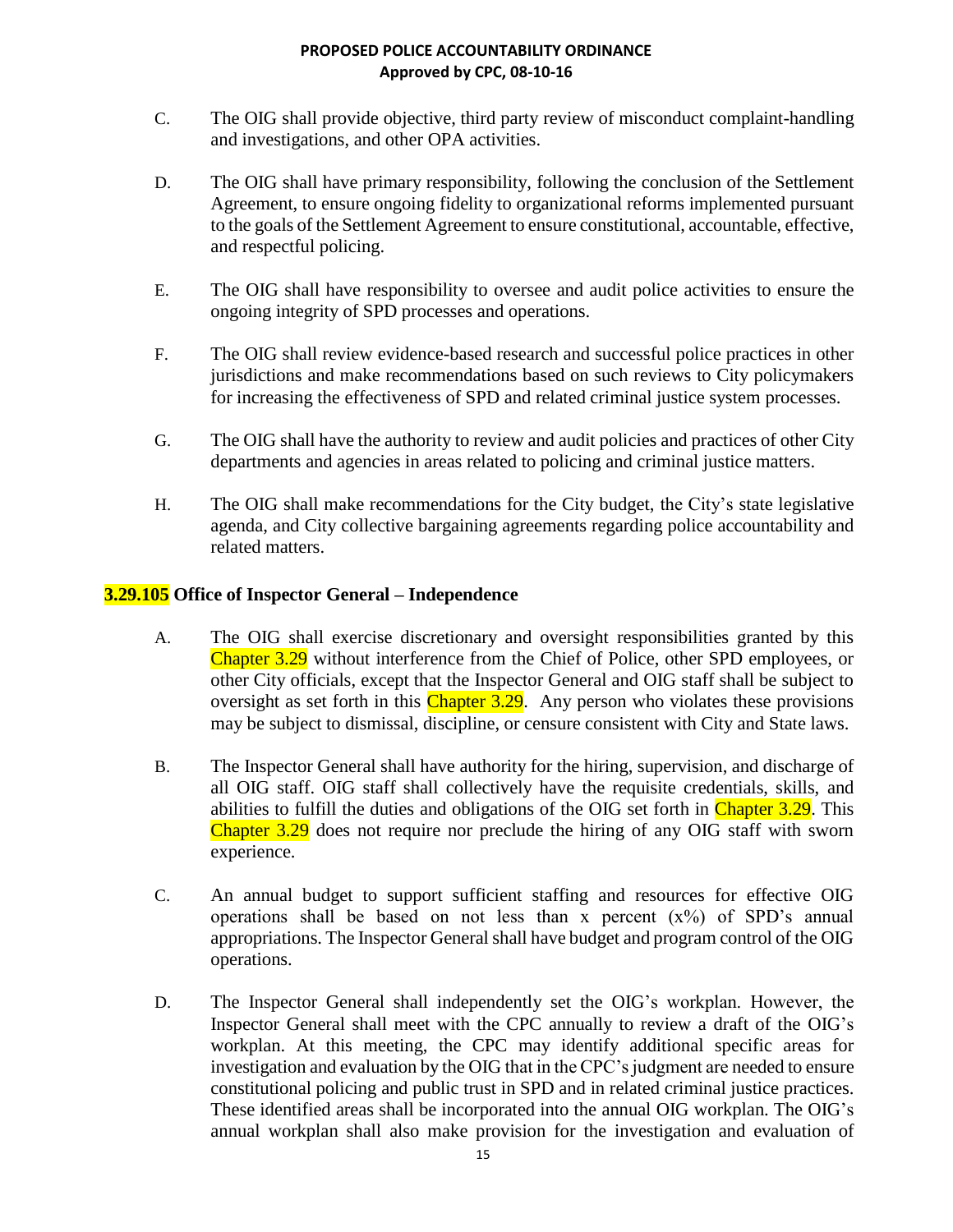emergent issues identified by the CPC and others during the year which may not be identified at the time that the annual OIG workplan is adopted.

- E. Except where prohibited by law, the OIG shall have timely, full, and direct access to all relevant City employees, facilities, documents, files, records, and data in OPA, SPD, and other City departments and agencies which are necessary to perform its duties set forth in this Chapter 3.29. Should the City decline to provide the OIG access to documents or data based on attorney-client privilege or because they are open criminal investigative files, the City shall inform the Inspector General that it is withholding access on such bases and will provide the Inspector General with an itemization describing the documents or data withheld. The attorney-client privilege may not be used to prevent the OIG from observing reviews, meetings, and trainings, such as SPD administrative investigation unit meetings, disciplinary hearings, or discussions of misconduct complaint investigations.
- F. The OIG is authorized to legally represent itself, including, as necessary, retaining outside, private legal counsel in any legal matter, enforcement action, or court proceeding, when the Inspector General determines that the City Attorney's Office would have a conflict in representing the interests of the OIG.

## **3.29.110 Office of Inspector General – Inspector General**

- A. The duties of the Inspector General are to:
	- 1. Conduct risk management reviews and performance audits, including analysis of sample and aggregate data to establish patterns and trends, of any and all SPD and OPA operations, and criminal justice system operations that involve SPD or OPA. Audits may also be conducted for any areas that may a) involve potential conflicts of interest; b) involve possible fraud, waste, abuse, inefficiency or ineffectiveness; c) undermine accountability or ethical standards; or d) otherwise compromise the public's trust in the police or the criminal justice system.
	- 2. Review SPD handling of incidents involving death, serious injury, serious use of force, mass demonstrations, serious property or vehicle damage, or other issues as determined by the OIG. This may include auditing, monitoring, or other review of SPD's administrative investigations or reviews of incidents to assess the quality, thoroughness, and integrity of the investigations; assessing the integrity of specific findings from the investigations; and reviewing after-action reports. To fulfill the OIG's monitoring obligations of incidents, the Inspector General or OIG representative(s) designated by the Inspector General, shall have full authority to respond to any incident scene and have access to the scene to the extent that they request it. OIG representative(s) may also attend and participate in SPD administrative investigation unit interviews and meetings, including Force Review Board meetings, held to review FIT information or discuss any incidents, including those to which scenes the OIG has responded, at the Inspector General's discretion. Whether at the scene of an incident or in subsequent SPD administrative investigation unit interviews or meetings concerning any incident, OIG representative(s) may identify areas of concern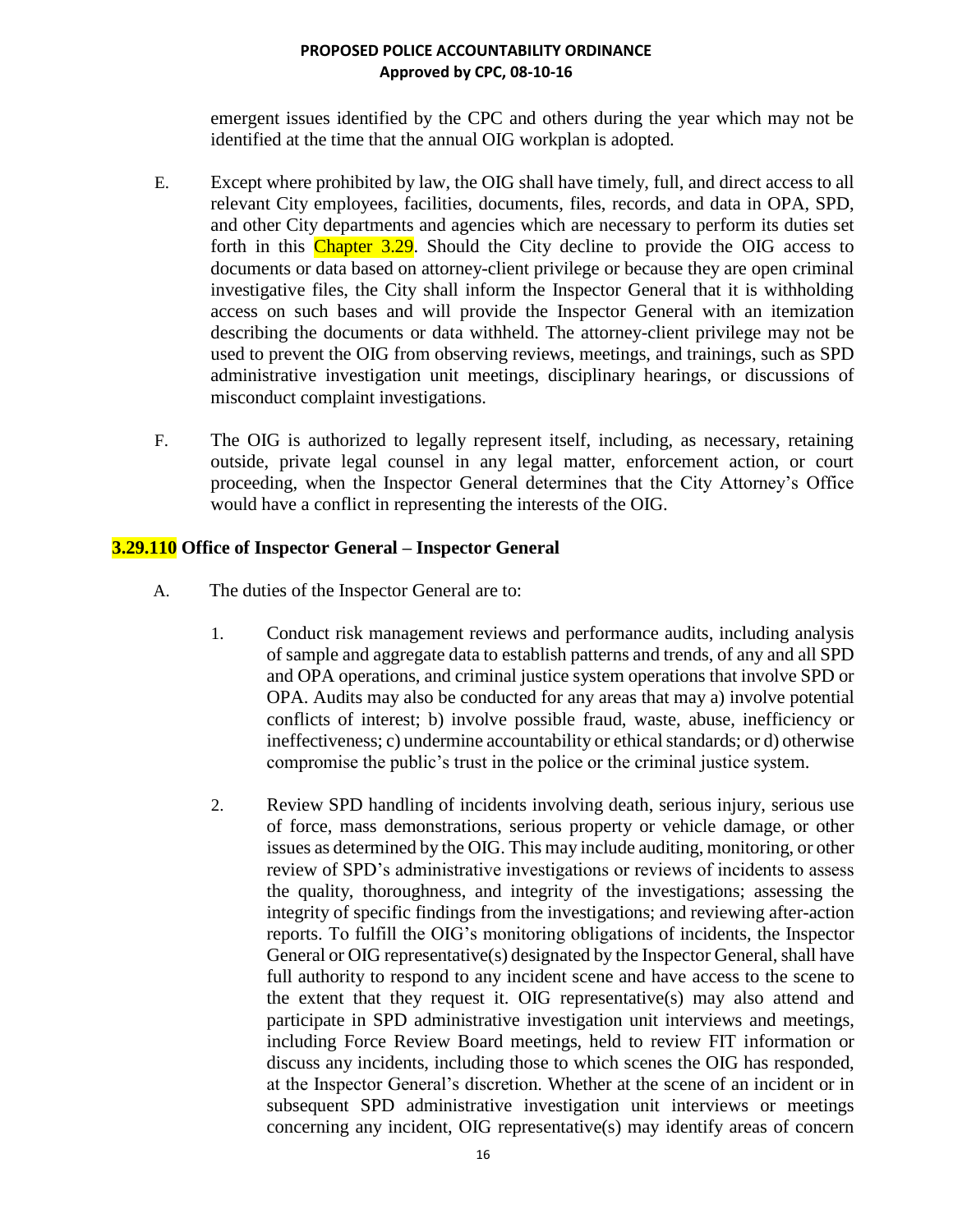related to issues of possible SPD policy violations, and the integrity, thoroughness, or objectivity of the investigation or its review.

- 3. Issue recommendations to improve operations, policies, and practices to address any systemic problems identified in the OIG's performance audits and reviews of specific incidents.
- 4. The OIG's audits and reviews may include any and all police operations, for the purposes of determining whether SPD is meeting its mission to address crime and improve quality of life through the delivery of constitutional, professional, and effective police services consistent with best practices, and meeting its mission in a way that reflects the values of Seattle's diverse communities. These audits and reviews may include, but not be limited to:
	- a. All SPD and OPA policies, regulations, practices, budgets, and consultant contracts;
	- b. SPD administrative investigation unit processes, such as force review and collision review.
	- c. SPD crime data and SPD's overall crime data collection and reporting practices;
	- d. Recruitment, hiring, post-Academy and in-service training, promotions, assignments, use of overtime, secondary employment, deployment and supervision, including command and front-line supervisory functions;
	- e. The effectiveness of any early intervention or performance mentoring system in supporting improved officer performance and mitigating misconduct;
	- f. Technology and systems of data collection, management, and analysis;
	- g. The acquisition of, uses, and significant changes to tactical equipment, vehicles, facilities and uniforms;
	- h. The accuracy and thoroughness of video recording reviews and the appropriate recording and retention of video recordings;
	- i. Patterns, including disparate impacts, in SPD deployment, uses of force, re-classifications of levels and types of force; stops, arrests, searches, and interactions with those in behavioral crisis;
	- j. Incidents of significant concern to the public, such as those involving injury or death in police custody or the management of demonstrations;
	- k. Patterns in complaints and misconduct outcomes involving, among other categories, use of force and biased policing;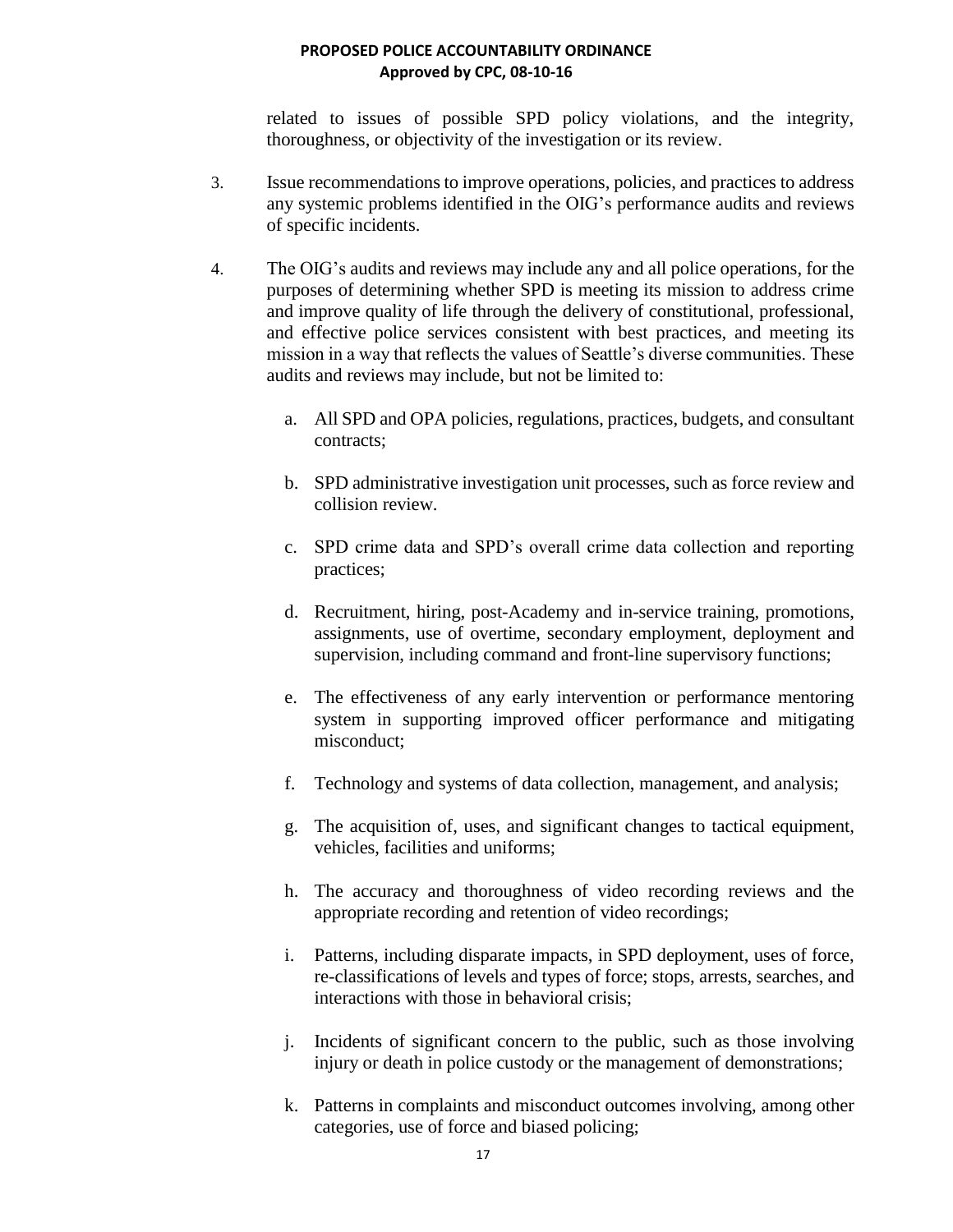- l. Assessment of the fairness, consistency, appropriate application and effectiveness of imposed discipline in sustained misconduct cases, including SPD's compliance with the SPD discipline matrix;
- m. Evaluation of the outcomes of appeals and grievances and whether overturned findings or discipline, or other settlements, suggest opportunities to improve OPA processes and SPD training;
- n. Assessment of inquests, federal and local litigation, and their outcomes, patterns relating to civil claims and lawsuits alleging SPD misconduct, payout amounts over time, units disproportionately represented as subjects of claims and lawsuits, related training, and review of the investigation of the underlying incidents described in such claims and lawsuits; and
- o. Evaluation of appropriate records retention, and conformity to public disclosure, open access to information, and privacy standards.
- 5. Oversee the review of OPA and SPD handling of allegations of misconduct.
	- a. Each quarter, the OIG shall conduct a random audit of the classifications of all misconduct complaints from the prior quarter to validate that OPA classifications were properly assigned for OPA investigation, Supervisor Action, or an alternative resolution, and that all allegations and employees associated with the complaints were properly identified. The Inspector General shall make recommendations to OPA for remedying any concerns noted in the quarterly audit and report to the CPC the results of the classification audits and any of the OIG's associated recommendations. If the OIG determines that the classification decisions reflect a need for additional oversight, the OIG may require the OPA Director to submit each proposed classification decision to the OIG for review and input prior to OPA making a final classification determination until such time the OIG is satisfied that such increased involvement in classifications is no longer needed and quarterly random audits shall resume.
	- b. The OIG shall review OPA investigations prior to certification by the OPA Director to determine whether the investigation was thorough, timely, and objective. The OPA Director shall submit all initial and subsequent investigations to the OIG for the OIG's review sufficiently in advance of contractual deadlines in order to allow for additional investigation as requested or directed by the OIG and still ensure discipline may be imposed should a sustained finding result. The OIG shall complete its review of initial and subsequent investigations in a timely manner, so as to also meet contractual deadlines.
		- 1. The OIG shall, after OPA believes an investigation to be complete, review all investigations involving misconduct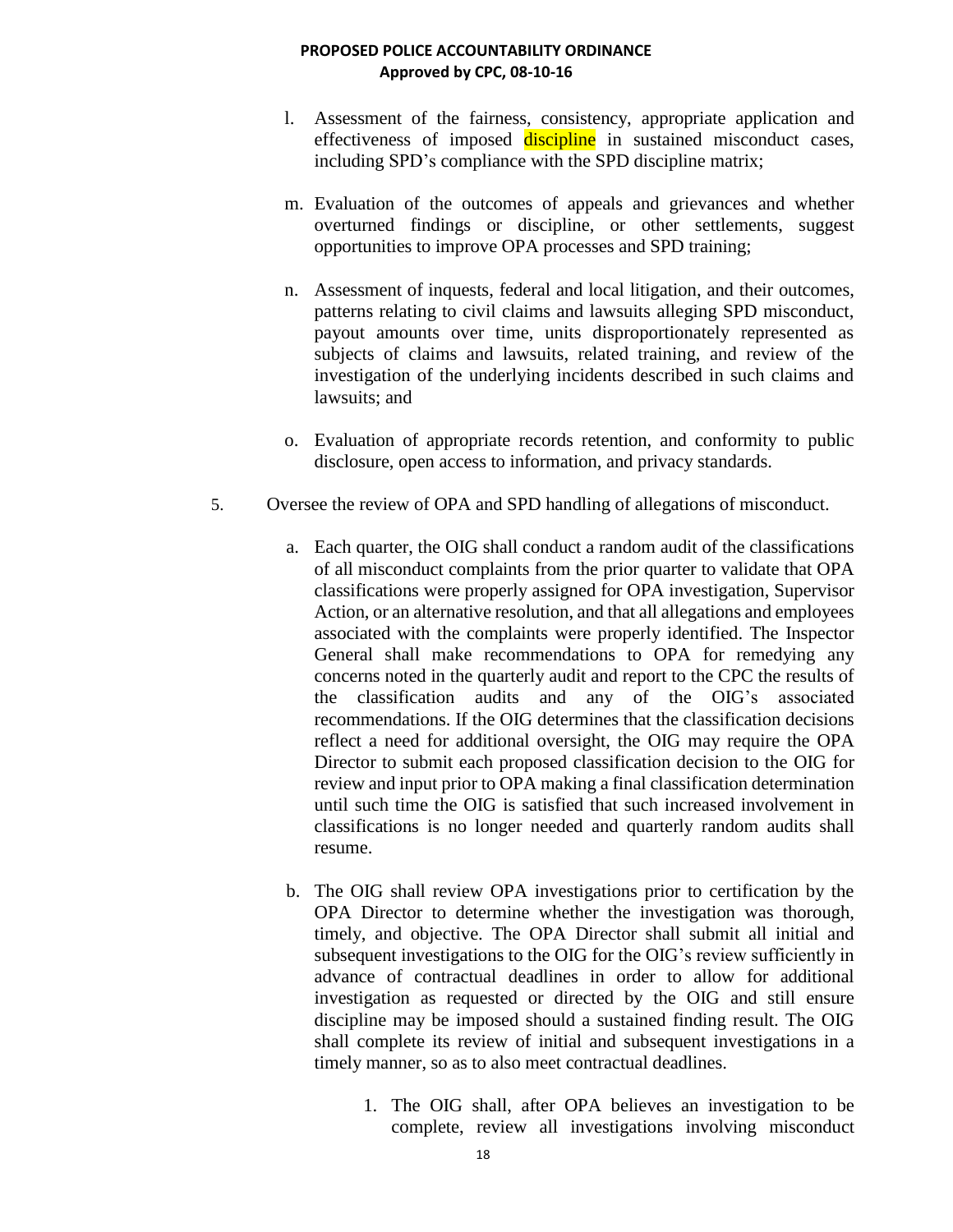allegations concerning violations of law; honesty; use of force; use of force reporting; bias-free policing; integrity; ethics; professionalism; use of position or authority for personal gain; conflicts of interest; gifts and gratuities; off-duty conduct; retaliation; harassment; responsibilities of employees regarding complaints of misconduct; discretion and authority; primary investigations; stops, detentions and arrests; or search and seizure. Additionally, the OIG shall have discretion to direct at the time of classification or during the investigative process that any other investigation not including these allegations be submitted by OPA for review and certification.

- 2. If the OIG determines that the investigation is thorough, timely, and objective, the OIG shall certify it and the OPA Director may then proceed to issue recommended findings to the Chief of Police.
- 3. If the OIG finds that the investigation is not ready to be certified, the OIG may request or direct further investigation. Upon completion of any additional work requested or directed by the OIG, the case shall be re-submitted to the OIG for certification before the OPA Director may issue proposed findings.
- 4. If additional investigation is requested by the Chief of Police after a due process hearing, as allowed under collective bargaining agreements, the case shall be re-submitted to the OIG for re-certification following the additional investigation.
- 5. After reviewing the investigation, the OIG shall document in writing the case as a) certified as thorough, timely, and objective; b) not certified at that point because the investigation is not thorough, timely, and objective but additional investigation is not requested or directed, and the reason; or c) not certified because the investigation is not thorough and objective, along with any requested or directed further investigation to be conducted by OPA or a request to meet with the OPA Director to discuss possible further investigation. Should additional investigation be requested or directed by the OIG, upon completion of the additional investigatory work, the investigation shall be re-submitted for certification. The certification memorandum by the OIG shall be included as an exhibit in the case file indicating the date of review, whether the case has been certified, whether further action is requested or directed, and if not certified, the reasons. Criteria the OIG should consider in reviewing investigations include, but are not limited to: (a) whether witnesses were contacted, interviewed, and all other material evidence was timely collected; (b)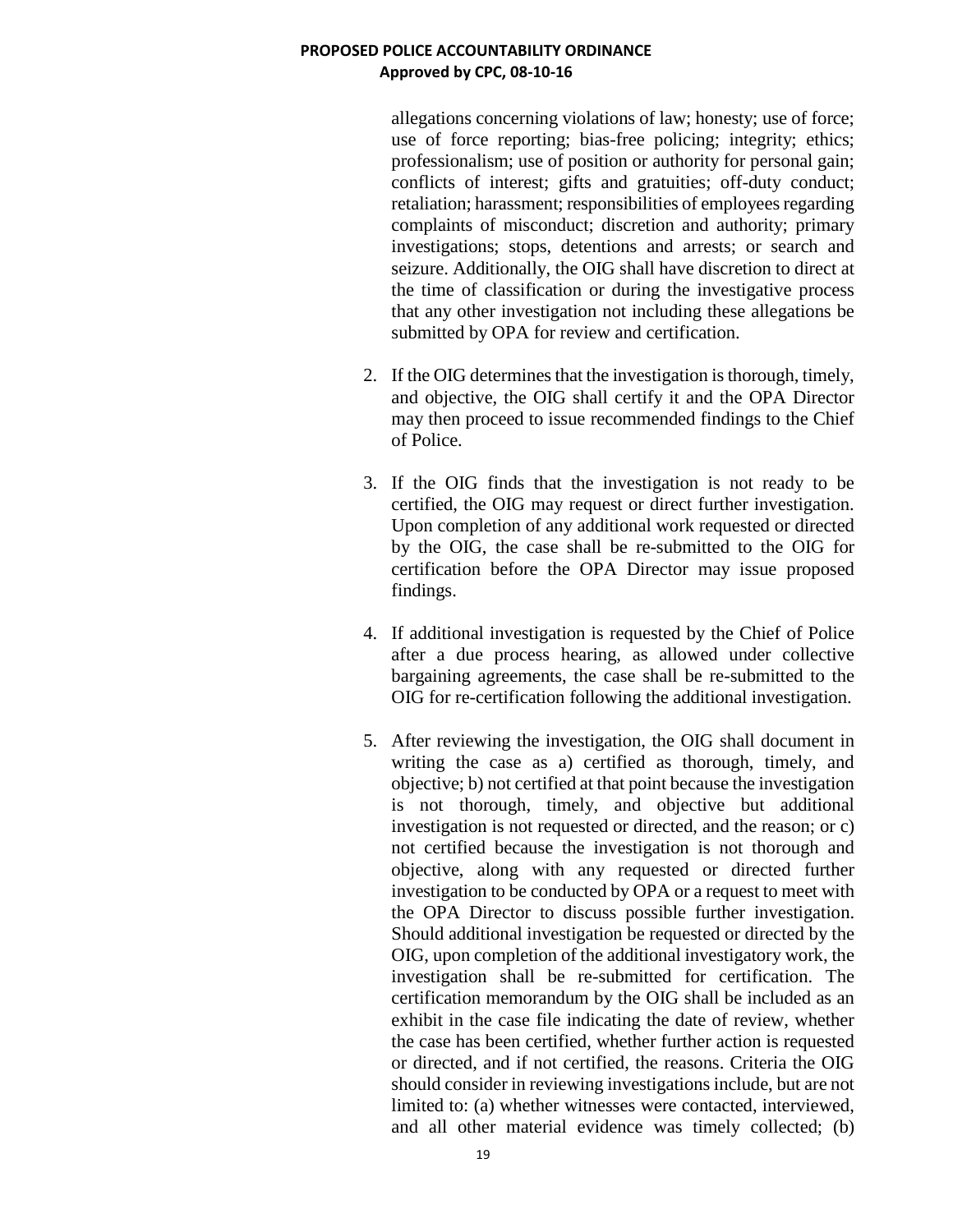whether interviews were thorough and unbiased and conflicting testimony was sufficiently addressed; (c) whether additional clarifying information would strengthen the investigation; (d) whether the written summary and analysis are objective and accurately reflect the evidence; and (e) whether applicable OPA procedures were followed and the intake and investigation were conducted in accordance with the OPA Manual.

- 6. If within ten (10) days after being notified that an investigation has been preliminarily completed, the OIG has not advised OPA of concerns with the investigation, the OPA Director may certify the case and issue findings. In these instances, the OIG is precluded from requiring further investigation.
- 7. If the OIG determines an investigation is not thorough, timely, or objective, and that additional investigation cannot or did not remedy the concern, the OPA Director must include this determination in the recommended findings and the Chief of Police may take the OIG's non-certification into account in making a final findings determination.
- c. Through semi-annual review, assess the thoroughness and timeliness of OPA complaint-handling for those cases not investigated, including cases referred to supervisors, mediated, or resolved through alternative resolution, and for the timely and substantive follow-through on OPA recommendations for Management Actions and Training Referrals.
- d. The OIG shall review and comment on any revisions proposed by OPA to the OPA Manual in accordance with an established process that provides for consultation and input prior to final adoption of the OPA Manual.
- 6. Handle complaints involving OPA staff where a potential conflict of interest precludes OPA from handling the complaint.
- 7. Issue a subpoena if evidence or testimony necessary to perform the duties of the OIG set forth in this Chapter 3.29 is not provided voluntarily, in order to compel non-SPD witnesses to produce such evidence or testimony. If the subpoenaed individual or entity does not respond to the request in a timely manner, the Inspector General may ask for the assistance of the City Attorney to pursue enforcement of the subpoena through a court of competent jurisdiction.
- 8. Should an arbitrator be used by the City for hearing disciplinary appeals, designate an independent body, such as an established bar association committee with arbitration expertise, to compile a list of arbitrators meeting certain qualifications identified in writing by the Inspector General. Persons identified on the list shall be available to hear one or more disciplinary appeals in the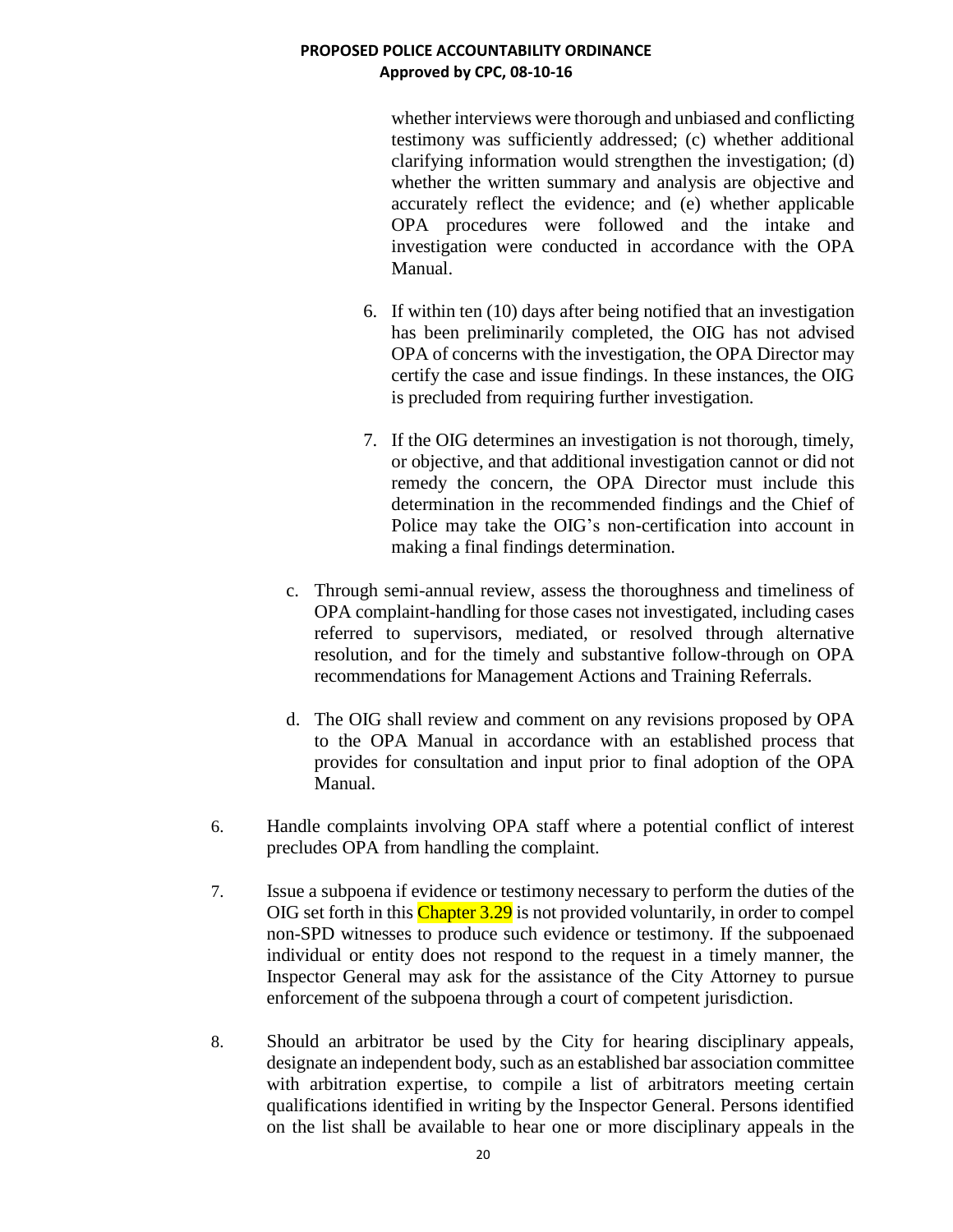subsequent three (3) or more years. To encourage timeliness in appeals and ensure decisions are issued without concern for future selection, both initially and going forward, appointments to the arbitration list to fill vacancies shall follow the same process as used to establish an initial list. No arbitrators shall be subject to approval or disapproval by either the City or the police unions either at the time they are added to the list or when drawn at random to preside over a disciplinary appeal. An arbitrator may only be removed from the list if the Inspector General determines, in writing, that the arbitrator fails to meet the minimum qualifications for serving as such. Should a hearing examiner be used, the OIG shall establish qualifications, conduct a hiring process, and nominate a hearing examiner, subject to City Council confirmation.

- 9. Perform the police intelligence auditor functions defined in Chapter 14.12.
- 10. Advise the Mayor, City Attorney, City Council, Chief of Police, OPA Director, and the CPC on issues related to the purposes of this Chapter 3.29, and recommend and promote to policymakers changes to policies and practices, collective bargaining agreements, City ordinances, and State laws in order to support systemic improvements and other enhancements to SPD performance and in furtherance of public trust.
- 11. Provide technical assistance to the CPC, as requested.
- 12. Maintain and promote use of a whistleblower hotline to receive anonymous reports from the public and City employees of unethical or improper conduct, and other issues germane to OIG audits and reviews.
- 13. Maintain a robust website that is easy to navigate; and conduct community outreach to inform the public about the OIG's role and scope of responsibilities. Collaborate with the CPC to regularly update and provide OIG informational materials that are readily understandable and widely available to Seattle's diverse residents both in English and in translation. Obtain information about community perspectives and concerns germane to the OIG's oversight responsibilities by coordinating with the CPC on community outreach and receiving feedback from the CPC on issues surfaced as a result of its community outreach activities.
- B. Qualifications.

The Inspector General shall be a civilian with a background in criminal, civil rights, labor law, governmental investigations, and/or the management of governmental auditing and shall not be required to have law enforcement experience. The Inspector General shall have a demonstrated ability to lead staff in auditing, evaluating, and conducting investigations; conducting financial and performance audits; analyzing and assessing complex aggregate data for patterns and trends; and in recommending systemic improvements to policies and practices to support constitutional policing, ongoing system effectiveness, and police excellence. The Inspector General shall also have the following additional qualifications and characteristics: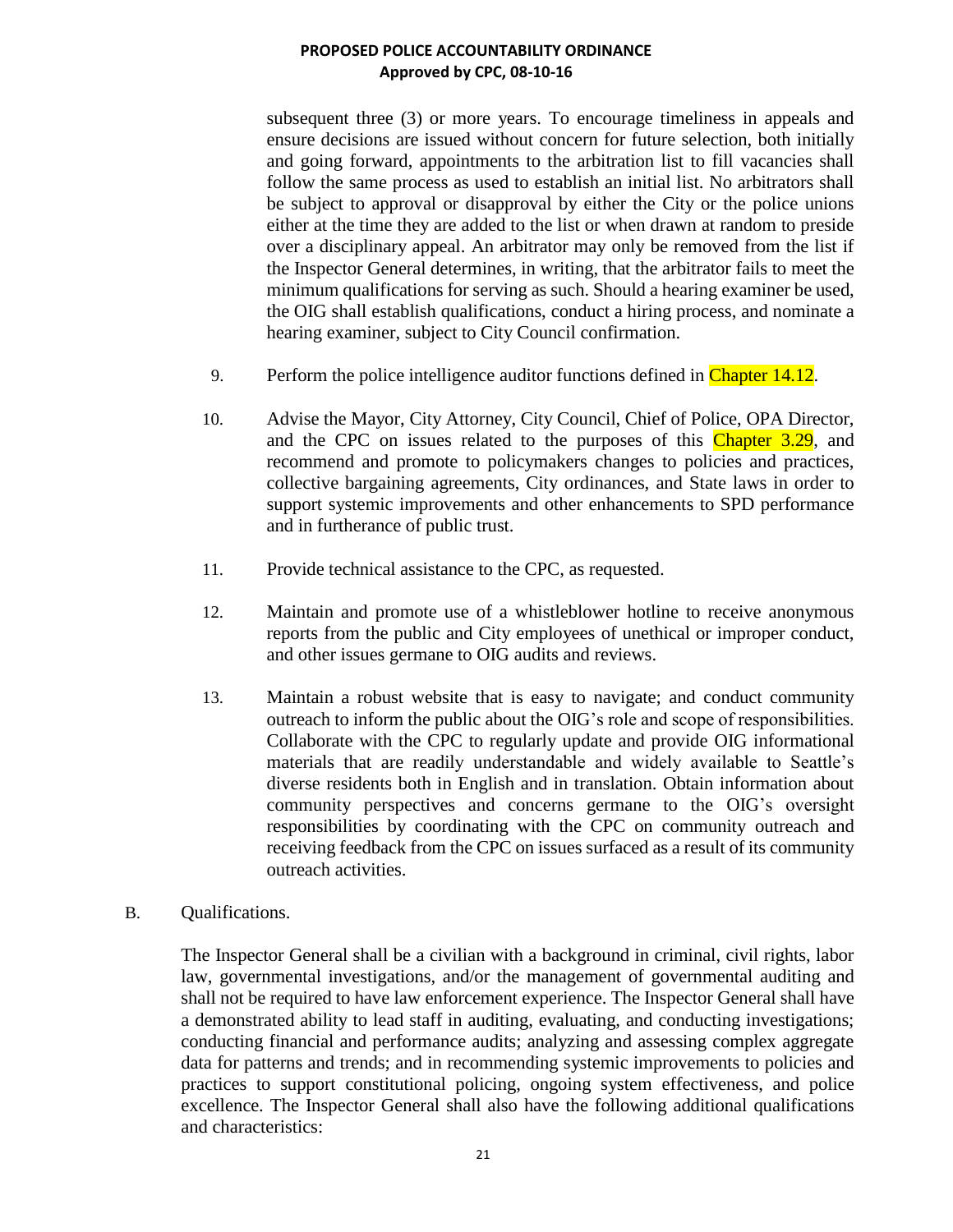- 1. A reputation for integrity and professionalism, and the ability to maintain a high standard of integrity and professionalism in the office;
- 2. A commitment to and knowledge of the need for and responsibilities of law enforcement, including enforcement and care-taking, and the need to protect the basic constitutional rights of all affected parties;
- 3. A commitment to the statements of purpose and policies in this Chapter 3.29;
- 4. A history of leadership experience;
- 5. The ability to relate, communicate, and engage effectively with and gain the respect of all who have a stake in policing, including, but not limited to, the general public, complainants, disenfranchised communities, SPD employees, and relevant City and other officials including the Mayor, City Council, City Attorney, Chief of Police, OPA Director, and the CPC;
- 6. An understanding of the city's ethnic and socio-economic diversity, and proven experience working with and valuing the perspectives of diverse groups and individuals; and
- 7. The ability to exercise sound judgment, independence, fairness, and objectivity, and to carry out the duties of the Inspector General in a manner that is perceived by all who have a stake in policing as exercising sound judgment, independence, fairness, and objectivity in an environment where controversy is common.

In addition to the above qualifications and characteristics, it may be helpful for the Inspector General to have appropriate professional auditing credentials and/or at least five (5) years' experience in law enforcement oversight.

- C. Appointment, removal and compensation
	- 1. The Inspector General shall be appointed and reappointed by the City Council. The CPC shall serve as the search committee for the Inspector General, identifying up to three qualified finalists using merit-based criteria. In the event the search committee does not identify a sufficient number of qualified finalists or the City Council rejects the finalists offered, the search committee shall conduct a subsequent search for up to three qualified finalists. Prior to the City Council selecting an appointee from among the finalists, a public meeting shall be convened to allow community members to ask questions and hear from the finalists their perspectives on their qualifications and the requirements of the position. Following the public meeting, the City Council may appoint from among the finalists. The City Council shall consult with the CPC prior to reappointments. The Inspector General shall assume office upon formal appointment by the full City Council.
	- 2. The Inspector General may be appointed for up to three, four-year terms for a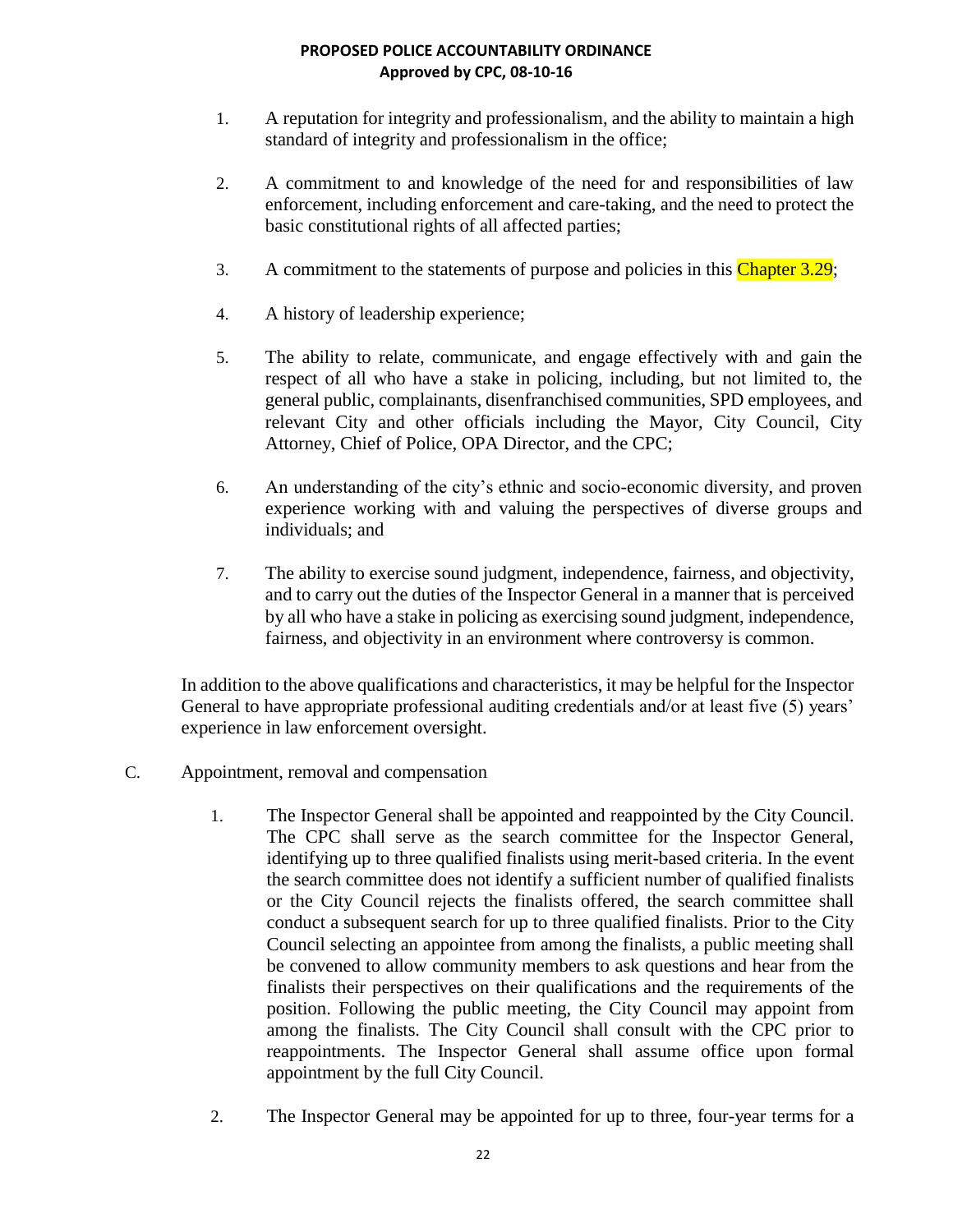total of twelve years, each year commencing on July 1st. If the Inspector General assumes office mid-term due to a prior vacancy, the Inspector General may complete that term and then be reappointed for up to three, four-year subsequent terms.

- 3. Each appointment and reappointment shall be made whenever possible sufficiently prior to the expiration of the latest incumbent's term of office, permitting City Council action to appoint or reappoint at least forty-five (45) days before the expiration of the present term, so as to have a seamless transition without a gap in oversight.
- 4. Within five (5) business days after a vacancy occurs or the City Council learns that a vacancy is expected to occur, the City Council shall provide written notice of the vacancy or expected vacancy to the CPC which shall commence recruitment of candidates to fill the vacancy.
- 5. Within one hundred and twenty (120) days of notice by the City Council, the CPC shall identify an initial set of qualified finalists and forward to the City Council their resumes and other relevant information, including criteria relied on by the CPC in choosing the finalists. The CPC may rank the finalists and summarize the particular strengths of each candidate. The City Council shall provide written notice to the CPC within five (5) business days of its action to not appoint.
- 6. In the event of a vacancy, the City Council president shall designate an interim Inspector General within thirty (30) days after a vacancy occurs to serve until a new Inspector General is appointed. The interim Inspector General may be either an OIG employee or an individual from outside the OIG, but must meet the qualifications in **Section 3.29.110**.
- 7. To strengthen the independence of the Inspector General, the City Council may remove the Inspector General from office only for cause, and in accordance with the following provisions. The City Council shall give written notice, specifying the basis for the intended removal, to the Inspector General and the CPC. Within ten (10) days after receipt of the notice, the Inspector General may file with the City Council a request for a hearing on the cause for removal. The Inspector General's request for a hearing shall be delivered at the same time to the Mayor and to the CPC Executive Director and CPC co-chairs. If such request is made, the City Council shall convene a hearing on the cause for removal not sooner than thirty (30) days and not more than sixty (60) days following the Inspector General's request for a hearing, at which the Inspector General may appear, be represented by publicly-funded counsel, and be heard. Following the City Council's notice, and any hearing held at the request of the Inspector General, the City Council shall finalize its review of the grounds for removal and by a majority vote of its members approve or not approve the removal within thirty (30) days of the hearing if held, or if no hearing is held, within thirty (30) days of issuing notice of the intended removal, following input from the CPC.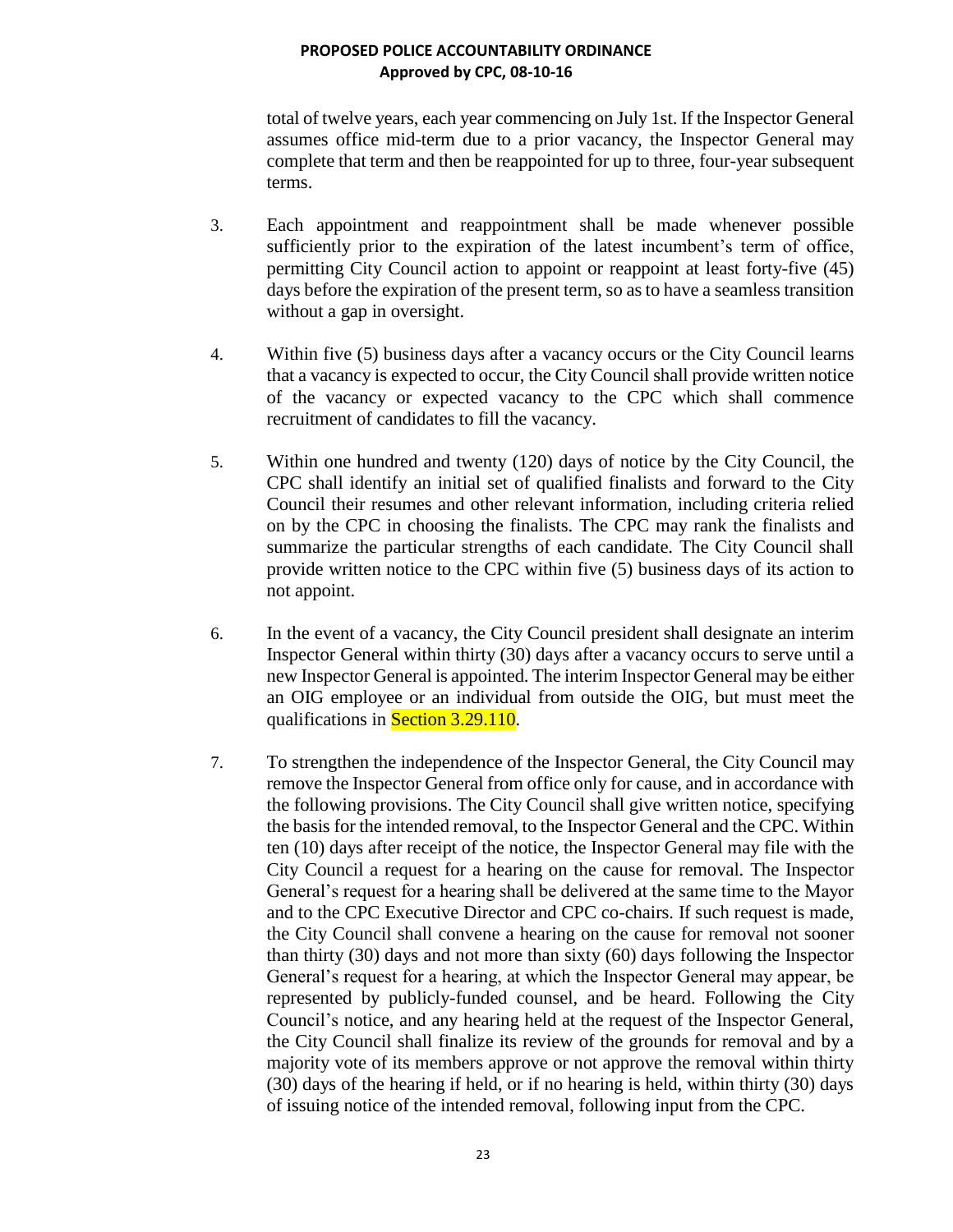- 8. The Inspector General shall be paid a salary consistent with the level of responsibility established in this **Section 3.29.110.**
- 9. The Seattle Department of Human Resources shall obtain from an outside law enforcement agency a thorough background check of nominees for Inspector General identified by the City Council and report the results to the City Council, prior to the City Council taking final action on the appointment.

## **3.29.115 Office of Inspector General – Reporting**

- A. The Inspector General shall report quarterly to the Mayor, City Council, and the CPC on the implementation of, or response to, OIG recommendations for policy and practice improvements, providing information on their status and whether follow-through was timely and substantive.
- B. To effectuate the purposes of this Chapter 3.29, the Inspector General shall, in addition to the timely publishing of OIG audits and studies, issue an annual public report that summarizes the results of the OIG's oversight of OPA's complaint-handling system, its review or investigation of other incidents of significant public concern, its analyses of patterns and trends, its performance audits, and its assessment of research and successful practices in other jurisdictions. This report shall include any OIG recommendations for changes in policies and practices, collective bargaining agreements, City ordinances, and State laws. The annual report shall also detail the implementation status of any previous OIG policy and practice recommendations to SPD, OPA, or other City departments and agencies. The annual report shall also summarize information received from its whistleblower hotline and from community outreach which has informed its work.
	- 1. With respect to the OIG's oversight of SPD's complaint-handling system, the annual report shall contain a general description of the complaints and cases reviewed, and should include, but not be limited to:
		- a. The number of investigations reviewed, a description of those cases in which the OIG did not certify, those cases for which the OIG requested or required further investigation, and a description of OPA's follow-up;
		- b. The semi-annual reviews of OPA complaint-handling for cases not investigated by OPA, including Contact Logs, Supervisor Action referrals, mediation, rapid adjudication, Management Actions and Training Referrals;
		- c. A description of any concerns or trends noted in OPA complaint intake and investigations;
		- d. A description of other issues, problems, and trends noted by the OIG as a result of the OIG's oversight;
		- e. Recommendations that SPD or OPA make policy, practice, training, or procedural changes;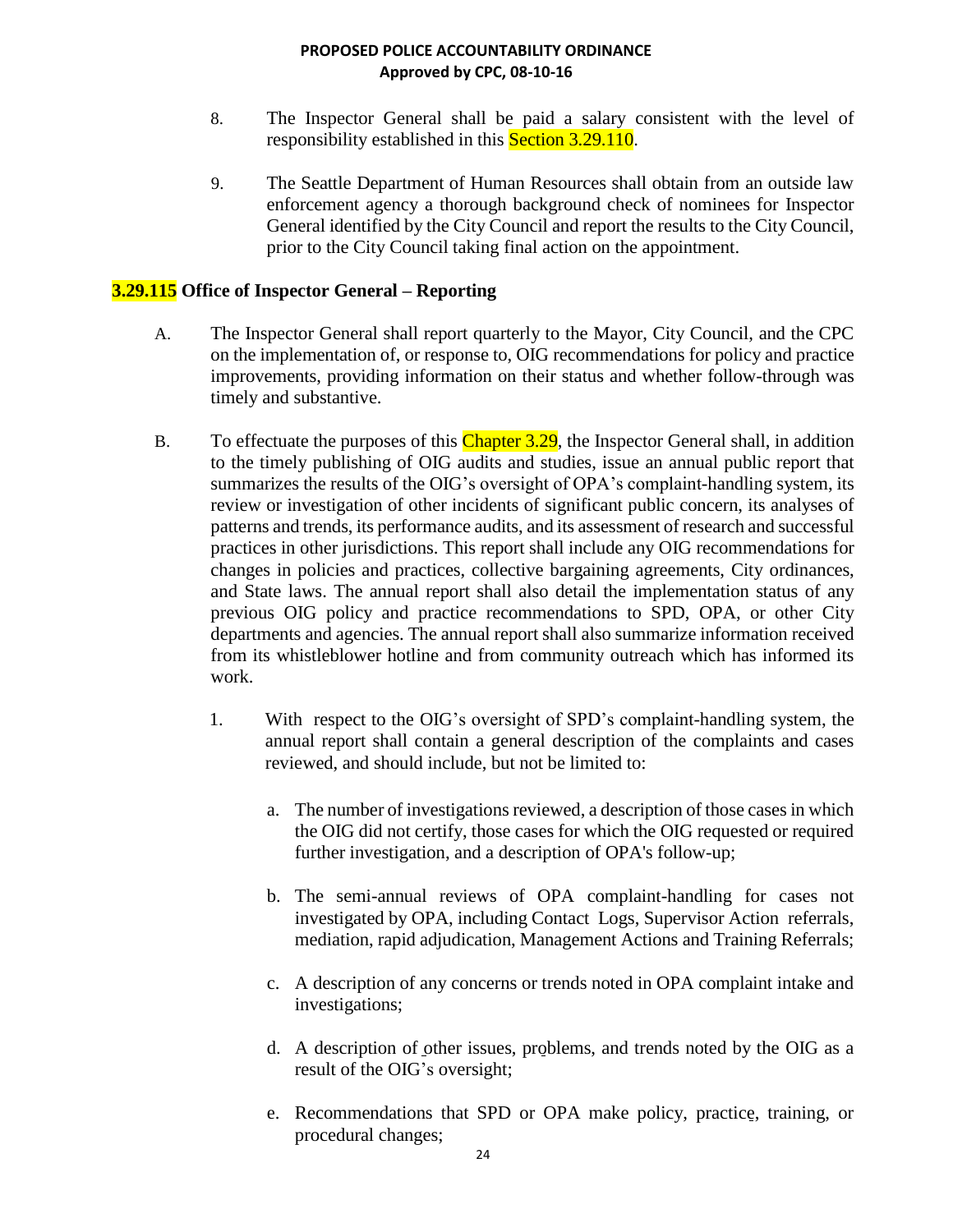- f. Findings from audits of OPA records or the OPA Director's reports; and
- g. Other information, as appropriate, including information requested by the CPC that would help make reporting as useful as possible to the public.
- C. The Inspector General shall deliver a preliminary draft of the reports to the Chief of Police, the OPA Director, and other City departments and agencies, as appropriate, for review and comment. They shall review and comment on the preliminary report to the Inspector General within ten (10) days after receipt of the report. They shall not release or distribute the report to others during the review period. The Inspector General shall then issue the final report within ten (10) days after receipt of any comments.
- D. The Inspector General shall collaborate with the CPC to make OIG reports readily understandable and deliver them through channels that are easily accessible to the broad public.
- E. The OIG shall post online and electronically distribute its reports to the Mayor, City Attorney, City Council, Chief of Police, OPA Director, and the CPC, as well as to the City Clerk for filing as a public record.

## **3.29.120 Office of Inspector General – Meetings**

- A. The Inspector General shall meet with the CPC, its committees, and/or staff, regularly and at the CPC's request, to provide and receive information concerning SPD and the police accountability system, and the extent to which the purposes and requirements of this Chapter 3.29 are being met. The Inspector General shall review all of the OIG's reports, recommendations, and the implementation status of those recommendations in these meetings with the CPC.
- B. The Inspector General shall meet periodically with the Mayor, City Attorney, City Council, and Chief of Police, to advise on the performance and functions of OPA and SPD and make recommendations to improve OPA and SPD policies and practices, consistent with the purposes of this Chapter 3.29.

## **3.29. 125 Office of Inspector General – Confidentiality of files and records**

The Inspector General and all OIG staff, consultants, and experts hired by the OIG shall keep confidential the identity of all complainants, named employees, and witnesses, as well as all documents, files, records, and data to which the OIG has been provided access to the extent permitted by applicable law and collective bargaining agreements, in accordance with the provisions of this Chapter 3.29, and in the same manner and to the same degree as attorney-client privileged materials would be protected under legal and ethical requirements. They shall also be bound by the confidentiality provisions of the Criminal Records Privacy Act (Chapter 10.97 RCW) and Public Disclosure Act (**RCW 42.17.250 et seq.**). No complainant, named employee, or witness involved in an OIG audit shall be identified in any public report required by this Chapter 3.29.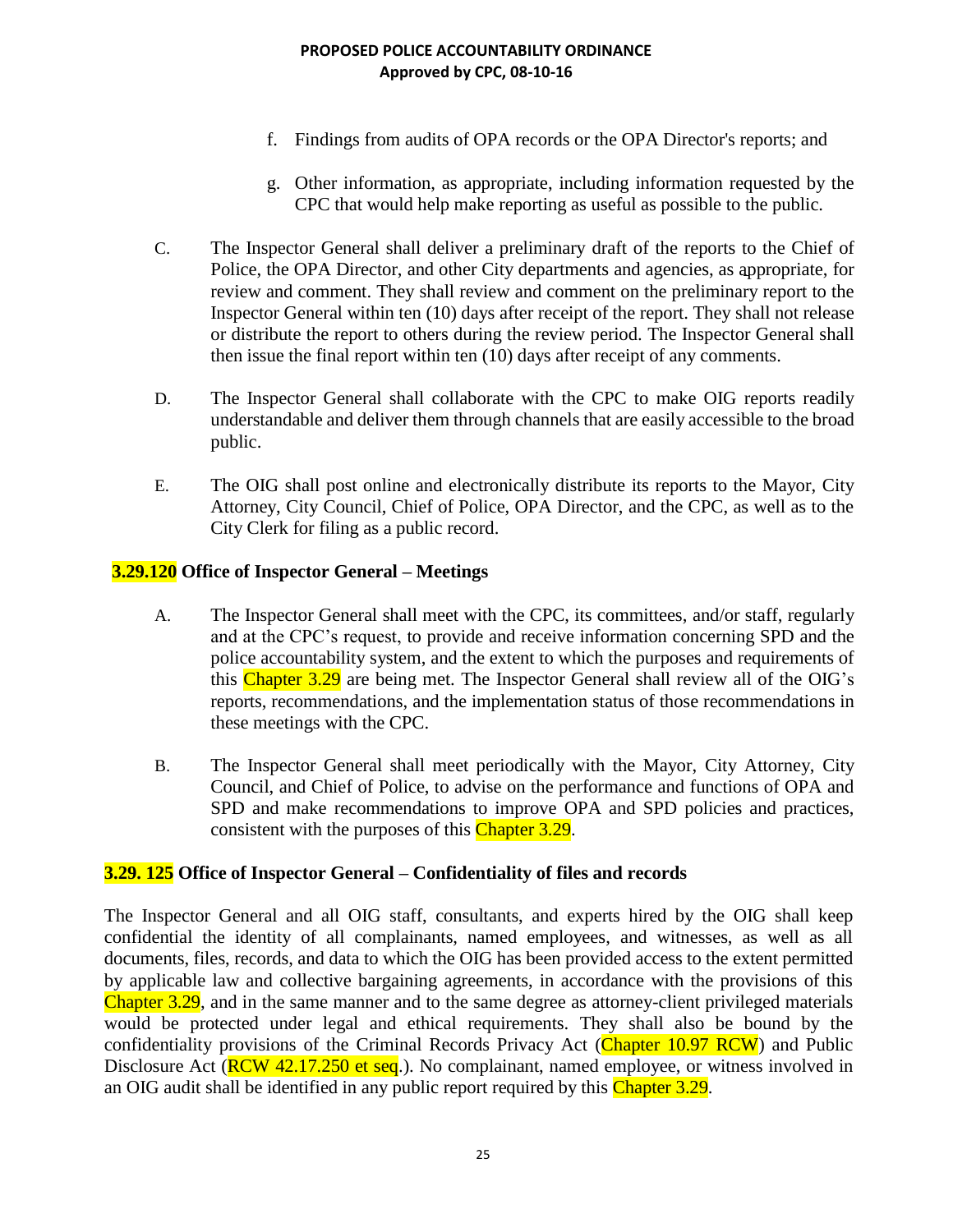## **Subchapter III Community Police Commission**

## **3.29. 200 Community Police Commission established – Purpose and authority**

- A. One of the cornerstones of effective oversight of law enforcement is community involvement. The purpose of the CPC is to provide the public with meaningful participatory oversight of SPD policies and practices of particular significance to the public or affecting public trust in accord with the purposes of this  $\overline{\text{Chapter 3.29}}$  with the goal that police services are delivered in a lawful and nondiscriminatory manner and are in alignment with the values and expectations of the community. The work of the CPC is intended to further instill confidence and public trust in the fairness and integrity of the police accountability system and in the effectiveness and professionalism of SPD.
- B. The CPC was originally established by ordinance with responsibilities under a Settlement Agreement between The City of Seattle and the United States Department of Justice. The additional and ongoing responsibilities of the CPC detailed in this Chapter 3.29 are separate from those under Subchapter IX of Chapter 3.14, to make clear the City's intention that civilian oversight be enhanced and broadened beyond the limited time and scope initially set forth in the Settlement Agreement in order to better serve the public.
- C. The CPC shall not serve as a review board for individual OPA investigations, nor seek to influence the course or outcome of specific OPA investigations, or findings, discipline, or other remedial action recommended or imposed.

## **3.29.205 Community Police Commission – Independence**

- A. The CPC is situated within the City of Seattle's Executive Department, but is selfgoverning and functionally independent. An annual budget to support sufficient staffing and resources for effective CPC operations shall be based on not less than x percent  $(x\%)$  of SPD's annual appropriations. In addition, the City shall provide the CPC with sufficient resources necessary to fulfill its periodic search committee obligations as required under this Chapter 3.29. The CPC shall have budget and program control of its own operations, and the Executive Director shall have authority for the hiring, supervision, and discharge of all CPC staff.
- B. The CPC's independence is critical to its ability to perform its oversight role effectively. SPD employees and City officials shall respect the obligation of Commissioners and CPC staff to exercise independent judgment and offer critical analysis. The CPC shall exercise discretionary and oversight responsibilities granted by this Chapter 3.29 without interference from the Chief of Police, other SPD employees, or other City officials. Any person who violates these provisions may be subject to dismissal, discipline, or censure consistent with City and State laws.
- C. The Executive Director shall be selected by the CPC using merit-based criteria, subject to confirmation by a majority affirmative vote of the City Council. The CPC may remove the Executive Director from office at will, upon a majority vote of its membership. To maintain independence, the CPC Executive Director shall receive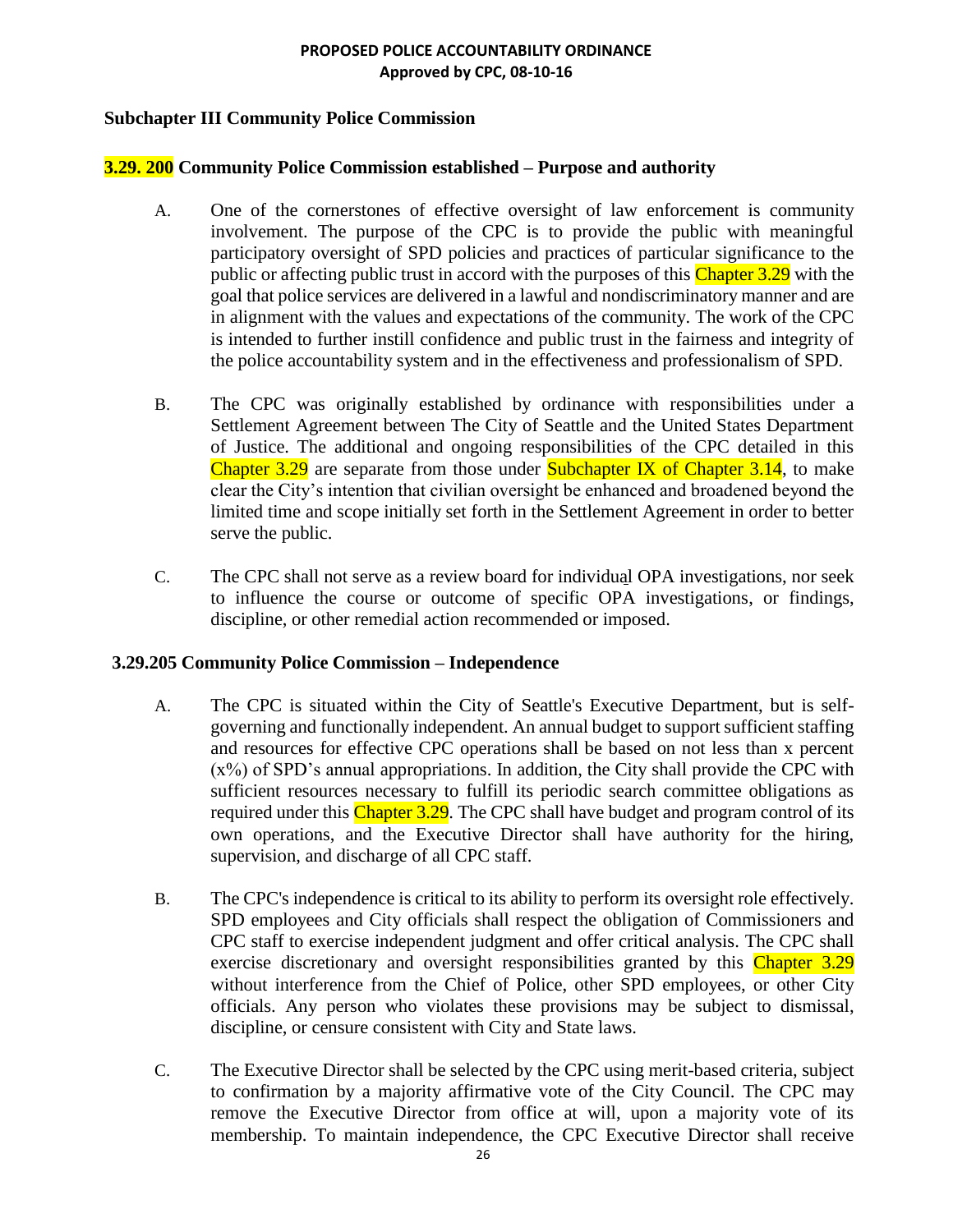programmatic direction only from the CPC. The CPC may adopt bylaws to govern its own activities.

## **3.29.210 Community Police Commission – Commission**

- A. The duties of the CPC are to:
	- 1. Review and provide input to OPA, the OIG, SPD, and other City departments and agencies, including the Mayor, City Council, and City Attorney on the police accountability system and SPD policies and practices of significance to the public, consistent with the purposes of this Chapter 3.29. Such review may include input on policy and practice changes recommended by the OPA Director, the Inspector General, and SPD.
	- 2. Review and comment annually on any revisions proposed by OPA to the OPA Manual, in accordance with a process that provides for input prior to final adoption.
	- 3. Engage in community outreach to obtain the perspectives of community members and SPD employees on police-community relations, SPD policies and practices, the police accountability system, and other matters consistent with the purposes of this Chapter 3.29. In conducting public outreach, the CPC shall be responsible for maintaining connections with representatives of disenfranchised communities and with other community groups in all of the City's legislative districts, as well as with SPD demographic and precinct advisory councils. The CPC shall provide OPA and the OIG with community feedback relevant to their operations received as a result of its public outreach activities.
	- 4. Review and provide input on all memoranda of understanding provisions between the Chief of Police and the OPA Director prior to their finalization for consistency with the purposes of this Chapter 3.29.
	- 5. Monitor and report on the implementation by City elected officials, SPD, and OPA of policy and practice recommendations made by the OPA Director, the Inspector General, and the CPC, including monitoring, tracking, and reporting on the City's budget, state legislative agenda, and collective bargaining agenda as these relate to advocacy for, and implementation of, recommendations by the oversight entities.
	- 6. Review and provide input into SPD recruiting, hiring, and promotional practices.
	- 7. Meet with the OPA Director and the Inspector General, no less than quarterly, to review information they wish to provide the CPC concerning the effectiveness of SPD or any obstacles to the OPA Director's or the Inspector General's abilities to perform their duties.
	- 8. Review reports required by this Chapter 3.29 and any recommendations of the OPA Director and the Inspector General.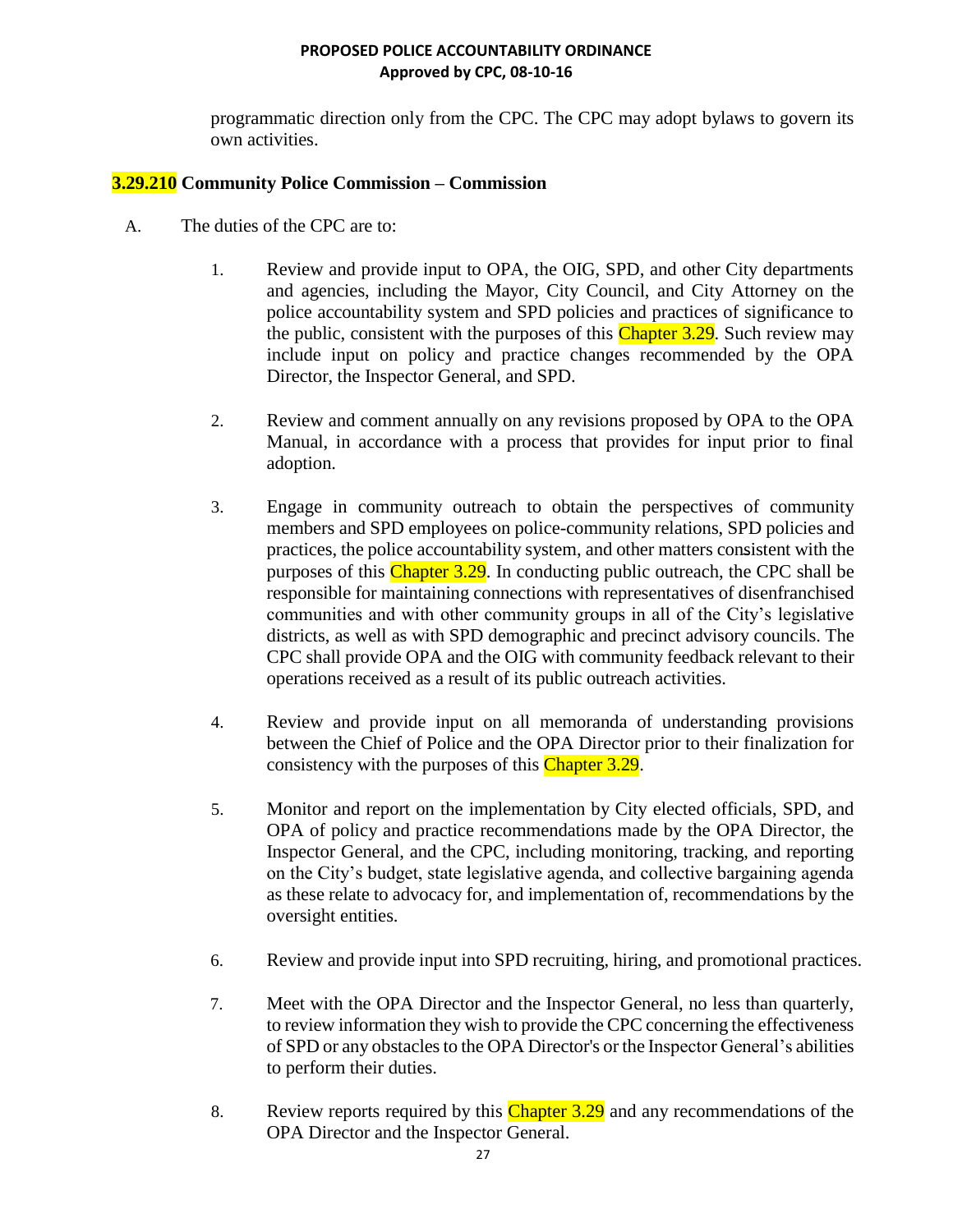- 9. Serve as the search committee for OPA Directors and Inspectors General, identifying qualified finalists and advising the Mayor on these appointments, and review and provide input to the Mayor on the reappointment or removal of OPA Directors and Inspectors General.
- 10. Annually review the effectiveness of the OPA Director and the Inspector General after soliciting public, Mayoral, City Attorney, City Council, Chief of Police, and SPD employee perspectives.
- 11. Advise the Mayor, City Attorney, City Council, Chief of Police, OPA Director, and Inspector General on issues related to the purposes of this Chapter 3.29, and recommend and promote to policymakers changes to policies and practices, collective bargaining agreements, City ordinances, and State laws in order to support systemic improvements and other enhancements to SPD performance and in furtherance of community trust.
- 12. Convene an annual meeting to receive public comments and to formally report to the community on the effectiveness of the police accountability system, including providing an update on the implementation status of any previously recommended improvements.
- 13. Serve as an advisory body to the OPA Director and the Inspector General, identifying problems and recommending improvements to police accountability, including ways to make the system more accessible and transparent to the public.
- 14. Consult with OPA and the OIG on the development, revision, and distribution of public and employee informational materials and on the OPA and OIG websites.
- 15. Collaborate with SPD, OPA, and the City Attorney's Office in improving system transparency, including improving SPD public disclosure procedures and providing for timely online posting by OPA of information about the status of investigations and their outcomes.
- 16. Consistent with the purposes of this Chapter 3.29, annually review the OIG's workplan and add specific areas for OIG investigation and evaluation, including emergent issues that arise that in the CPC's judgment are needed to support public confidence in SPD and related criminal justice practices. In adding areas to the workplan, the CPC shall take into account the budget constraints of the OIG and its need to balance a range of priorities.
- 17. Analyze closed OPA cases and any other SPD or OPA data to identify opportunities for systemic improvements, provided that no such analysis shall be conducted for the purpose of confirming or overturning any findings, discipline, or other remedial action recommended or imposed related to any specific OPA investigations.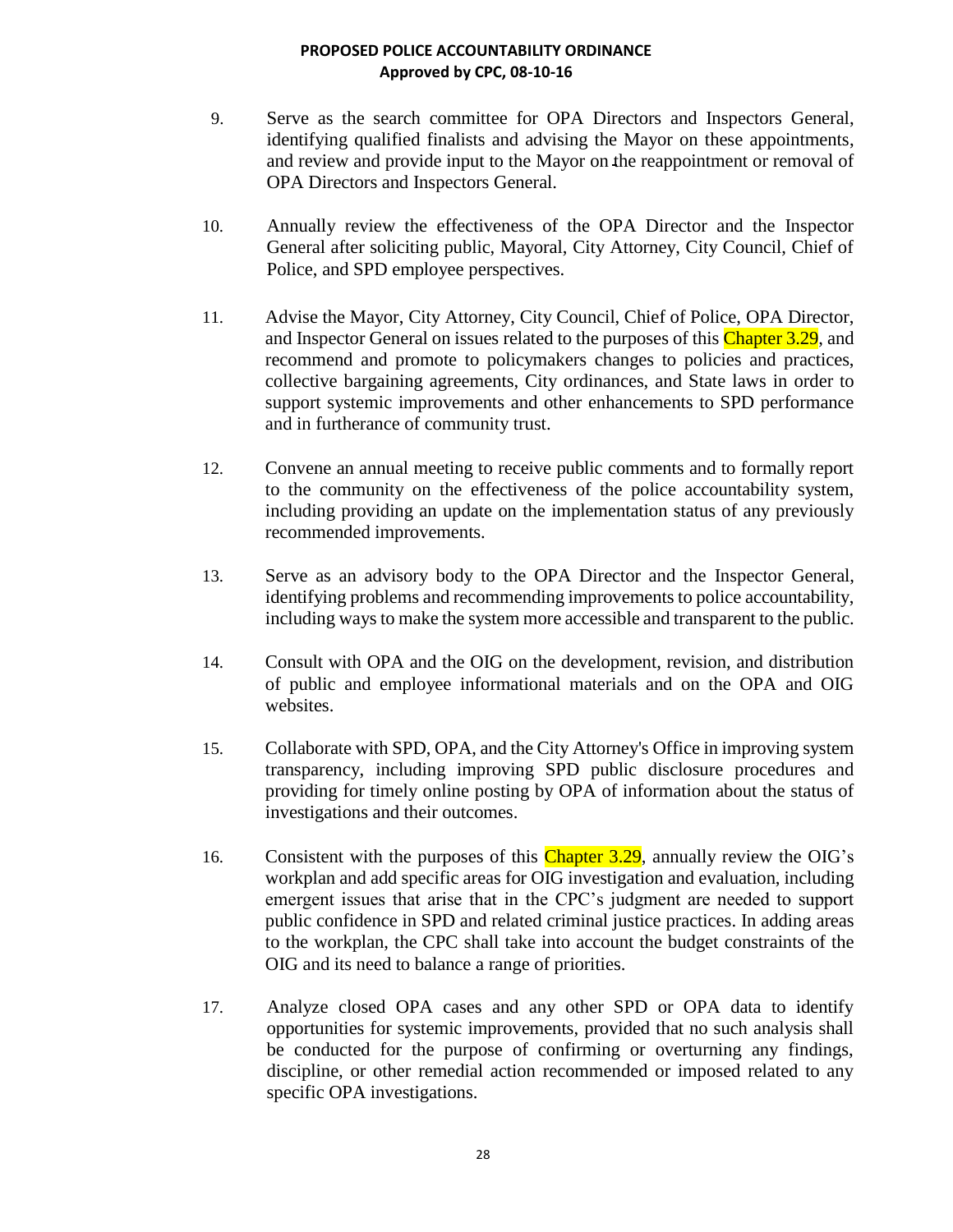- 18. Convene meetings with and lead stakeholders in developing a complainant appeal process for the City to adopt that is consistent with employee due process rights. Once established, the CPC shall periodically review the fairness and effectiveness of the civilian appeal process.
- 19. Convene meetings with and lead stakeholders to assess the feasibility of establishing mechanisms to use investigation and review processes wholly external to SPD for cases involving serious and deadly uses of force.
- 20. To the extent not otherwise covered above, continue to fulfill the responsibilities of the CPC as set forth in the Settlement Agreement and Memorandum of Understanding in United States of America v. City of Seattle.
- B. Qualifications.
	- 1. Commissioners shall be respected members of Seattle's many diverse communities, and include a representative from the Seattle Police Officers Guild (SPOG) and a representative from the Seattle Police Management Association (SPMA). Commissioners shall reside or work in Seattle.
	- 2. Collectively, Commissioners shall have a deep understanding of community interests and needs, all shall have general knowledge of police accountability matters, and some shall have extensive subject matter expertise, including in the areas of law enforcement oversight, human rights, civil rights and civil liberties, and cultural competency. Altogether, there shall be a balance that allows the CPC as a whole to benefit from the knowledge and expertise of its individual members.
	- 3. Commissioners shall be representative of Seattle's diverse population, drawn from different racial and ethnic groups, including immigrant/refugee communities, and from the LGBTQ, youth, faith, business, and other communities reflecting the overall demographics of Seattle residents. Some shall represent or be knowledgeable of the issues of those who are limited-English speakers, homeless, or who have mental illness and substance abuse disorders, or shall be drawn from communities that have had difficulties in their interactions with SPD.
	- 4. Individual Commissioners shall have expertise in law enforcement; police accountability; human resources; community engagement; organizational change; constitutional, criminal, or labor law; social justice; training; or other disciplines important to the CPC's work. At least two Commissioners shall be graduates of an accredited law school and members in good standing of the Washington State Bar Association, with significant experience in the fields of public defense and civil liberties law. The representatives from SPOG and SPMA shall be nominated by their respective union executive boards/boards of directors and should have background relevant to police-community relations and demonstrated connection to the membership of their respective unions.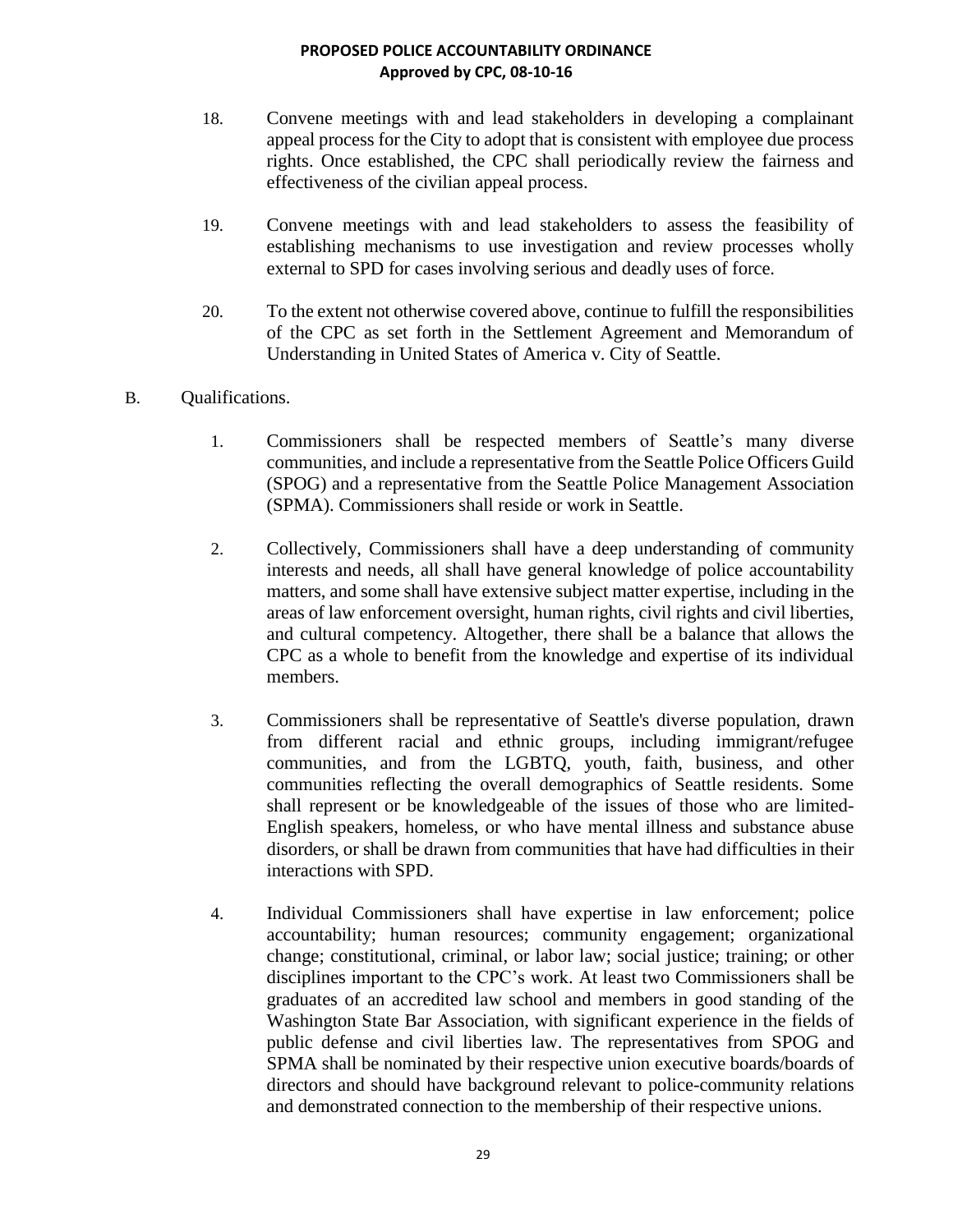- 5. All Commissioners shall have the following qualifications and characteristics:
	- a. A reputation for integrity and professionalism, and for effectiveness in a board or commission role;
	- b. A commitment to and understanding of the need for and responsibilities of law enforcement, including enforcement and care-taking, and the need to protect the basic constitutional rights of all affected parties;
	- c. A commitment to the statements of purpose and policies in this Chapter  $3.29$ ;
	- d. A history of leadership experience and/or deep roots in communities represented;
	- e. The ability to relate, communicate, and engage effectively with and gain the respect of all who have a stake in policing, including, but not limited to, the general public, complainants, disenfranchised communities, SPD employees, and relevant City and other officials including the Mayor, City Council, City Attorney, Chief of Police, OPA Director, Inspector General, and other CPC members.
	- f. An understanding of the city's ethnic and socio-economic diversity, and proven experience working with and valuing the perspectives of diverse groups and individuals; and
	- g. The ability to exercise sound judgment, independence, fairness, and objectivity, and to carry out Commissioner duties in a manner that is perceived by all who have a stake in policing as exercising sound judgment, independence, fairness, and objectivity in an environment where controversy is common.
- C. Appointment, removal and compensation
	- 1. The CPC shall consist of 19 Commissioners, appointed and reappointed by the Mayor and the CPC, subject to confirmation by a majority affirmative vote of the City Council.
	- 2. Commissioners serving at the time this ordinance is effective shall continue in office, with staggered terms consistent with the provisions outlined in this Section 3.29.210.
		- a. Fifteen  $(15)$  days prior to the effective date of this Chapter 3.29, each Commissioner of the previously existing CPC, created by the Settlement Agreement and Stipulated Order of Resolution Between the United States of America and the City of Seattle and established by Executive Order No. 02- 2012 and City of Seattle Ordinance 124021, shall submit a written statement to the Mayor and the President of the City Council indicating whether that member wishes to serve on the CPC as established by Chapter 3.29. Public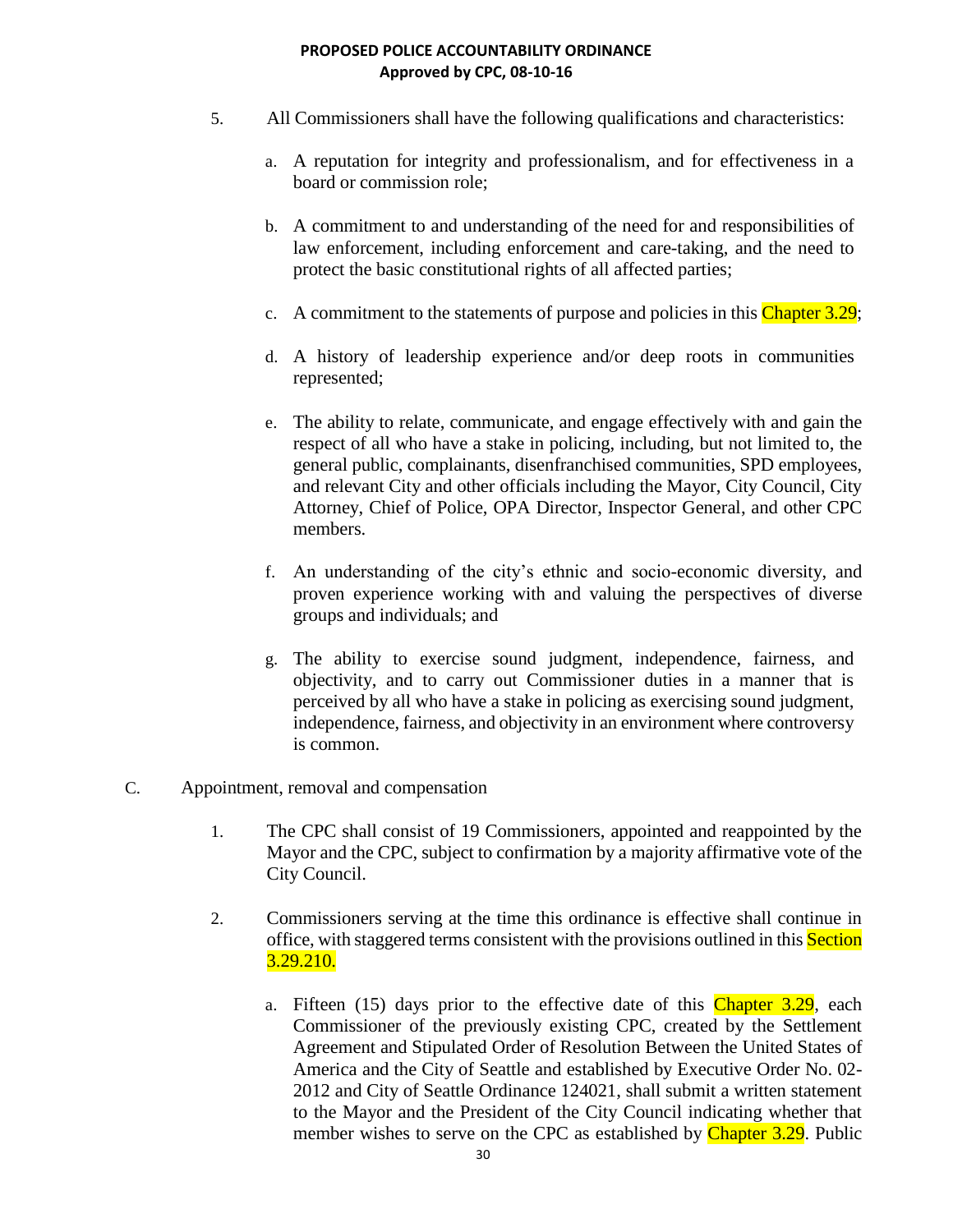defender, civil liberties, SPOG and SPMA representatives on the previously existing CPC shall identify themselves as such in their written statements.

- b. No fewer than ten  $(10)$  days prior to the effective date of this Chapter 3.29, the City Attorney or a designee of the City Attorney shall, in a publicly noticed and open meeting, draw numbers to determine the position number for each continuing Commissioner (from Position No. 1 to Position No. 15), with the exceptions that the public defender and civil liberties representatives shall occupy Position Nos. 16 and 17, and the SPOG and SPMA representatives shall occupy Position Nos. 18 and 19, respectively, without the need to draw numbers. All position numbers not drawn shall be considered vacant positions, subject to appointment pursuant to the provisions of this **Section 3.29.210.**
- c. Commissioners in Position Nos. 1, 4, 7, 10, 13, 16, and 19 shall serve terms on the CPC deemed to end on December 31, 2018. Commissioners in Position Nos. 2, 5, 8, 11, 14, and 17 shall serve terms deemed to end on December 31, 2017. Commissioners in Position Nos. 3, 6, 9, 12, 15, and 18 shall serve terms deemed to end on December 31, 2016.
- d. All Commissioners shall be eligible for two (2) subsequent three-year terms following the initial terms defined in this **Section 3.29.210**.
- 3. The Mayor shall select seven (7) Commissioners, including the SPOG and SPMA representatives who shall be nominated by their respective unions. The CPC shall select the remaining twelve (12) Commissioners. Each appointing authority shall provide a process that allows individuals to apply and be considered for appointment, to ensure that they meet the qualifications outlined in this Section 3.29.210 and are selected in a manner that effectuates the bylaws of the CPC with respect to its composition. The Mayor shall consult with the CPC prior to making reappointments. Commissioners shall assume office upon receiving City Council confirmation.
- 4. Commissioners may be appointed for up to three, three-year staggered terms for a total of nine years, each year commencing on January 1st. The staggered terms shall be such that no more than ten (10) Commissioners' terms expire in any year. If a Commissioner assumes office mid-term due to a prior vacancy, the Commissioner may complete that term and then be reappointed for up to three, three-year subsequent terms.
- 5. Each appointment and reappointment shall be made whenever possible sufficiently prior to the expiration of the latest incumbent's term of office or the effective date of an incumbent's resignation, permitting City Council action to approve or disapprove the appointment or reappointment, at least forty-five (45) days before the expiration of the present term, so as to avoid undue vacancy. All appointments to fill positions due to resignations without notice shall be made as soon as such can reasonably be done, but no later than three months after the effective date of the resignation of the latest incumbent.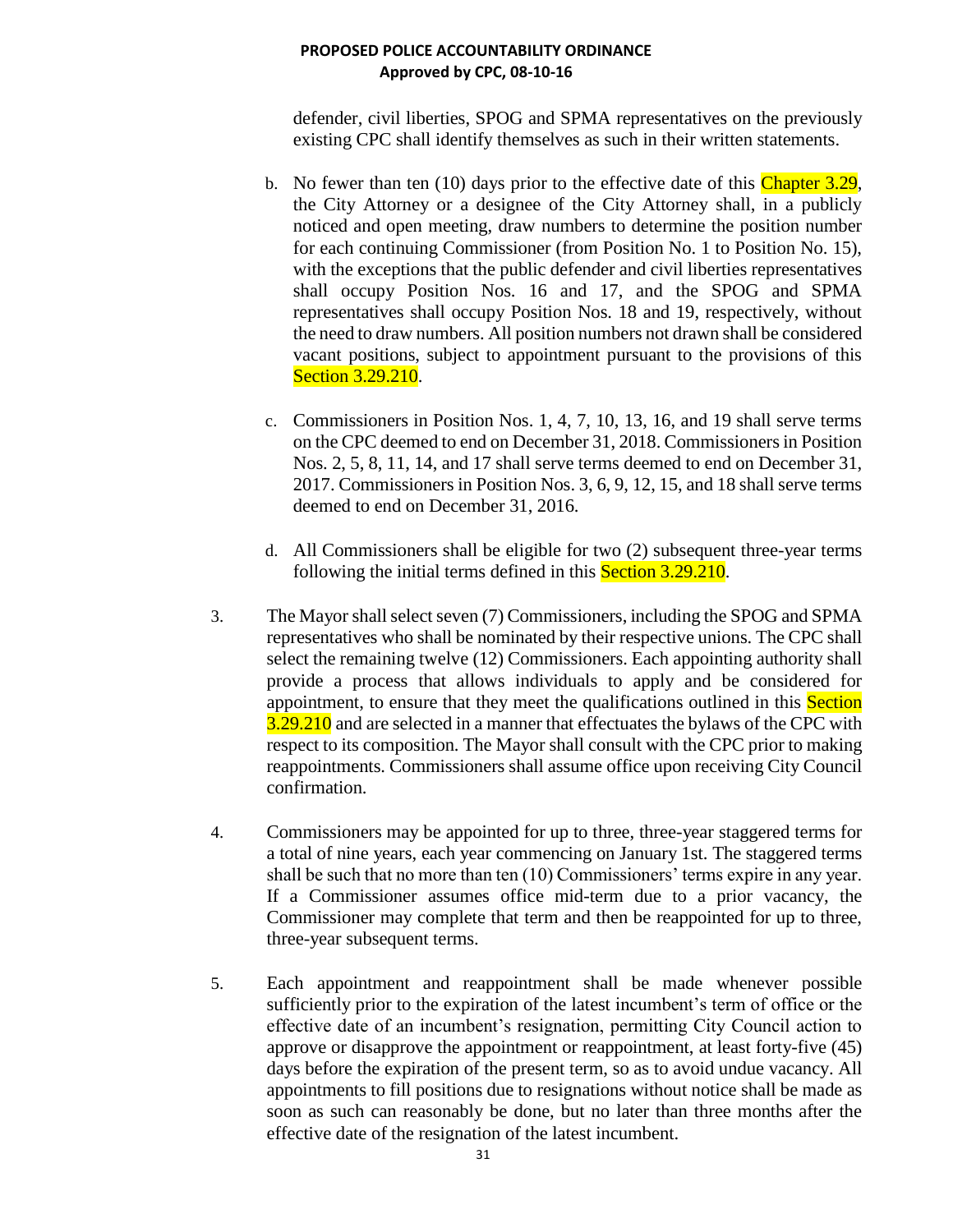- 6. Removal of Commissioners from office by the appointing authority may only be for cause, with written notice, specifying the basis for the intended removal, to the involved Commissioner and the City Council. The City Council shall finalize its de novo review of the grounds for removal and by a majority vote of its members approve or not approve the removal within thirty (30) days of receiving notice of the intended removal from the appointing authority.
- 7. Commissioners shall be compensated, if at all, as provided by ordinance.
- D. Staff

Sufficient professional staff shall be provided by the City to enable the CPC to perform the responsibilities specified and fulfill its duties under this Chapter 3.29 initially, and on an ongoing basis.

## **3.29.215 Community Police Commission – Reporting**

- A. The CPC shall post online and electronically distribute an annual report to the Mayor, City Attorney, City Council, Chief of Police, OPA Director, and Inspector General, as well as to the City Clerk for filing as a public record. This report shall describe the work of the CPC in fulfilling the responsibilities detailed in this Chapter 3.29, including:
	- 1. The extent to which the purpose, duties, and responsibilities detailed in this Chapter 3.29 have been met;
	- 2. The extent to which prior recommendations for improvements to SPD and OPA policies, practices, systems, training, and the accountability system have been implemented; and, if they have not, the reasons;
	- 3. Any new CPC recommendations for systemic, training, engagement, policy, and practice changes; and
	- 4. Information about the CPC's outreach, and about the perspectives gathered by the CPC from such outreach.

## **3.29.220 Community Police Commission – Meetings**

- A. The CPC shall meet regularly with the OPA Director and the Inspector General to provide and receive information concerning SPD and the police accountability system, and the extent to which the purposes and requirements of this Chapter 3.29 are being met.
- B. The CPC shall periodically meet with the Mayor, City Attorney, City Council, and Chief of Police, to advise on the performance and functions of OPA and SPD, and discuss its work under this Chapter 3.29.
- C. The CPC shall hold regular public meetings, no less than once a month, and establish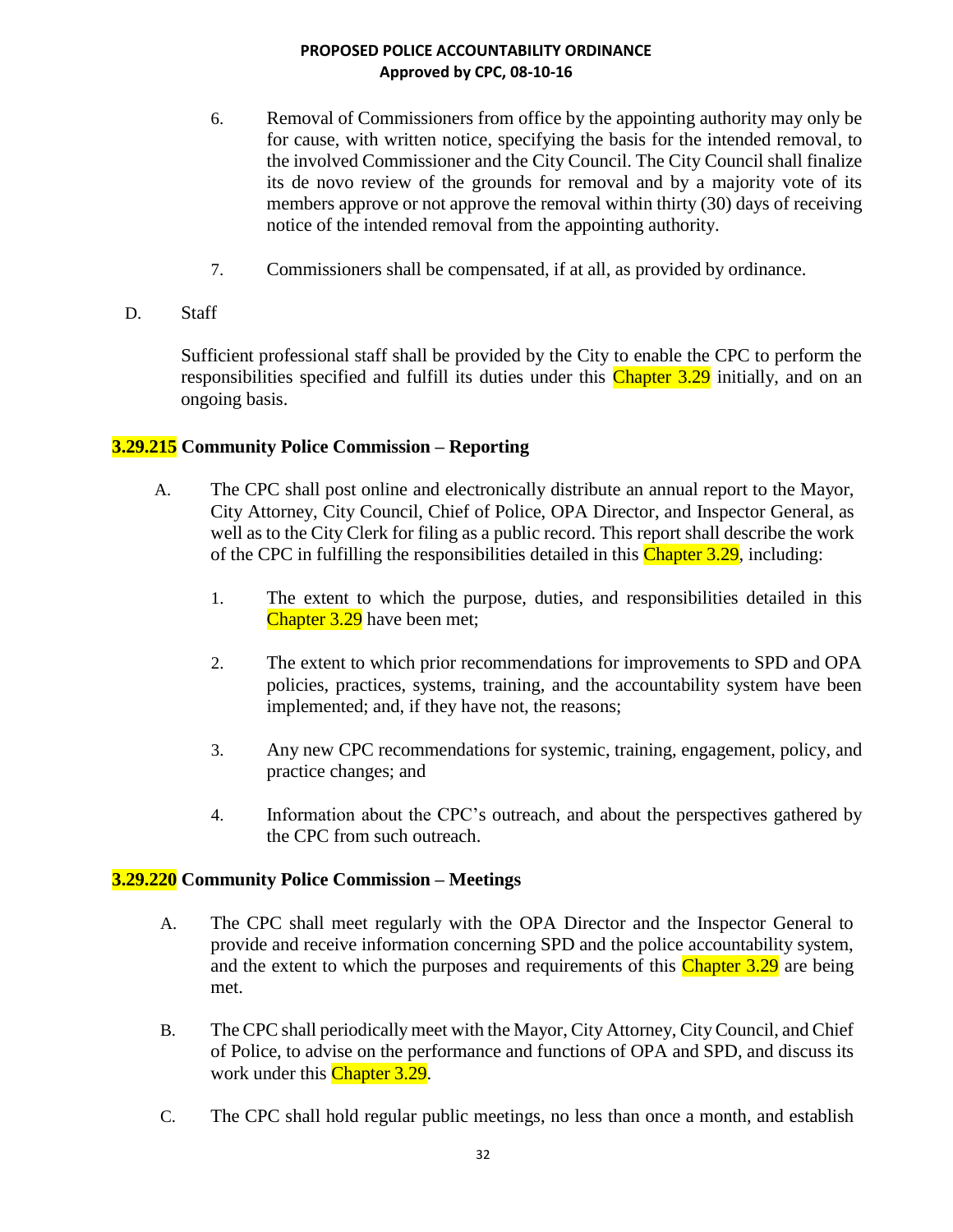workgroup subcommittees of its members to meet as necessary.

## **Subchapter IV Mechanisms to Support Accountability**

#### **3.29.300 Reporting of Potential Misconduct and Police Accountability Issues**

- A. SPD shall establish and maintain clear written policies requiring that all significant matters coming to SPD's attention that involve potential police misconduct or policy violations are documented and forwarded in a timely manner to OPA, including cases originating from outside sources and from all SPD units or boards with authority to review compliance with policy or to conduct administrative investigative processes.
- B. SPD and OPA shall establish an effective system of referral to OPA for investigation of possible misconduct any concerns regarding officers whom others in the criminal justice system believe may have not acted with integrity or honesty.
- C. SPD, OPA, the City Attorney's Office, the CPC, and all other City entities shall have an affirmative obligation to report monthly to the Inspector General any problems or deficiencies related to operations, policies, programs, and practices that would reasonably be expected to adversely affect SPD effectiveness, public safety, police accountability, constitutional policing, or the public's confidence in SPD, and that would be relevant to the duties of the OIG.
- D. As appropriate, the City Attorney shall advise the OPA Director and the Chief of Police of any issues identified through litigation, grievances, or disciplinary appeals to help OPA and SPD make informed improvements to policies and procedures.

## **3.29.305 Continuous Improvement**

- A. SPD shall meet and confer with the issuing agency following the issuance of any report with recommendations by the OPA Director, the Inspector General, or the CPC and shall respond in writing to the issuing agency within thirty (30) days following the release of recommendations by the OPA Director, the Inspector General, or the CPC, providing a plan for implementation of accepted recommendations, including for regular timely written reports on progress made in implementing accepted recommendations, and a rationale or other explanatory information for those recommendations not accepted or scheduled for implementation. If the lead entity responsible for the implementation is a City department or agency other than SPD, the Director of the Mayor's Office of Policy and Innovation or its successor shall coordinate providing the necessary information to SPD to include in the response. The issuing agency shall be responsible for tracking the status of its recommendations accepted and not accepted. The OPA Director and the Inspector General shall report quarterly to the CPC on the status of their recommendations to SPD and other City departments and agencies.
- B. OPA shall meet and confer with the issuing agency following the issuance of any report with recommendations by the Inspector General or the CPC and shall respond in writing to the issuing agency within thirty (30) days following the release of recommendations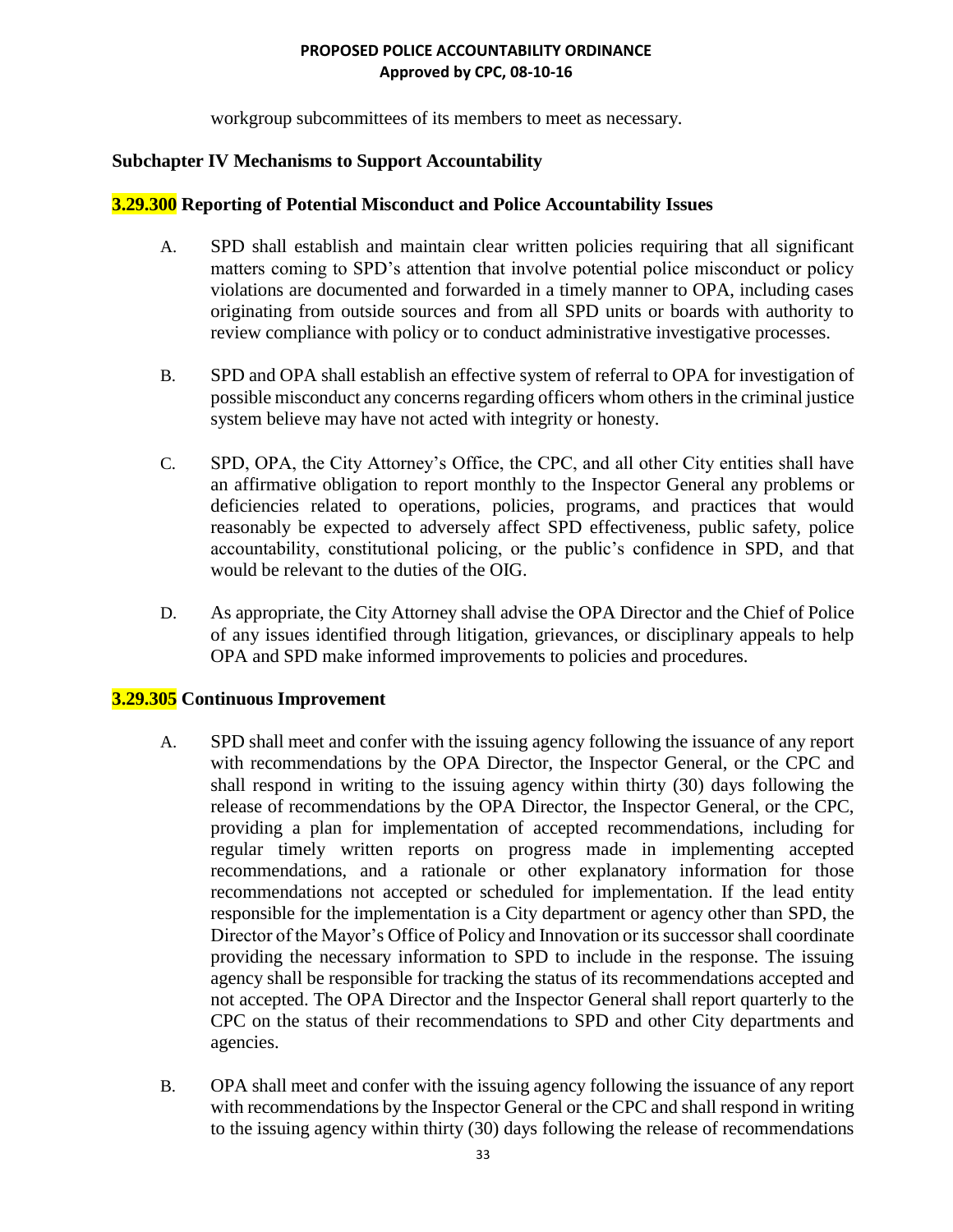of the Inspector General or the CPC, providing a plan for implementation of accepted recommendations, including regular timely written reports on progress made in implementing accepted recommendations, and a rationale or other explanatory information for those recommendations not accepted or scheduled for implementation. The issuing agency shall be responsible for tracking the status of its recommendations accepted and not accepted. The Inspector General shall report quarterly to the CPC on the status of the OIG recommendations to OPA.

- C. In consultation with the CPC, the OIG, and the OPA, SPD shall establish an agreed upon schedule and protocol for regular and timely review of proposed revisions to the SPD Policy Manual for the purpose of ensuring SPD policies are consistent with best practices, including incorporation of recommendations from the civilian oversight entities.
- D. If determined to be feasible following the stakeholder assessment led by the CPC described in **Section 3.29.210**, the City shall establish mechanisms to use wholly external investigation and review processes for cases involving serious and deadly uses of force.
- E. SPD shall maintain systems of critical self-analysis, including audits and reviews of critical events, lawsuits, claims, and complaints. These reviews should focus on ways to improve policies, training, and supervision so as to help prevent misconduct, policy violations, poor performance, or other adverse outcomes.
- F. SPD shall track and together with the OIG report on the efficacy of any performance mentoring or early intervention system, which is designed to proactively identify problems and trigger non-disciplinary coaching and training interventions in order to improve employee performance.
- G. The City Council shall establish a regular schedule for review of the status of implementation by OPA, SPD, and the City of all recommendations made for improving the police accountability system.
- H. At the time the Mayor's annual proposed budget is submitted to the City Council, the Mayor shall notify the City Council and the CPC in writing, with copies to the Inspector General and the OPA Director, when recommendations requiring City funding made by those responsible for implementing the purposes of this Chapter 3.29 are not included in the budget proposal.
- I. At the time the Mayor's proposed state legislative agenda is presented to the City Council, the Mayor shall notify the City Council and the CPC in writing, with copies to the Inspector General and the OPA Director, when associated recommendations made by those responsible for implementing the purposes of this Chapter 3.29 are not included in the proposed state legislative agenda.
- J. At the time the Mayor's proposed collective bargaining agendas with the City's police unions are presented to the Labor Relations Policy Committee, the Mayor shall notify the City Council and the CPC in writing, with copies to the Inspector General and the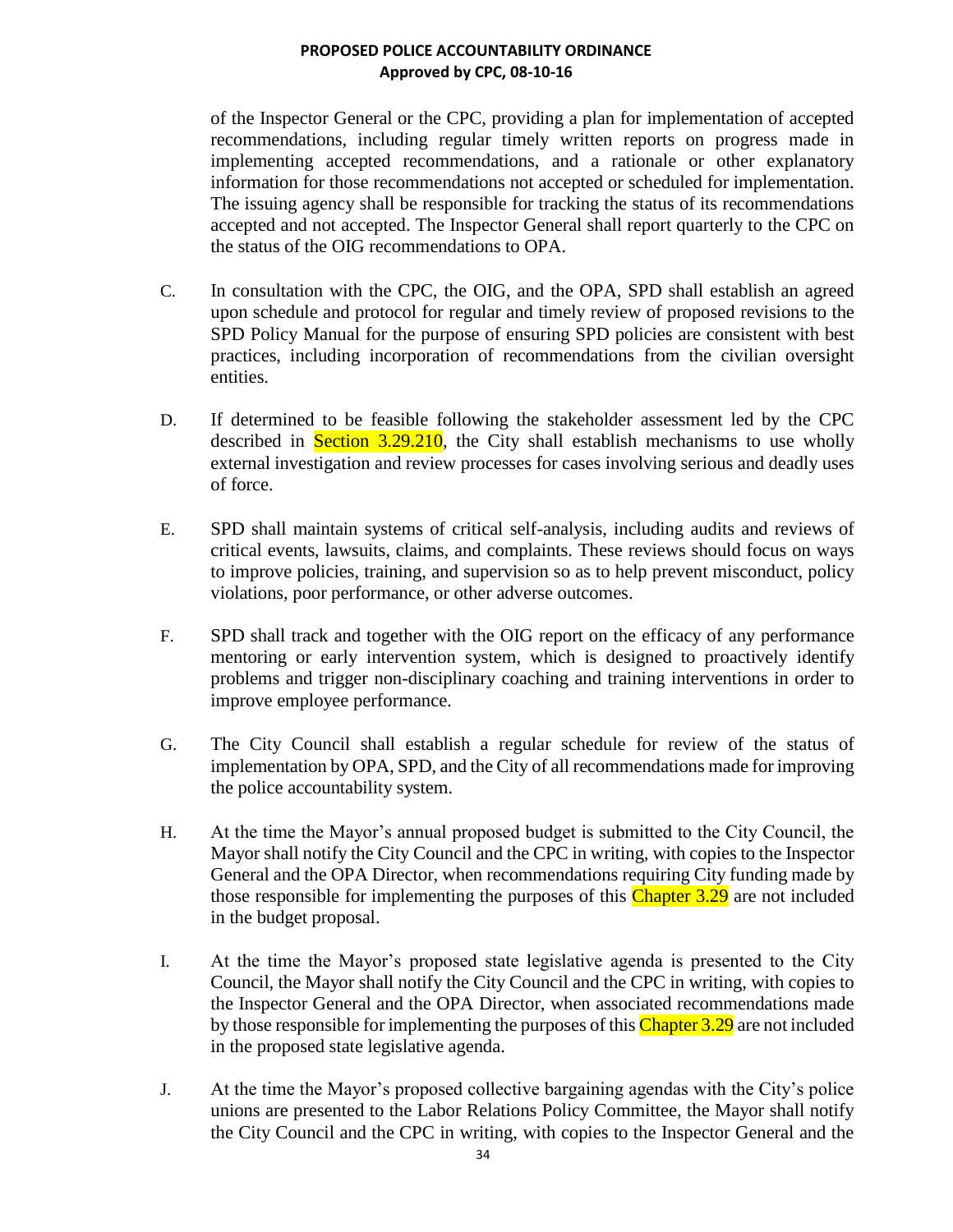OPA Director, when associated recommendations made by those responsible for implementing the purposes of this  $\overline{\text{Chapter 3.29}}$  are not included in any proposed collective bargaining agenda.

## **3.29.310 Disciplinary, Grievance, and Appeals Policies and Processes**

- A. SPD and City disciplinary, grievance, and appeal policies and processes shall be timely, fair, consistent, and transparent.
	- 1. SPD shall establish and use a discipline matrix to better ensure predictable, fair, consistent, and uniform application of discipline according to adopted standards and shall track all records of Chief of Police disciplinary determinations. The OPA Director and the Inspector General shall have unfettered access to this information, and SPD shall report on disciplinary patterns in such a way that the public can assess whether the Chief of Police is exercising disciplinary authority in a fair and consistent manner.
	- 2. To help ensure timeliness, there shall be set and enforceable timeframes for any named employee to be notified by SPD of proposed findings and discipline, for any named employee and/or the named employee's union representative to request a due process hearing, for the Chief of Police to issue a final finding and disciplinary decision, and for any named employee to file an appeal.
	- 3. SPD shall implement discipline when it is imposed or shortly thereafter, not upon conclusion of any disciplinary appeal process.
	- 4. The Chief of Police shall have the authority to place an SPD employee on leave without pay prior to the completion of an OPA administrative investigation regardless of whether the employee has been charged with a felony or misdemeanor if doing so is in the best interests of the public.
	- 5. Employee disciplinary appeals shall only be through a) a hearing examiner nominated as a permanent City employee by the Inspector General using meritbased criteria, who has appropriate expertise and objectivity, or b) through an arbitrator selected at random from a list of qualified arbitrators maintained by the OIG, pursuant to Section 3.29.110. All hearings related to disciplinary appeals shall be open to complainants and the public without limitation.
	- 6. After the CPC leads stakeholders in developing a complainant appeal process, described in **Section 3.29.210**, the City shall establish such a process that is consistent with employee due process rights and with the purposes of this Chapter 3.29.
	- 7. SPD employees shall not use accrued time balances to be compensated while satisfying a disciplinary penalty that includes an unpaid suspension.
	- 8. A grievance or disciplinary appeal shall be initiated by the named employee or the named employee's union representative by filing notice to the Chief of Police and the City Attorney concurrently.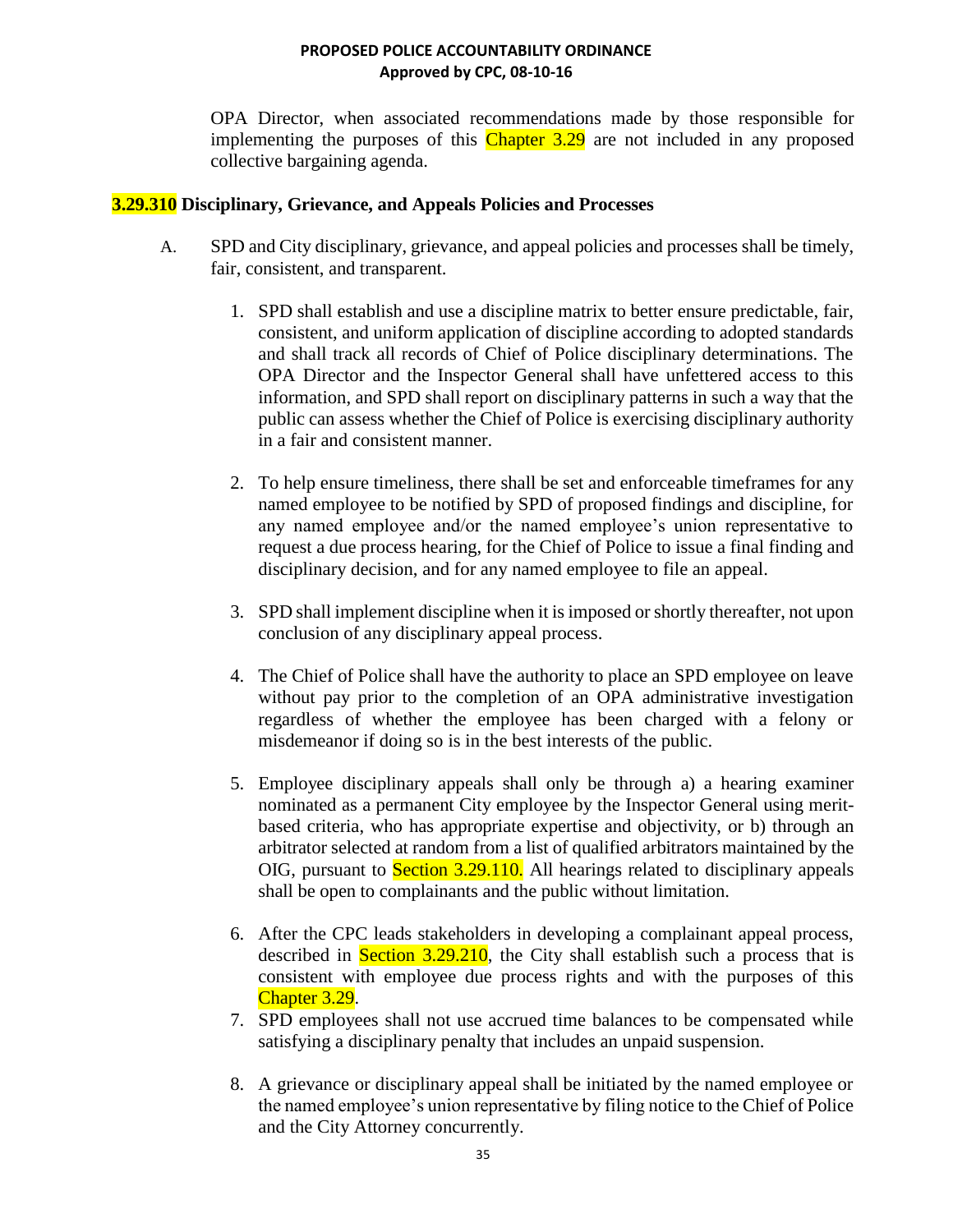- 9. Challenges by employees to disciplinary decisions shall be handled through the appeal process described in this **Section 3.20.310**. Challenges by employees to all other administrative actions or working conditions shall be handled exclusively through a separate employee grievance process.
- 10. The City Attorney's Office shall determine legal representation for SPD in disciplinary challenges. The City, including SPD, shall not settle or resolve grievances or disciplinary appeals without the approval of the City Attorney's Office.
- 11. Each party to a named employee appeal shall have a second attorney who will be available to reduce appeal hearing scheduling delays, all appeal hearings shall be held within a set timeframe from when the Chief of Police issues final findings and discipline, and all appeal rulings shall be issued within a set timeframe from the hearing.
- 12. The Chief of Police shall request in writing that the WSCJTC de-certify any sworn employee terminated from employment, or who would have been terminated from employment had separation not already occurred, whenever the nature of the employee's misconduct qualifies for de-certification under State law.

## **3.29.315 Recruitment, Hiring, Assignments, Promotions, and Training**

- A. SPD shall develop and implement recruitment, hiring, testing, training, mentoring, assignment, and promotional practices that emphasize leadership and policing skills consistent with accountability, which support equity and the goals set forth in the Settlement Agreement. SPD shall evaluate and report on how effective its processes are in meeting community needs for a diverse work force, including the relevance of traditional disqualifying factors and the swiftness of decision-making, to assess if there are unfair impediments to hiring and retaining diverse and skilled officers. In developing these practices, SPD shall consult with the CPC and rely on its research and recommendations in these areas.
- B. To support operational efficiency and excellence, SPD may use civilians with specialized skills and expertise to perform any SPD management and operational functions, including, but not limited to, training, human resources, technology, budget and finance, crime analysis, recruiting, hiring, and testing, which in the judgment of the Chief of Police do not require law enforcement commissioned personnel, allowing SPD the ability to more flexibly deploy civilian and sworn resources to best meet both its administrative and law enforcement needs.
- C. SPD shall adopt through the Public Safety Civil Service Commission rule-making process, preference points in hiring sworn employees who are multi-lingual and/or have work experience or educational background providing important skills needed in modern policing, such as experience working with diverse communities, and social work, mental health or domestic violence counseling, Peace Corps, AmeriCorps, or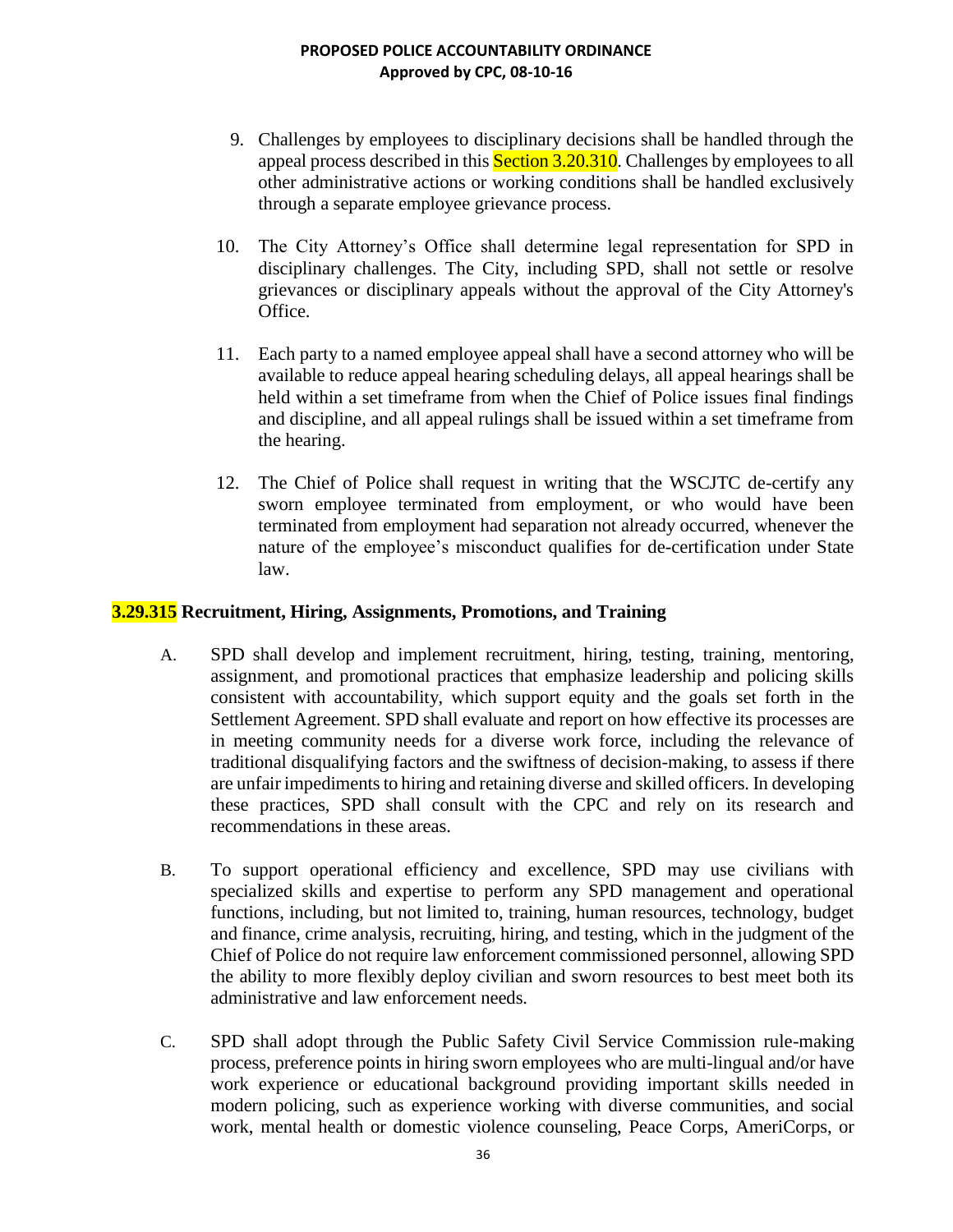other similar work or community service backgrounds.

- D. After consulting with and receiving input from the OIG, SPD shall establish an internal office, directed and staffed by civilians, to manage the secondary employment of its employees. The policies, rules, and procedures for secondary employment shall be consistent with SPD and City ethical standards, and all other SPD policies shall apply when employees perform secondary employment work.
- E. SPD shall adopt consistent standards that underscore the organizational expectations for performance and accountability as part of the application process for all specialty units, in addition to any unique expertise required by these units, such as field training, special weapons and tactics, crime scene investigation, and the sexual assault unit. In order to be considered for these assignments, the employee's performance appraisal record, OPA history and early intervention system information must meet certain standards and SPD policy must allow for removal from that assignment if certain triggering events or ongoing concerns mean the employee is no longer meeting performance or accountability standards.
- F. SPD shall ensure that its "take-home" policy for SPD vehicles, and the opportunities for assignments that provide additional financial remuneration, are consistent with values of accountability and effective use of taxpayer resources.
- G. The Chief of Police shall collaborate with the OPA Director with the goal that sworn staff assigned to OPA have requisite skills and abilities and with the goal that the rotations of sworn staff into and out of OPA are done in such a way as to maintain OPA's operational effectiveness. A memorandum of understanding between the Chief of Police and the OPA Director shall memorialize any such agreed-upon arrangements to meet these goals for sworn staffing of OPA.
- H. SPD shall collaborate with OPA in the development and delivery of SPD in-service training related to the accountability system.

## **3.29.320 Data Tracking and Record Retention**

- A. SPD shall maintain a transparent, current, and searchable database that includes every stop, frisk, use of force, and disciplinary matter. The database shall protect the privacy of members of the public who are involved, while including all relevant information of each interaction, including race, gender, time, place, assignment, reason, and any other consideration that can help provide information regarding possible bias.
- B. SPD shall make available information about its policies and operations that are matters of concern to the public by posting such information online, such as the SPD Policy Manual, performance audit reports, reviews of shootings by officers, and reviews of incustody injuries and deaths.
- C. SPD shall track and document OPA cases referred from the OPA Director to the Chief of Police in OPA and SPD data systems.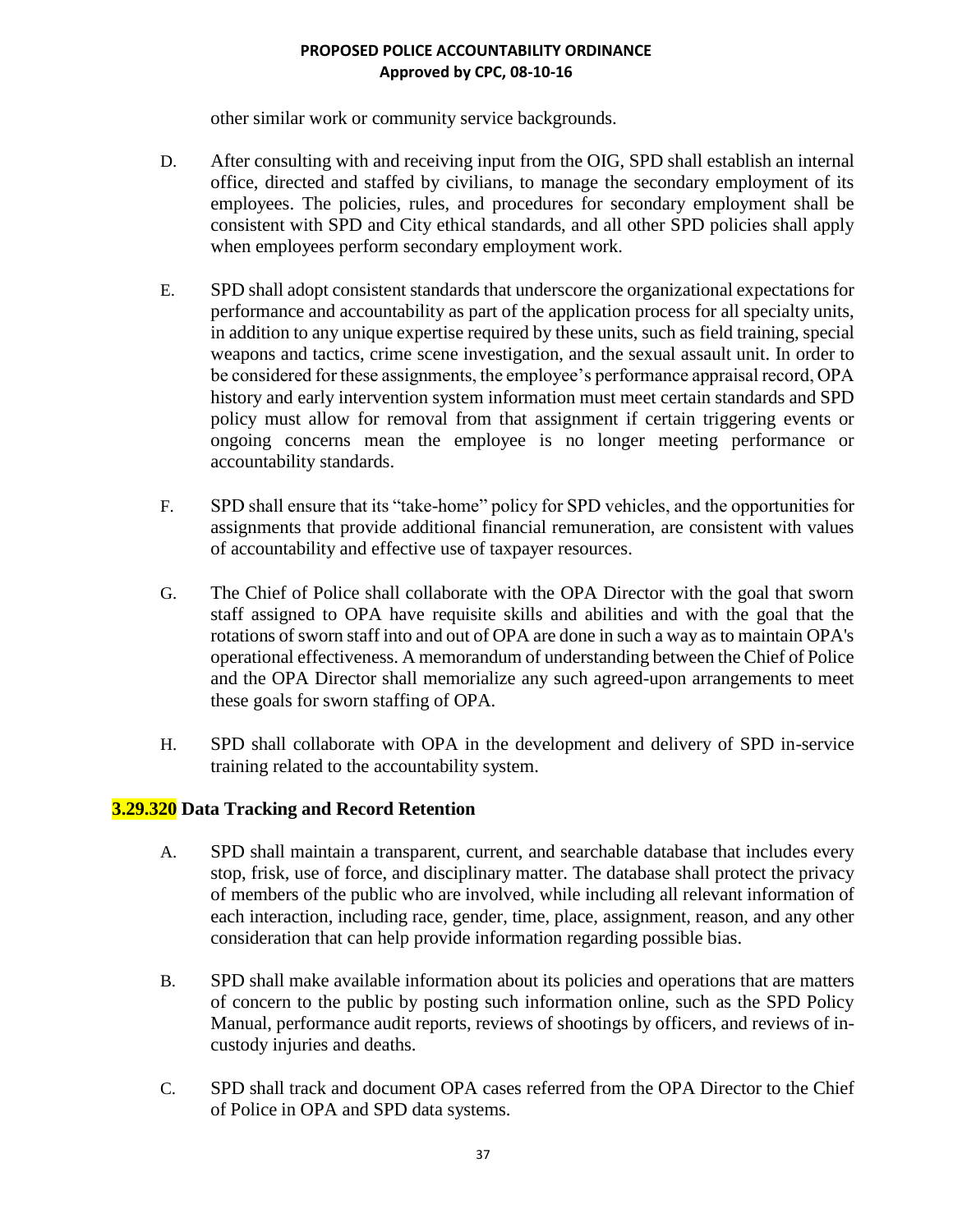- D. All SPD personnel and OPA case files shall be retained as long as the employee is employed by the City, plus ten (10) years or as long as any action related to that employee is ongoing, whichever is longer. SPD personnel files shall contain all associated records, including equal employment opportunity complaints, early intervention system and disciplinary records, litigation records, and decertification records; and OPA complaint files shall contain all associated records, including investigation records, Supervisor Action referrals and outcomes, rapid adjudication records, and referrals and outcomes of mediations. No employee may petition the Chief of Police for removal of records of written reprimands or other disciplinary actions from their personnel files.
- E. For sworn employees who are terminated or resign in lieu of termination as a result of an OPA investigation, such that the employee was or would have been separated from SPD for cause and at the time of separation was not "in good standing," SPD shall include documentation in SPD personnel and OPA case files verifying a) a letter was sent by SPD to the Washington State Criminal Justice Training Commission (WSCJTC) requesting de-certification whenever appropriate; b) whether action was taken by the WSCJTC in response to such requests; c) that the Chief of Police did not and will not grant the employee authorization to serve in a Special Commission capacity, as a reserve officer or as a retired officer in a private company that provides flagging, security, or related services; and d) that the Chief did not or will not grant any request under the Law Enforcement Officers Safety Act to carry a concealed firearm. The latter two actions shall also be taken and documentation included in the SPD personnel and OPA case files whenever a sworn employee resigns or retires with a pending complaint and does not fulfill an obligation to fully participate in an OPA investigation.

## **3.29.325 Criminal Cases**

- A. The Mayor shall include in the City's proposed state legislative agenda a provision to allow the City to refer criminal cases in which police conduct resulted in the death of a civilian to independent prosecutorial authorities. Until such State law is enacted, the City Attorney shall establish a protocol with the King County Prosecutor to refer, whenever possible, such cases to prosecutors not affiliated with the City of Seattle or King County.
- B. The City Attorney shall establish a protocol so that, whenever possible, cases referred to prosecutors for possible filing of charges against SPD employees are reviewed concurrently by city, county, and federal prosecutors so as to minimize delay and better serve both the public, the named employee, and SPD.

## **3.29.330 Collective Bargaining and Labor Agreements**

A. The City's collective bargaining agenda shall incorporate recommendations made by those who provide civilian oversight of the police accountability system, who shall also serve in a technical advisor capacity during the bargaining process for the purpose of ensuring such recommendations are thoughtfully prioritized and the ramifications of alternative proposals are correctly understood. Should the City not be prepared to bargain certain of these recommendations, the City shall bargain for the right to re-open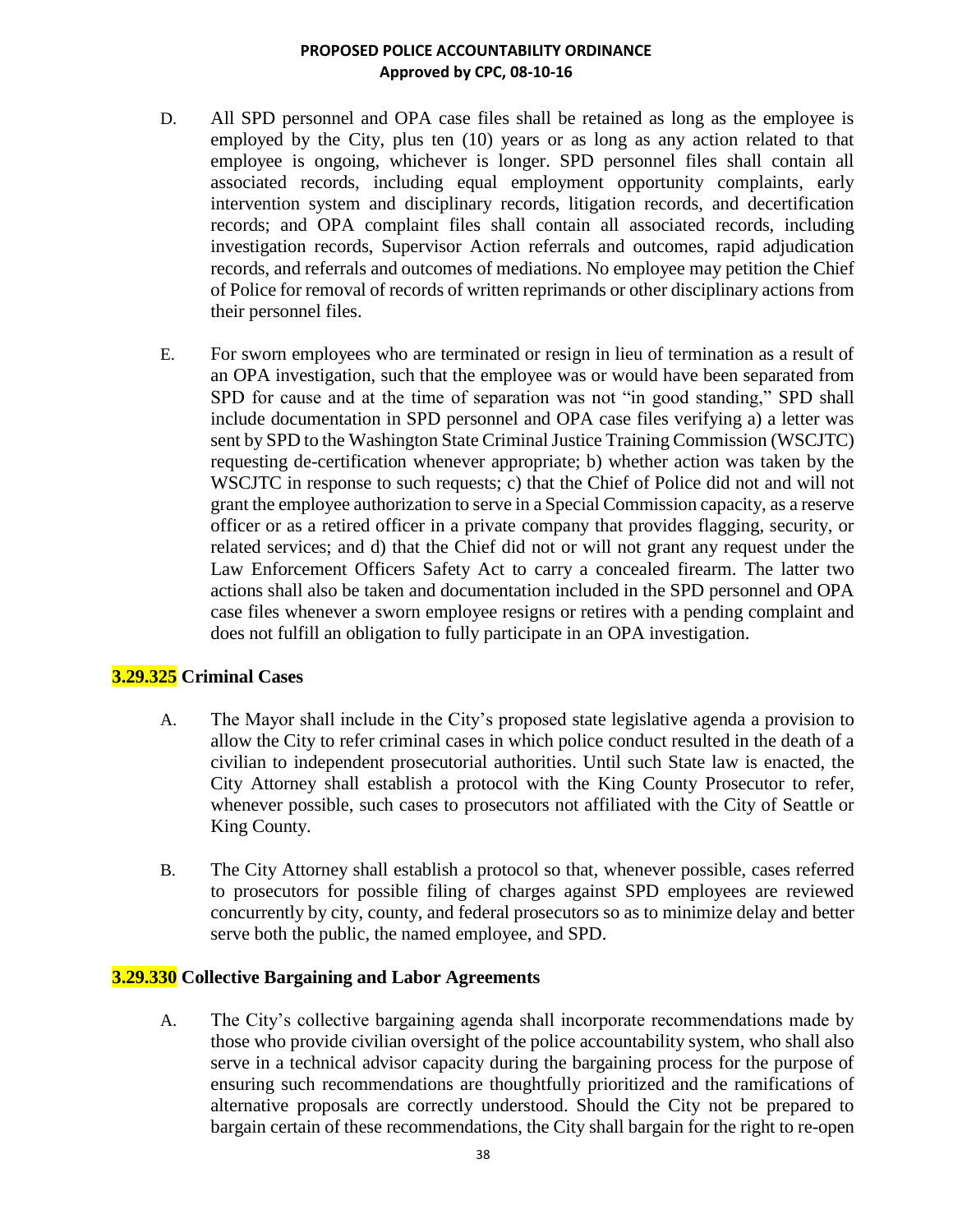so that recommended reforms can be implemented as soon as possible and not delayed until the next regularly scheduled negotiation period.

- B. The terms of all collective bargaining agreements for SPD employees, along with any separate agreements entered into by SPD or the City in response to an unfair labor practice complaint, settlement of grievance or appeal, or for other reasons, including those previously reached, shall be clearly and transparently provided to the public, by posting on the SPD website, along with plain language explanations of the purpose and effect of the terms of all such collective bargaining and other agreements.
- C. SMC 4.04.120(E) shall not apply to the City's collective bargaining with police unions. The City's collective bargaining with all police unions shall be conducted in an open and transparent manner to the maximum extent permitted by State law.
- D. Whenever collective bargaining occurs, any separate agreements in place which were entered into by SPD or the City in response to an unfair labor practice complaint, settlement of grievance or appeal, or for any other reasons, shall be incorporated into the new or updated collective bargaining agreement or shall be eliminated.

## **3.29.335 Policy Initiatives and Updates**

- A. The Mayor shall include in the City's proposed state legislative agenda reform of State laws regarding officer de-certification, pension benefits for employees who do not separate from SPD "in good standing," and the standards for arbitrators to override termination decisions by the Chief of Police.
	- 1. The City shall seek to broaden the grounds for revoking officer certification and to allow for immediate de-certification upon termination or resignation rather than upon completion of all appeals so that officers who violate the law or engage in serious misconduct cannot be employed in a sworn capacity anywhere else in the state.
	- 2. The City shall seek authority to take back, following separation, pension benefits from future employees who have not satisfied all conditions to receive full pension benefits because they retire or resign to avoid participation in an OPA investigation or discipline, or who are terminated or resign in lieu of termination as a result of an OPA investigation.
	- 3. The City shall seek statutory change to reduce the power of arbitrators to override certain termination decisions and order the return of sworn employees who have committed misconduct to work. Such statutory change shall make clear that in the event any commissioned officer has been found by the appointing authority to have engaged in an illegal act or other misconduct warranting termination, the arbitrator shall not substitute his or her judgment for that of the appointing authority regarding the nature of the discipline and shall sustain the termination unless the arbitrator also overturns the finding of having engaged in an illegal act or other misconduct warranting termination.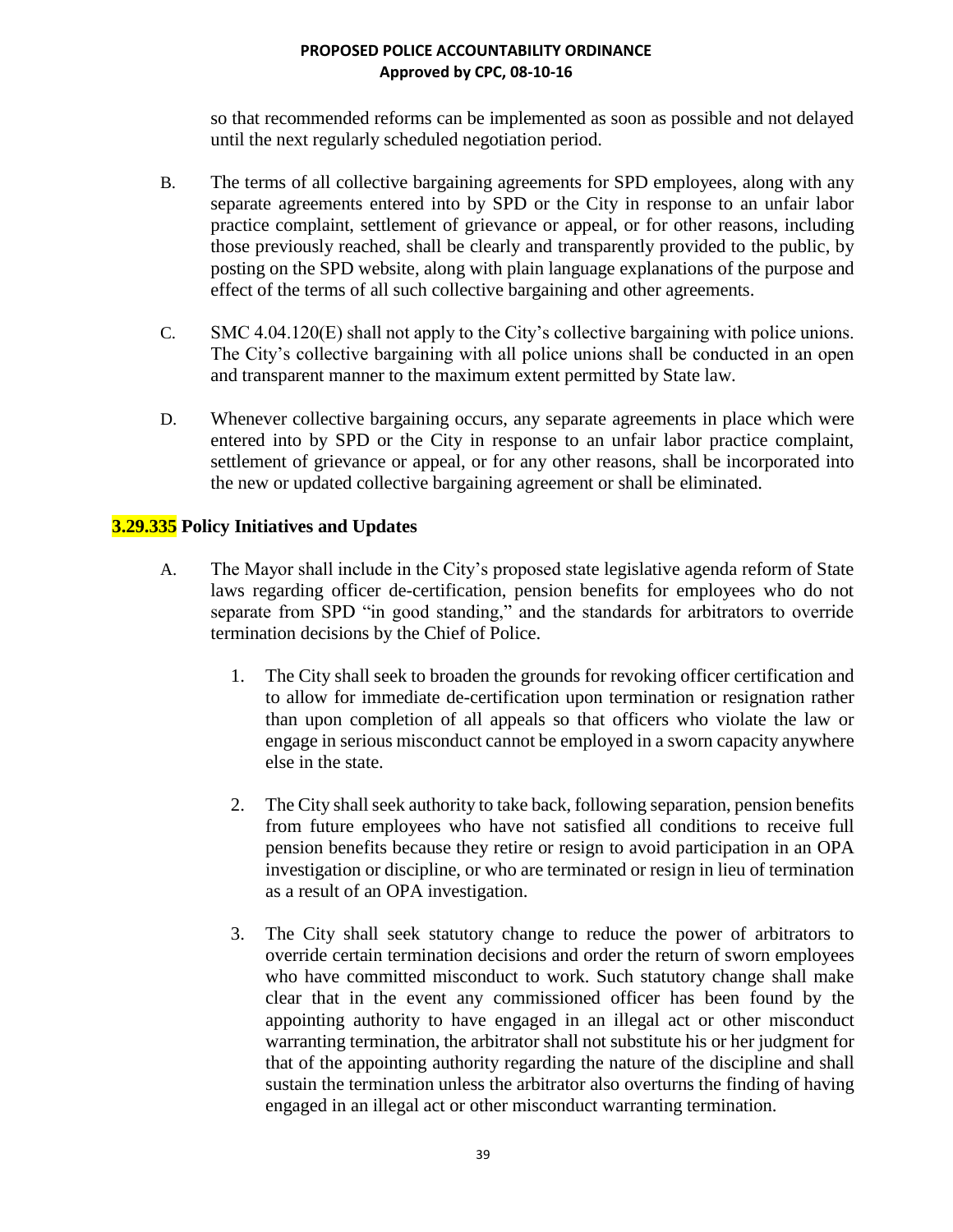- B. SPD administrative investigation units, including the Force Review Board, shall maintain a schedule of review that limits the duration of each incident review to ninety (90) days.
- C. After consulting with and receiving input from the OPA Director, the OIG, and the CPC, SPD shall revise its body-worn camera and in-car video recording policies, as appropriate, to ensure their consistency and that they reflect best practices in support of police accountability. Such policies shall:
	- 1. Clarify when body-worn camera recordings are allowed in private residences when consent for recording is not given by all persons present.
	- 2. Clarify when body-worn camera recordings are allowed involving victims of certain types of crimes or individuals in crisis.
	- 3. Clarify when officers are allowed to turn-off body-worn cameras when engaged with an individual who may wish to provide witness information or act as a confidential informant but would not do so if a camera was on.
	- 4. Clearly articulate when officers are allowed or not allowed to review their in-car and body-worn camera recordings, including whether it is permissible a) before writing a report, b) before any OPA or SPD administrative investigation, and/or c) before any litigation or hearing.
	- 5. Require in-car and body-worn camera video recording use for premise, as well as person and vehicle, searches.
	- 6. Determine whether anti-crime team and special weapons and tactics actions are to be recorded.
	- 7. Determine whether all SPD vehicles used for any law enforcement action, other than undercover action, including all vans, command, and supervisor vehicles, must be equipped with in-car video recording capability and, if so, establish the requirements for employees who would not have routinely done a system check before using the vehicle.
	- 8. Determine whether SPD personnel may participate in law enforcement action with officers from a different agency using that agency's vehicle that is not equipped with in-car video recording capability.
	- 9. Clarify when those in the chain of command who arrive at a scene to provide oversight and review of use of force are engaged in police activity and must have in-car video and body-worn cameras on.
	- 10. Require in-car and body-worn camera video recordings, in accord with SPD policy, for all secondary employment work when officers are acting with law enforcement authority and are in uniform.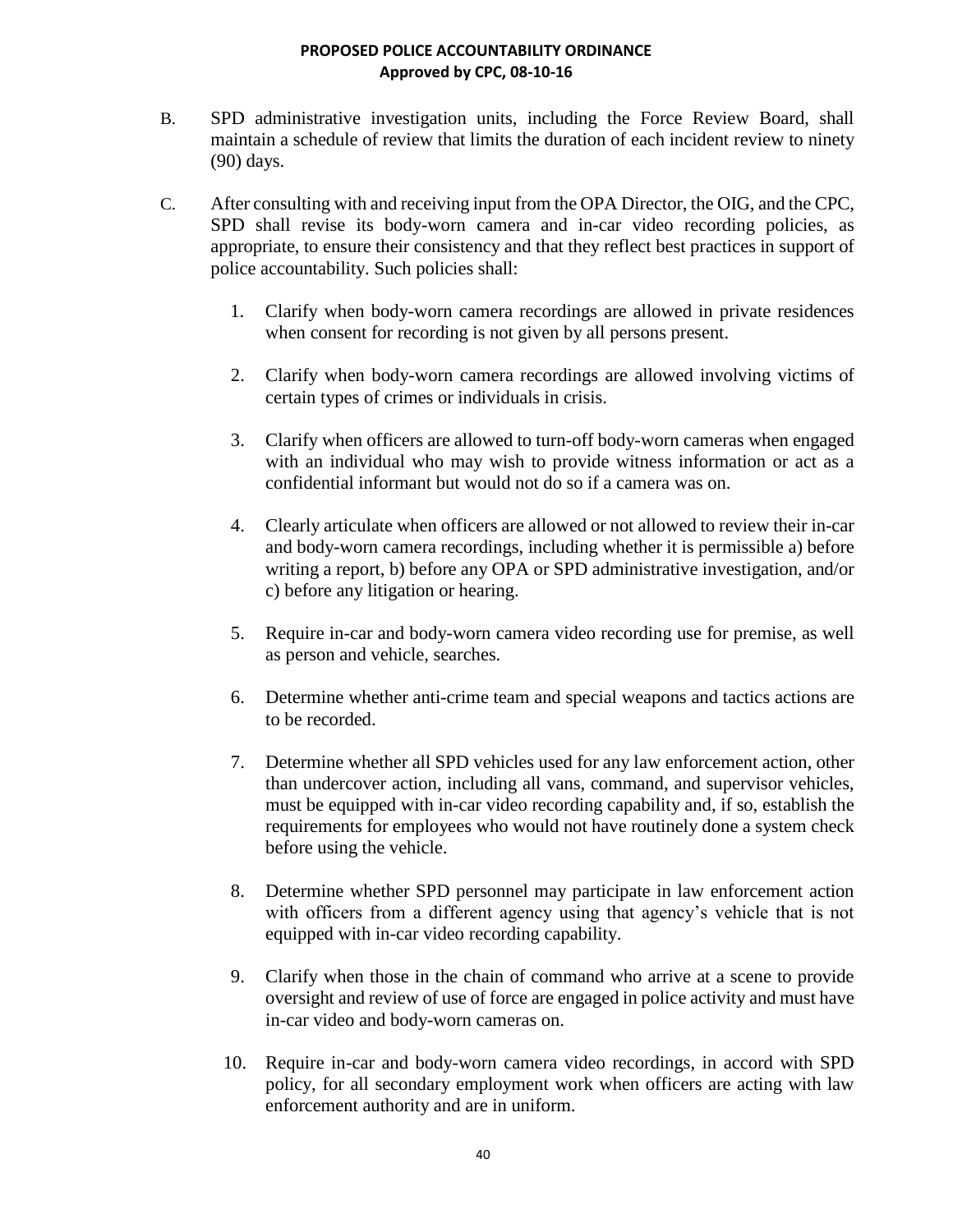11. Allow supervisors the authority to review in-car and body-worn camera video recordings on a day-to-day basis and discuss these with officers under their command improve their performance, without such review and discussions being part of a formal performance appraisal.

# **3.29.340 Public Statements**

A. While any incident of public concern is under any form of City review, including an OPA investigation, or an SPD Force Review Board or other review, neither the Chief of Police nor any SPD or other City employee shall comment in a way that suggests that any factual, policy or legal conclusions have been reached about the incident. These provisions shall not restrict the ability of a union representative to comment in their representative capacity.

## **3.29.345 Protection of Civilian Oversight Entities**

A. Retaliation by adverse employment action or harassment against OPA and OIG employees, against CPC employees or Commissioners, or against employees of other City departments or agencies who provide information to the OPA, the OIG, or the CPC undermines the effectiveness of civilian oversight efforts by threatening the continued flow of information. No person shall retaliate against, punish or penalize any other person for complaining to, cooperating with or assisting the OPA, the OIG, or the CPC in the performance of their duties. Any OPA or OIG employee, CPC employee or Commissioner, or employee of other City departments or agencies who believes he or she has been retaliated against for making such complaint to, disclosing information to, or responding to such queries from the OPA, the OIG, or the CPC may report such action to the Inspector General. If retaliation is suspected, the Inspector General is authorized to open an investigation into the matter and issue a complaint to the appropriate authority. Any person who violates these provisions may be subject to dismissal, discipline, or censure consistent with City and State laws. These protections shall not apply when the contact was made or the information was disclosed with knowledge that it was false or with willful disregard for its truth or falsity.

## **Subchapter V Construction and Implementation**

## **3.29.400 Construction**

- A. The collective bargaining agreements with the City's police unions shall be updated to conform and be consistent with the provisions and obligations of this Chapter 3.29.
- B. Any provision of this ordinance that requires collective bargaining shall not become effective until the City satisfies its collective bargaining obligations under the Public Employees' Collective Bargaining Act,  $RCW Ch. 41.56$  or the City and the affected police union(s) mutually agree that the provision may be implemented.
- C. In the event of a conflict between the provisions of this Chapter 3.29 and any other City ordinance, the provisions of this Chapter 3.29 shall govern.